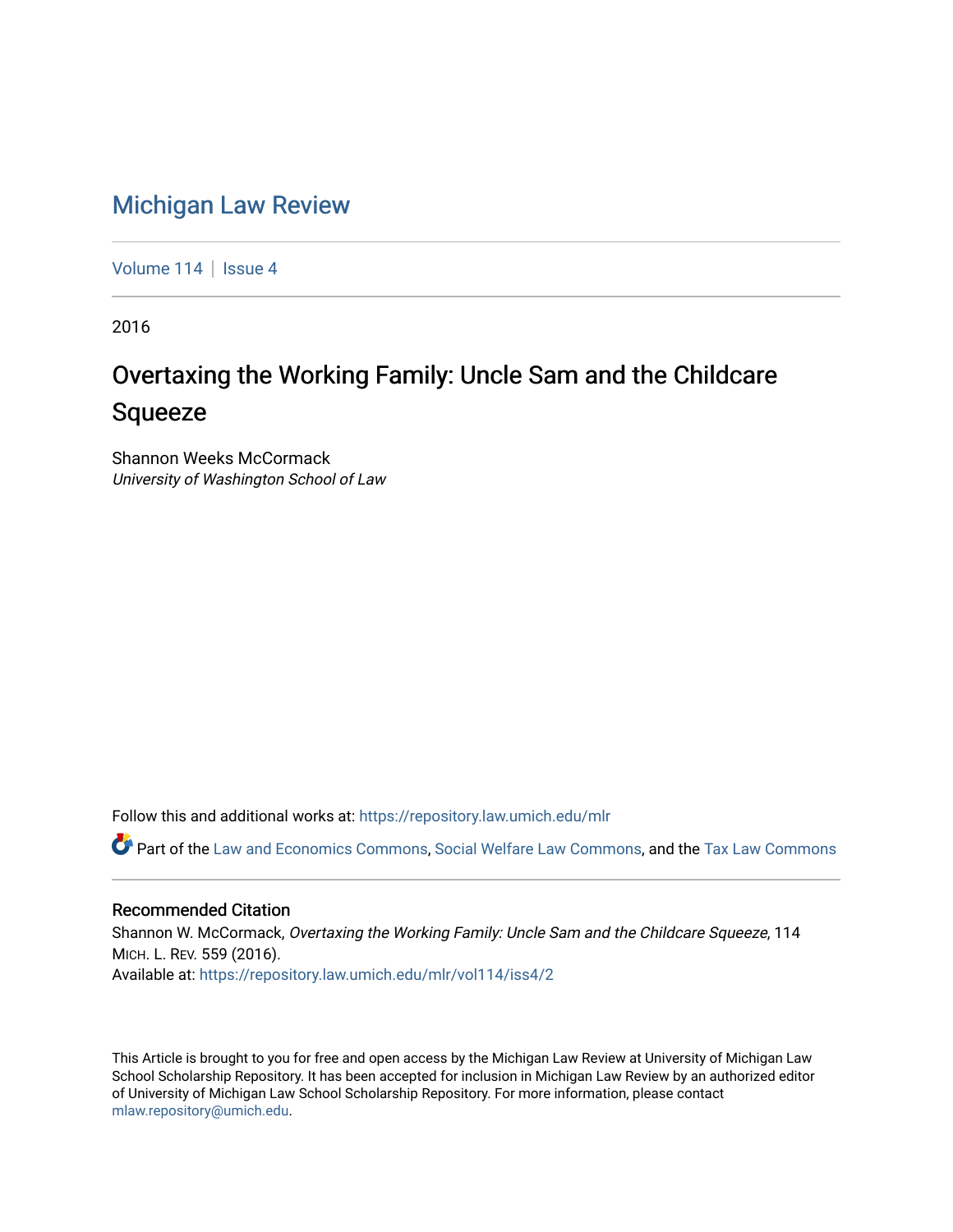## **OVERTAXING THE WORKING FAMILY: UNCLE SAM AND THE CHILDCARE SQUEEZE**

#### *Shannon Weeks McCormack\**

*Today, many working parents are caught in a "childcare squeeze": while they require two incomes just to make ends meet, they end up spending a strikingly large percentage of their income on childcare so that they can work outside the home. Worse still, some parents find themselves "squeezed out" of the market entirely, unable to earn the additional income their families require because they cannot find jobs that pay enough to offset soaring childcare expenses. This Article argues that the tax laws have played an important role in aggravating these hardships. Currently, the Internal Revenue Code treats the childcare costs incurred by working parents as personal expenses, subject to various dollar limitations, percentage limits, and phaseouts. Once these limitations are applied, working parents will receive tax relief for only a small fraction of the childcare costs they actually incur. This Article shows that this is inappropriate as a matter of fundamental tax policy and results in the overtaxation of the working family. It then provides a blueprint for meaningful reform that would properly treat working childcare costs like other costs of earning income and keep the tax laws from worsening the working family's economic plight.*

#### Table of Contents

| I. CURRENT LAW: THE LIMITED TAX RELIEF PROVIDED TO           |  |
|--------------------------------------------------------------|--|
|                                                              |  |
| A. Tax Relief for Nonworking Childcare Expenses  565         |  |
| B. Tax Relief for Working Childcare Expenses568              |  |
| C. The Reality Faced by Working Families: What Is the Effect |  |
| (or Lack Thereof) of the Working Childcare Provisions?  572  |  |
| II. FUNDAMENTAL TAX POLICIES: FOR WHAT EXPENSES SHOULD       |  |
|                                                              |  |
| A. Unnecessary Adjustments: Tax Reductions for Consumptive   |  |
|                                                              |  |
| B. Necessary Adjustments: Tax Reductions for Nonconsumptive  |  |
|                                                              |  |
|                                                              |  |
| ANALYZING THE WORKING CHILDCARE EXPENSE 582                  |  |
|                                                              |  |

Associate Professor of Law (with tenure), Jack MacDonald Distinguished Scholar 2015–16, University of Washington School of Law. Thank you to Professors Thomas Cobb, Sanne Knudsen, Lisa Manheim, and Kathryn Watts, and the participants of the tax section at the Annual Meeting of the Law and Society Association, Seattle, Washington 2015 for thoughtful comments. Thanks also to Mary Whisner in the Gallagher Law Library and to Talia Butler for their research assistance.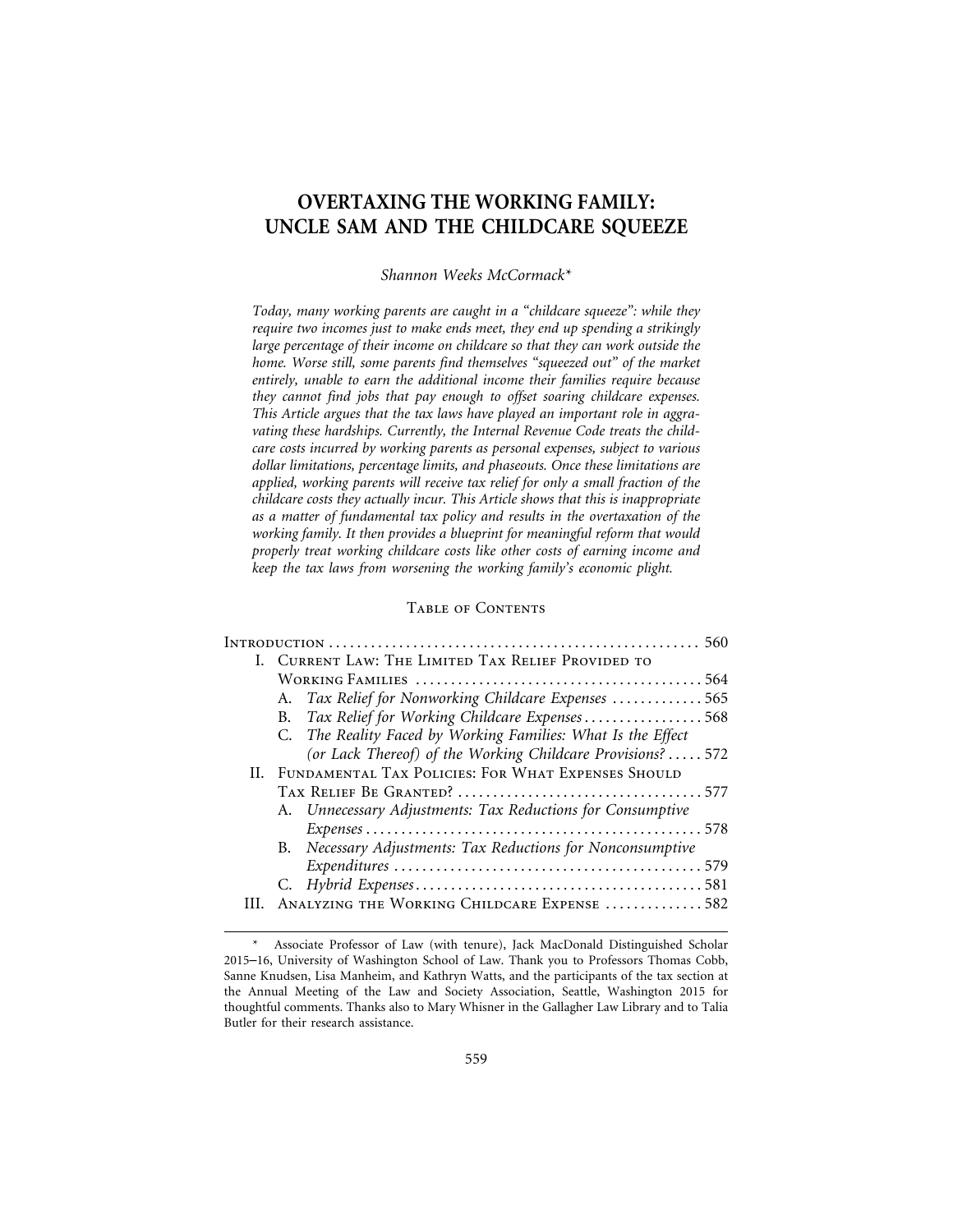| 560 |                                                         | Michigan Law Review                                     | [Vol. 114:559 |  |  |
|-----|---------------------------------------------------------|---------------------------------------------------------|---------------|--|--|
|     | A.                                                      | Working Childcare Costs as Purely Personal Costs  583   |               |  |  |
|     | В.                                                      | To What Extent Are Working Childcare Costs              |               |  |  |
|     |                                                         |                                                         |               |  |  |
|     |                                                         | A Framework for Analyzing Hybrid Costs 586<br>1.        |               |  |  |
|     |                                                         | Analyzing the Working Childcare Cost  587<br>2.         |               |  |  |
|     |                                                         | C. Comparing Working Childcare Costs to Other Hybrid    |               |  |  |
|     |                                                         |                                                         |               |  |  |
|     |                                                         | Business-Related Meal and Entertainment<br>$1_{-}$      |               |  |  |
|     |                                                         |                                                         |               |  |  |
|     |                                                         | 2.                                                      |               |  |  |
|     |                                                         | 3.                                                      |               |  |  |
|     | IV. PROPOSAL FOR REFORM: PREVENTING THE OVERTAXATION OF |                                                         |               |  |  |
|     |                                                         |                                                         |               |  |  |
|     | А.                                                      | The Method of Reform Matters 593                        |               |  |  |
|     | В.                                                      | A Blueprint for Enacting Meaningful Reform 598          |               |  |  |
|     | C.                                                      | Potential Objections Hindering Future Reform  604       |               |  |  |
|     | D.                                                      | Protecting Progress: How to Prevent the Reoccurrence of |               |  |  |
|     |                                                         |                                                         |               |  |  |
|     |                                                         | The Joint Committee on Taxations's Predominant<br>1.    |               |  |  |
|     |                                                         |                                                         |               |  |  |
|     |                                                         | The Joint Committee on Taxation's Alternative<br>2.     |               |  |  |
|     |                                                         |                                                         |               |  |  |
|     |                                                         | 3.                                                      |               |  |  |
|     |                                                         | Academic Tax Expenditure Models 615<br>4.               |               |  |  |
|     |                                                         |                                                         |               |  |  |
|     |                                                         |                                                         |               |  |  |

#### **INTRODUCTION**

The economic plight of the working family is worsening. This cry has been made in the recent campaign speeches of many political candidates, $^1$  by lawmakers on both sides of the aisle,<sup>2</sup> and by the President of the United

<sup>1.</sup> *See, e.g.*, Laurel Elder & Steven Greene, *Politicians Love to Talk About Families. But Maybe Not Yours.*, Wash. Post (Sept. 7, 2012), http://www.washingtonpost.com/opinions/ politicians-love-to-talk-about-family-but-maybe-not-yours/2012/09/07/0be2edea-f218-11e1-a dc6-87dfa8eff430\_story.html [http://perma.cc/79KS-6KVN] ("Odes to families—their values, their struggles to make ends meet, their efforts to protect their children—have been broadcast in nearly every political campaign in recent times. Mitt Romney, in his speech accepting the Republican nomination last month, made the promise 'to help you and your family' his central message. Obama, in his convention speech, argued that this election will have a huge impact 'on our children's lives for decades.' And at both conventions combined, 'families' was the fourth-most-mentioned word or phrase, right behind 'jobs,' 'Romney' and 'Obama.' ").

<sup>2.</sup> *See, e.g.*, Lauren French & John Bresnahan, *House Democrats Outline Agenda*, POLITico (July 16, 2014, 11:28 AM), http://www.politico.com/story/2014/07/house-democrats-100 day-action-plan-nancy-pelosi-108985.html [http://perma.cc/Y7Z3-APP7] (discussing the "100-day action plan" meant to help the middle class and working families that House Democrats recently released); *see also* Working Families Flexibility Act of 2013, H.R. 1406, 113th Cong. (2013) (describing the Working Families Flexibility Act, introduced by Republican Congresswoman Martha Roby, which has passed the U.S. House of Representatives and, as its name suggests, is meant to provide help to the working family).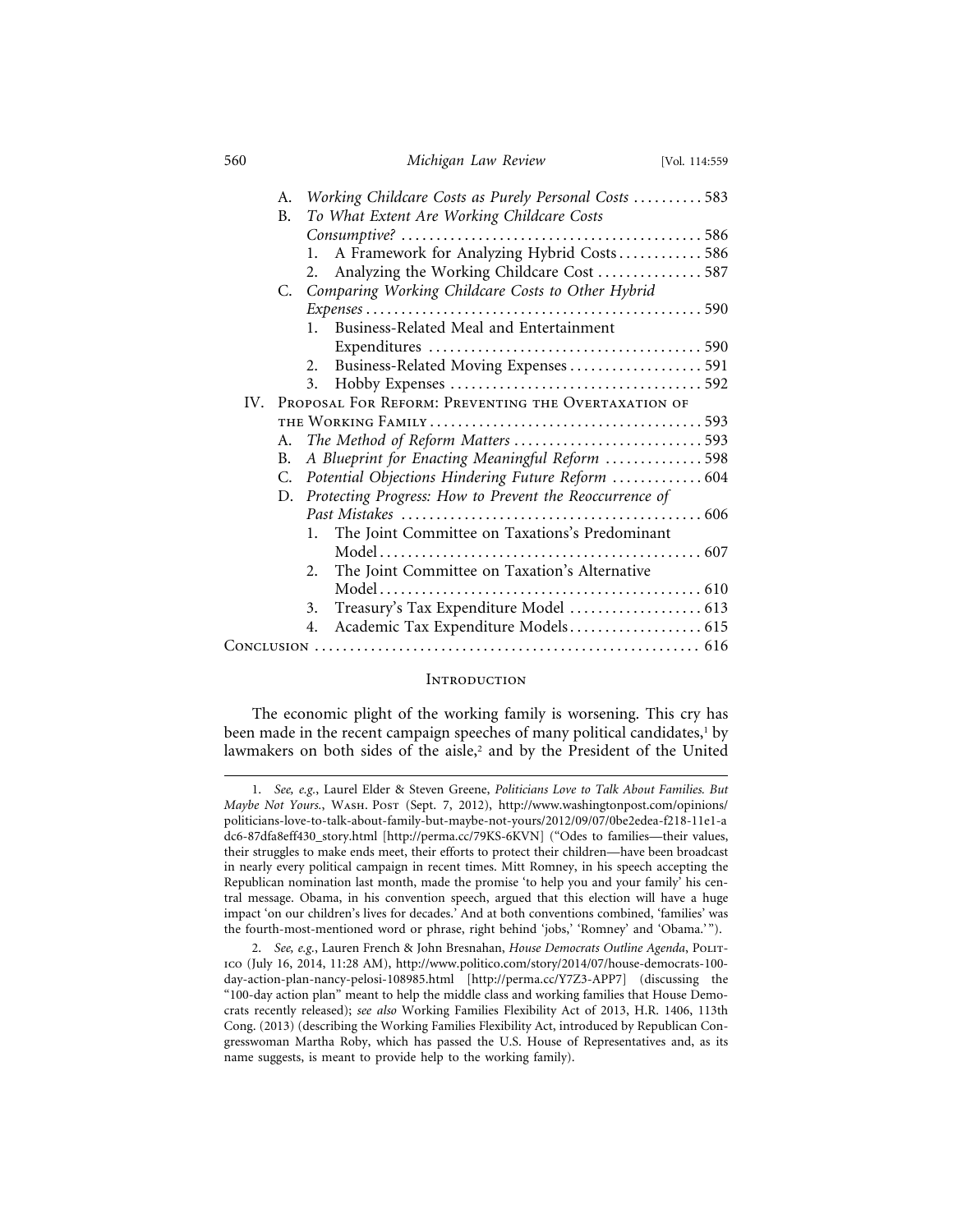States in more than one State of the Union Address.3 The White House recently hosted a daylong summit devoted to the struggles today's working families face,<sup>4</sup> which are also chronicled in books,<sup>5</sup> op-ed pieces,<sup>6</sup> and proposals for legislative reform.7 And current data that confirm there are good reasons to be concerned about the working family's continuing ability to "make ends meet,"8 let alone thrive.9

Childcare expenses represent one of the highest household costs incurred by young families in the United States.10 Moreover, although middle-

4. On June 23, 2014, the White House, the Department of Labor (DOL) and the Center for American Progress (CAP), hosted a summit with a special focus on women and their families. White House Summit on Working Families, http://workingfamiliessummit.org [http://perma.cc/T3A8-HTSA].

5. *See, e.g.*, Elizabeth Warren & Amelia Warren Tyagi, The Two-Income Trap: WHY MIDDLE-CLASS MOTHERS AND FATHERS ARE GOING BROKE (2003) (explaining the economic hardships faced by dual-earner couples).

6. *See, e.g.*, Jillian Berman, *When Being a Stay-at-Home Mom Isn't a Choice*, Huffington Post (June 30, 2014, 7:32 AM), http://www.huffingtonpost.com/2014/06/30/stay-athome-moms\_n\_5537503.html [http://perma.cc/73Z4-9G7X]; Belinda Luscombe, *Most Stay at Home Dads Not There by Choice,* Time (June 5, 2014), http://time.com/2827314/most-stay-athome-dads-not-there-by-choice/ [http://perma.cc/9QEX-XPFD]; Judith Warner, *The Opt-Out Generation Wants Back In*, N.Y. Times (Aug. 7, 2013), http://www.nytimes.com/2013/08/11/ magazine/the-opt-out-generation-wants-back-in.html [http://perma.cc/YCC8-K7CB].

7. Notably, on February 2, 2015, President Barack Obama released his budget for fiscal year 2016, asking Congress to help him "bring middle-class economics into the 21st Century," and explaining that "middle-class economics means helping working families afford the cornerstones of economic security: child care, college, health care, a home, and retirement." President Barack Obama, The Budget Message of the President (Feb. 2, 2015), http://www .whitehouse.gov/sites/default/files/omb/budget/fy2016/assets/message.pdf [http://perma.cc/ B9ZJ-C8P4]. Additionally, Democratic Senator Kirsten Gillibrand has discussed tax reform as part of her overall agenda to make childcare more affordable to parents. *See Making Childcare Affordable and Available*, Kirsten Gillibrand, http://www.gillibrand.senate.gov/agenda/making-childcare-affordable-and-available [http://perma.cc/9T7M-4V9S].

8. White House Summit on Working Families, *supra* note 4 ("Too many working Americans—both women and men—are living paycheck to paycheck, struggling to make ends meet and respond to the competing demands of work and family.").

9. *See, e.g.*, Sarah Jane Glynn, *The New Breadwinners: 2010 Update*, CTR. FOR AM. PROgress (Apr. 16, 2012), http://www.americanprogress.org/issues/labor/report/2012/04/16/113 77/the-new-breadwinners-2010-update/ [http://perma.cc/45MP-D847] (discussing post-recession income statistics of the working family).

10. ChildCare Aware of Am., Parents and the High Cost of Childcare 20–23 (2014), http://www.usa.childcareaware.org/advocacy/reports-research/costofcare/ [http://per

<sup>3.</sup> *See* President Barack Obama, State of the Union Address (Jan. 20, 2015), http://www .whitehouse.gov/the-press-office/2015/01/20/remarks-president-state-union-address-january-20-2015 [http://perma.cc/QW43-F7U4] ("So what does middle-class economics require in our time? First, middle-class economics means helping working families feel more secure in a world of constant change. That means helping folks afford childcare, college, health care, a home, retirement."); *see also* President Barack Obama, State of the Union Address (Jan. 28, 2014), http://www.whitehouse.gov/the-press-office/2014/01/28/president-barack-obamasstate-union-address [http://perma.cc/5VQJ-PVMB] ("Over more than three decades, even before the Great Recession hit, massive shifts in technology and global competition had eliminated a lot of good, middle-class jobs, and weakened the economic foundations that families depend on.").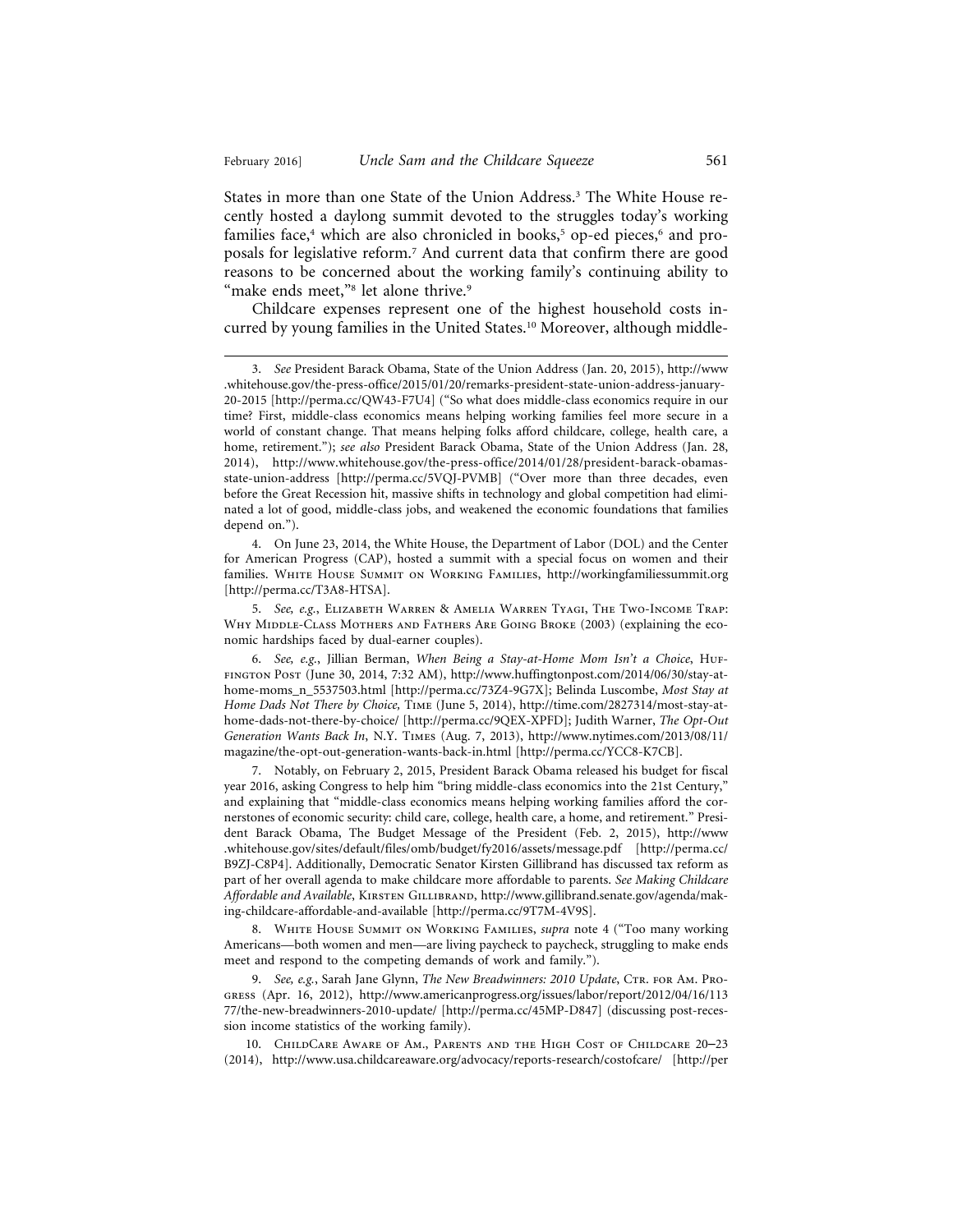class income levels have been declining for well over a decade, $11$  the costs of childcare have consistently climbed.12 Today, most two-parent families consist of two earners and require at least two incomes to meet their needs.<sup>13</sup> The pressure to find work is even greater for single parents, who may bear the primary responsibilities of generating income and caring for their children alone. But parents lucky enough to find themselves employed will also find themselves in the "childcare squeeze,"14 spending a strikingly large percentage of their income on childcare to work outside the home.15 Worse still,

13. *See* D'Vera Cohn et al., Pew Research Ctr., After Decades of Decline, a Rise in Stay-at-Home Mothers 5 (2014), http://www.pewsocialtrends.org/files/2014/04/Moms-At-Home\_04-08-2014.pdf [http://perma.cc/4YD5-UZGC] ("The share of mothers who do not work outside the home rose to 29% in 2012, up from a modern-era low of 23% in 1999, according to a new Pew Research Center analysis of government data."); *see also* Glynn, *supra* note 9 ("[M]ost children today are growing up in families without a full-time, stay-at-home caregiver. In 2010, among families with children, nearly half (44.8 percent) were headed by two working parents and another one in four (26.1 percent) were headed by a single parent. As a result, fewer than one in three (28.7 percent) children now have a stay-at-home parent, compared to more than half (52.6 percent) in 1975, only a generation ago.").

14. *See* Carol Morello & Scott Clement, *"Happy Days" No More: Middle-Class Families Squeezed as Expenses Soar, Wages Stall*, Wash. Post (Apr. 26, 2014), http://www.washingtonpost.com/local/happy-days-no-more-middle-class-families-squeezed-as-expenses-soarwages-stall/2014/04/26/f4a857f0-7a47-11e3-b1c5-739e63e9c9a7\_story.html [http://perma.cc/ 4WRL-Z2WK]; David Riley, *Many Families Caught in Child Care Squeeze*, Democrat & Chron. (Aug. 11, 2014, 11:35 AM), http://www.democratandchronicle.com/story/news/2014/ 08/09/childcare-monroe-county-elaine-spaull/13780719/ [http://perma.cc/HYD9-ZF9J]; Melissa Schorr, *The Day Care Squeeze: How Families Cope in the Highest-Priced Child-Care Market in the Nation*, Boston.com (Dec. 12, 2010), http://www.boston.com/lifestyle/articles/2010/12/ 12/the\_day\_care\_squeeze/ [http://perma.cc/9GZM-BGU2].

15. *See* Childcare Aware of Am., *supra* note 10, at 20–23 (showing childcare as one of the highest costs in a family's budget).

ma.cc/8F67-D47N]; *see also* Tara Siegel Bernard, *Choosing Child Care When You Go Back to Work*, N.Y. Times (Nov. 22, 2013), http://www.nytimes.com/2013/11/23/your-money/choosing-child-care-when-you-go-back-to-work.html [http://perma.cc/6J67-G5WK].

<sup>11.</sup> Keith Miller & David Madland, *What the New Census Data Show About the Continuing Struggles of the Middle Class*, CTR. FOR AM. PROGRESS (Sept. 16, 2014), https://www.americanprogress.org/issues/economy/news/2014/09/16/97203/what-the-new-census-data-showabout-the-continuing-struggles-of-the-middle-class/ [http://perma.cc/36ED-B7DN]; Rome Neal, *Broke on Two Incomes*, CBS News (Sept. 9, 2003, 9:15 PM), http://www.cbsnews.com/ news/broke-on-two-incomes/ [http://perma.cc/2FRQ-V4J6]; Alicia Parlapiano et al., *The Shrinking American Middle Class*, N.Y. Times (Jan. 26, 2015), http://www.nytimes.com/interactive/2015/01/25/upshot/shrinking-middle-class.html [http://perma.cc/ACK6-K4PX]; Dionne Searcey & Robert Gebeloff, *Middle Class Shrinks Further as More Fall Out Instead of Climbing Up*, N.Y. Times (Jan. 25, 2015), http://www.nytimes.com/2015/01/26/business/economy/middle-class-shrinks-further-as-more-fall-out-instead-of-climbing-up.html [http://perma.cc/ A9Tp-DEPH].

<sup>12.</sup> See Bradford Plumer, *The Two-Income Trap*, Morner Jones (Nov. 8, 2004, 4:00 AM), http://www.motherjones.com/politics/2004/11/two-income-trap [http://perma.cc/796D-VMDE] (discussing Warren & Tyagi, *supra* note 5) ("Two-income families are almost always *worse* off than their single-income counterparts were a generation ago, even though they pull in 75 percent more in income. The problem is that so many fixed costs are rising—health care, child care, finding a good home—that two-income families today actually have less discretionary money left over than those single-earner families did.").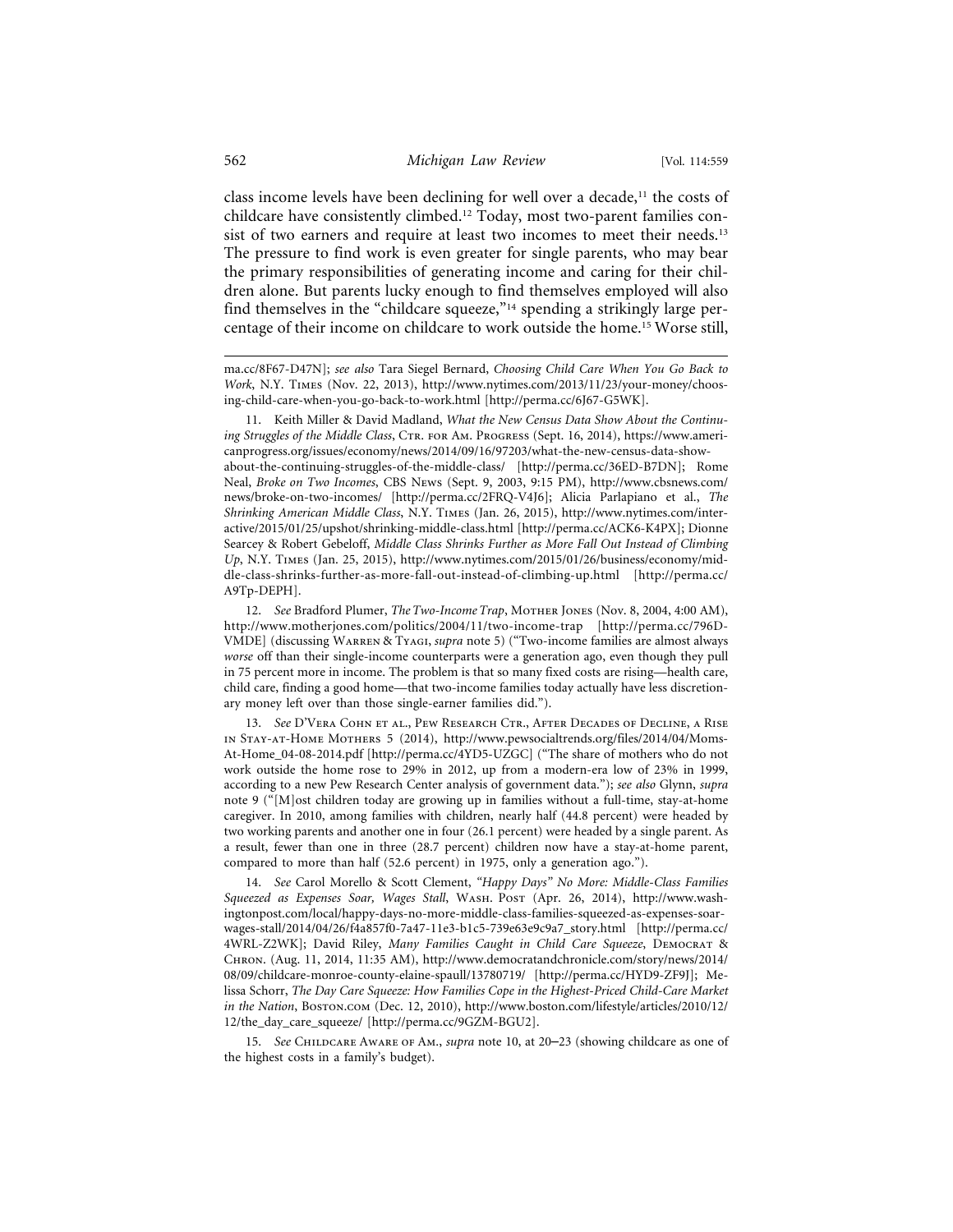other parents find themselves "squeezed out" of the job market entirely, unable to earn the additional income their family requires because they cannot find jobs that pay enough to offset soaring childcare expenses.<sup>16</sup>

This Article argues that §§ 21 and 129 of the Internal Revenue Code, which provide stringently limited tax relief for the costs of childcare incurred by working parents, have played an important role in aggravating these hardships. Currently, the Code treats the childcare costs incurred by working parents as personal expenses, subject to various dollar limitations, percentage limits, and phaseouts.17 Once these limitations are applied, working parents receive tax relief for only a small fraction of the childcare costs they incur. This Article shows that this is inappropriate as a matter of fundamental tax policy and results in the overtaxation of the working family. It then provides a blueprint for meaningful reform. Specifically, this Article urges lawmakers to resist the temptation to reform tax laws by simply relaxing current limitations, as this would leave parents vulnerable to the same legislative dysfunction that allowed tax relief for working families to become so limited in the first place. Instead, this Article asks lawmakers to allow parents to deduct working childcare costs under the same methods as other costs of earning income, which are not generally subject to stringent limitations.

This Article is not the first to notice that the tax laws are stacked against working parents.<sup>18</sup> But previous scholars wrote in a social context in which one parent generally had the choice to forego work in order to care for her children19 and the salary of the secondary wage earner—almost always a woman's—was discretionary.20 Accordingly, past scholarship has tended to

18. *See, e.g.*, Britten D. Richards, *Discrimination Against Married Couples Under Present Income Tax Laws*, 49 Taxes 526 (1971); Kenneth J. White, *The Tax Structure and Discrimination Against Working Wives: A Comment*, 26 Nat'l Tax J. 119 (1973).

19. For ease of reading, this Article will use the gender pronouns "him" and "her" to represent all individuals on the gender spectrum.

<sup>16.</sup> *See* Berman, *supra* note 6 (chronicling stories of parents looking for work who only find jobs offering wages that barely cover childcare costs); *see also* COHN ET AL., *supra* note 13, at 6 ("A growing share of stay-at-home mothers (6% in 2012, compared with 1% in 2000) say they are home with their children because they cannot find a job. With incomes stagnant in recent years for all but the college-educated, less educated workers in particular may weigh the cost of child care against wages and decide it makes more economic sense to stay home.").

<sup>17.</sup> *See, e.g.*, I.R.C. § 21 (2012).

<sup>20.</sup> *See* Grace Blumberg, *Sexism in the Code: A Comparative Study of Income Taxation of Working Wives and Mothers, 21 BuFF. L. REV. 49, 49 (1971)* ("The Code will be examined in its current social context. Thus, the observation that American working wives are predominantly secondary family earners is not intended to express a social ideal. It merely reflects a contemporary social reality. Women workers generally earn substantially less than their male counterparts. Working wives earn less than their employed husbands. The American wife's working career is likely to be broken by child-bearing and rearing. Unless prompted by economic necessity, her return to work is generally considered discretionary. Even when she is earning a substantial salary, her husband is unlikely to view his employment as discretionary." (footnotes omitted)); *see also* Boris I. Bittker, *Federal Income Taxation and the Family*, 27 Stan. L. Rev. 1389, 1433 (1975) ("These burdens on the two-job married couple are often castigated as a deterrent to the employment of married women outside the home. In theory, of course, the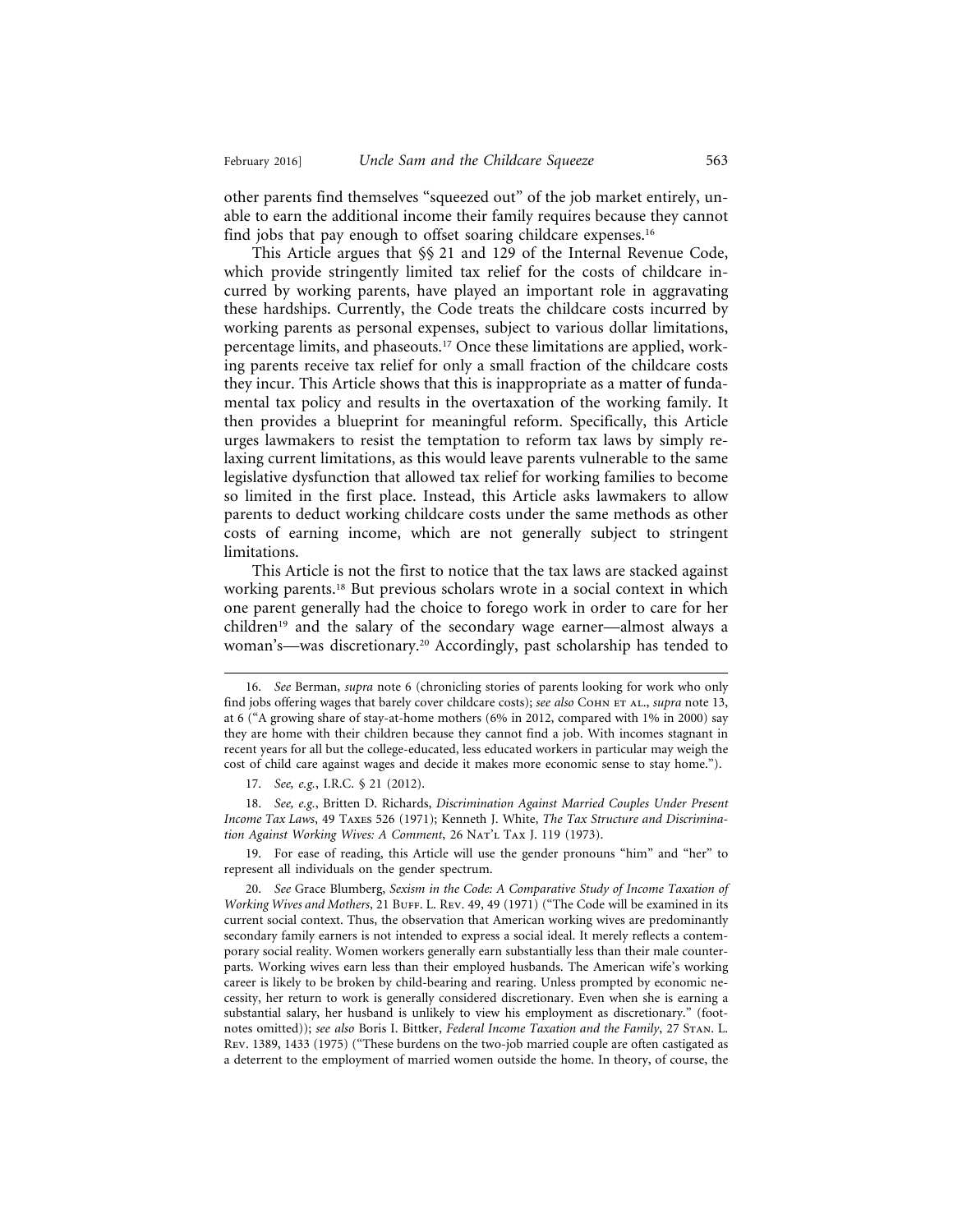focus on how the tax laws provide disincentives for married women to enter the workforce and has proposed reforms designed to create more desirable behavioral incentives.<sup>21</sup> These conversations, however, are increasingly off target. Today, two-parent families can rarely afford to have one parent stay home to provide childcare, a luxury that single parents are even less likely to enjoy. This Article, therefore, stands poised to be the first academic piece to critically address how a reformed tax system should tax the modern working family.

Part I of this Article describes how Internal Revenue Code §§ 21 and 129 severely limit the ability of working parents to reduce their taxable income to reflect today's high childcare costs. Part II discusses the basic principles of tax law that govern whether a taxpayer should be able to reduce her tax liability to reflect a particular expenditure. Applying these principles, Part III argues that working childcare costs should be treated primarily, if not entirely, as nonconsumptive expenses, justifying a tax reduction for at least almost the entire cost. Because current law mistreats childcare expenses as consumptive personal costs, Part IV urges lawmakers to reform the tax laws by properly treating working childcare expenses like other nonconsumptive costs of earning income. Part V concludes that while the tax laws cannot (and should not) solve all problems facing today's working family, the reforms this Article proposes would help prevent overtaxing working families and at least ease their economic struggles.

#### I. Current Law: The Limited Tax Relief Provided to Working Families

There are several mechanisms by which the Internal Revenue Code allows a taxpayer to reduce her tax liability, providing some degree of tax relief. For instance, some provisions of the Code allow a taxpayer to deduct expenses she has incurred from her taxable income or credit them against

burden arises whether the 'secondary' wage-earner is the husband or the wife, and hence falls on the couple jointly. In a society that takes the husband's job for granted and views the wife as the secondary wage earner, however, it is reasonable to describe the existing state of affairs as biased against women.").

<sup>21.</sup> *See, e.g.*, Bittker, *supra* note 20, at 1433; Edward J. McCaffery, *Taxation and the Family: A Fresh Look at Behavioral Gender Biases in the Code*, 40 UCLA L. Rev. 983, 987 (1993) ("[T]he Article explores how the tax laws provide behavioral incentives that affect three types of decisions: whether to marry, whether to form a one- or a two-earner household, and whether to work full or part time."); Margaret Ryznar, *To Work, or Not to Work? The Immortal Tax Disincentives for Married Women*, 13 Lewis & Clark L. Rev. 921, 921 (2009) ("Among the most fundamental barriers to the aggressive participation of many married women in the work force are the disincentives for secondary income earners embedded in the federal tax code."); Nancy C. Staudt, *Taxing Housework*, 84 Geo. L.J. 1571, 1573 (1996) ("The marketoriented approach to women's equality and liberation acknowledges the material costs associated with performing unpaid labor and the role it plays in preventing women from obtaining the level of wages and benefits that men receive in the market. To remedy this problem, the market-oriented scholars have devised practical solutions that would, in effect, provide women with greater returns on their market labor.").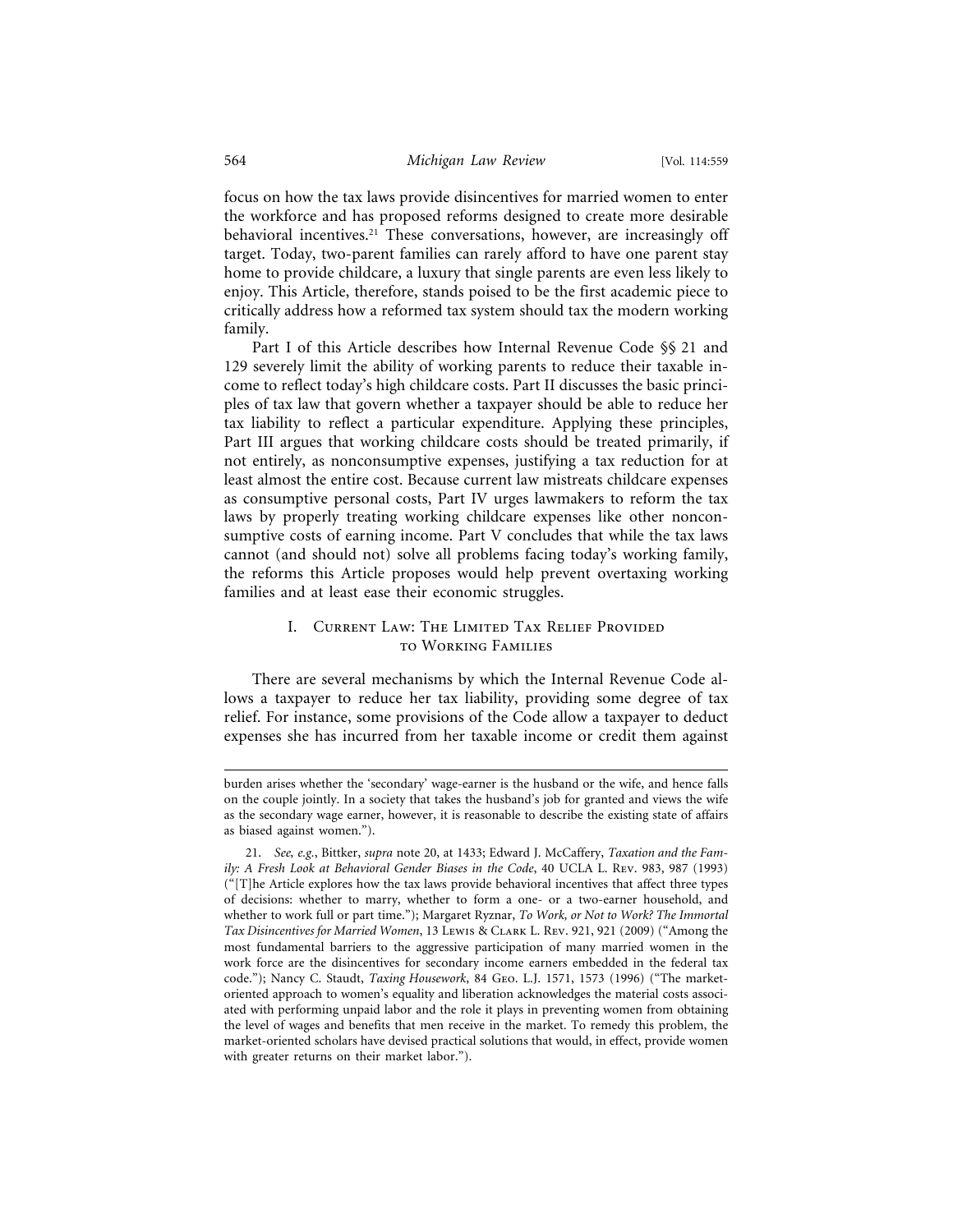her tax liability.<sup>22</sup> Other provisions provide exemptions by allowing taxpayers to exclude from their taxable income amounts or benefits that would otherwise be included in income and subject to taxation.23

Currently, the law provides very limited tax relief for the costs of caring for one's dependents, including children (the focus of this Article) as well as the elderly and disabled.24 The available tax relief can be separated into relief for two categories of costs: relief for childcare expenses that enable taxpayer parents to work ("working childcare costs") and relief for child-related expenses that are not associated with income production ("nonworking childcare costs"). Part II further explains the significance of this. After discussing the various tax provisions, which provide relief for these different costs, this Part shows that the Code currently allows tax relief for only a fraction of the childcare costs working parents can be expected to incur.

#### A. *Tax Relief for Nonworking Childcare Expenses*

Sections 151 and 24 of the Internal Revenue Code allow a parent to reduce her tax liability by set amounts that reflect a portion of the costs she can be expected to incur to care for her children. The availability of the relief these provisions offer is not tied to whether parents incur these expenses while working; nor is it tied to whether parents work at all. Instead, these provisions allow taxpayer parents to make downward adjustments to their income tax liability to reflect the inevitable costs of child rearing, which taxpayers without parental obligations do not incur.25

<sup>22.</sup> *See, e.g.*, I.R.C. § 162.

<sup>23.</sup> *See, e.g.*, *id.* § 129. For the tax novice, if a specific code provision allows a taxpayer to deduct an expense, that taxpayer may subtract the cost from her taxable income. Suppose, for instance, that a taxpayer earned \$100,000 gross income this year and incurred \$6,000 deductible expenses. After the deduction, the taxpayer would be able to reduce her income from \$100,000 to \$94,000. An exemption, on the other hand, allows a taxpayer to exclude from her taxable income items that would otherwise be includible. Thus, suppose the taxpayer earned \$100,000 gross income this year, consisting of \$94,000 of cash and \$6,000 of noncash benefits (such as healthcare, childcare, etc.). Generally, a taxpayer must include in income the fair market value of benefits received and thus, in this scenario, the taxpayer would, as a general matter, have taxable income equal to \$100,000. If, however, a provision of the Internal Revenue Code allowed the taxpayer to exclude the benefits—put another way, these benefits were exempt from taxation—the taxpayer would have to include only \$94,000 in her taxable income. A tax credit provides a dollar-for-dollar reduction of a taxpayer's tax liability. Contrast this with a deduction, which instead reduces one's taxable *income*—the amount on which relevant tax rates are applied to determine final tax liability.

<sup>24.</sup> *See id.* § 152 (defining dependents).

<sup>25.</sup> Put another way, these sections reflect the judgment that if two taxpayers earn the same income but only one cares for dependent children, the caretaker should have a lower tax liability to reflect these costs. This Article does not cover the Earned Income Tax Credit, which allows taxpayers to take a dollar-for-dollar credit if their adjusted gross income is below a certain threshold. Both the applicable threshold and credit increase as the number of children dependent on the taxpayer increases.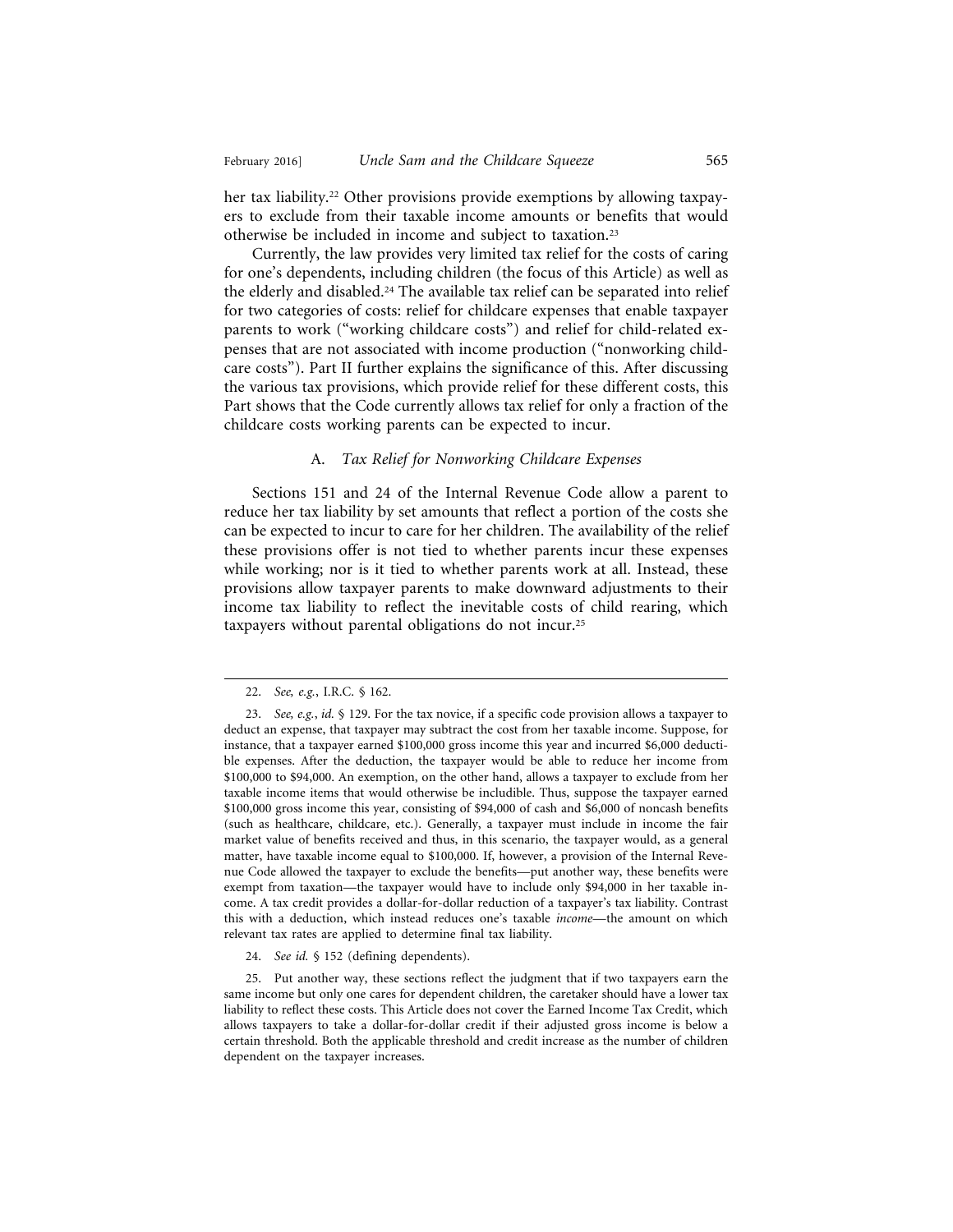As a default matter, § 151 allows a taxpayer to exclude from her taxable income a personal-dependency exemption amount,<sup>26</sup> which is \$4,000 for the 2015 tax year.<sup>27</sup> A married couple filing jointly is entitled to claim two personal-dependency exemptions (one for each spouse) and an additional personal exemption for each of the couple's dependents.<sup>28</sup> A single parent with full custody of his two children would claim three personal exemptions on his income taxes.<sup>29</sup>

Section 151 helps to define a minimum level of income below which no taxation will be levied. To illustrate, § 151 initially allows a childless couple filing jointly to exclude \$8,000 from its taxable income, and a married couple with two children to exclude \$16,000. Thus, if the former and latter couples were to earn less than \$8,000 or \$16,000, respectively, they would have no taxable income once they had claimed the personal exemptions to which they were entitled.

Of course, § 151 will not completely eliminate the tax liability of all taxpayers, but may still reduce that liability to a significant extent. For instance, a married couple without children that earned \$100,000 taxable income in 2015 would, after claiming exemptions, pay taxes on \$92,000, resulting in a \$14,587 tax liability<sup>30</sup>; a married couple with two children earning the same \$100,000 would only pay tax on \$84,000, resulting in a  $$12,587$  tax liability.<sup>31</sup>

The personal-dependency exemption amount "phases out" for taxpayers at even higher income levels—that is*,* taxpayers begin to lose a percentage of the exemption amount once their earnings surpass a designated threshold, and they lose a greater percentage of the exemption as income rises past that amount.32 In 2015, a married couple filing jointly begins to lose a percentage of its exemption amount once the couple's combined income reaches \$309,900, and it will lose the entire exemption amount once its income exceeds \$432,400.33 A single parent filing as a head of household will begin to lose the benefit of the personal-dependency exemption once income reaches \$284,050 and will lose the entire exemption once income reaches \$406,550.<sup>34</sup>

34. *Id.*

<sup>26.</sup> I.R.C. § 151(b)–(c).

<sup>27.</sup> Rev. Proc. 2014-61, 2014-47 I.R.B. 860, 866, http://www.irs.gov/pub/irs-irbs/irb14-47 .pdf [http://perma.cc/9ZDP-LPVZ].

<sup>28.</sup> I.R.C. § 151.

<sup>29.</sup> *See id.* § 152(c)(4)(B) (allowing exemption for custodial parent).

<sup>30.</sup> *See id.* § 1(a); Rev. Proc. 2014-61, 2014-47 I.R.B. 860, 861. All hypotheticals assume all income is ordinary income, unless otherwise stated.

<sup>31.</sup> *See* sources cited *supra* note 30.

<sup>32.</sup> *See* Rev. Proc. 2014-61, 2014-47 I.R.B. 860, 866.

<sup>33.</sup> *Id.*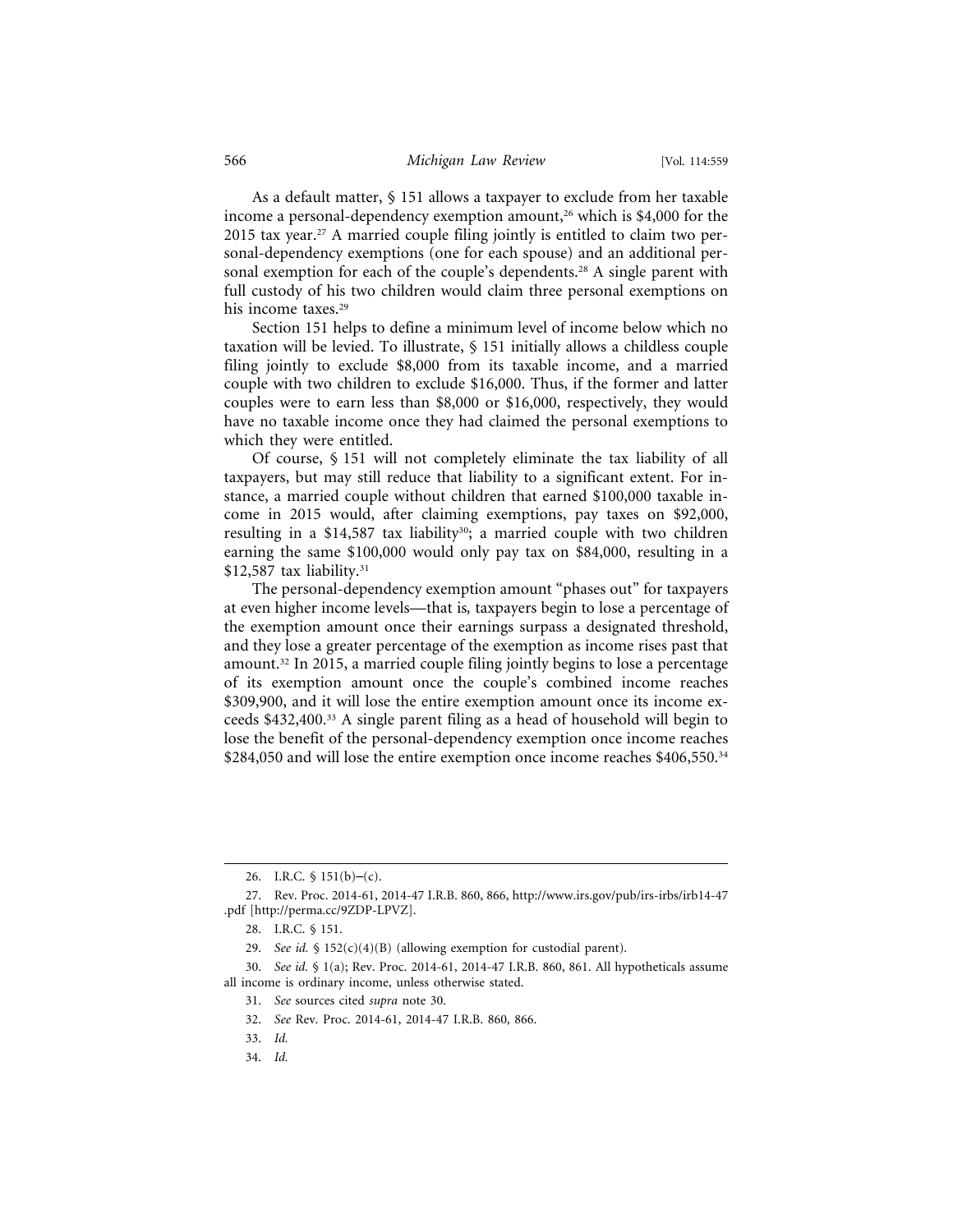A single parent filing as unmarried will begin to lose the benefit once income reaches \$258,250 and will lose the entire exemption once income reaches \$380,750.35

In 1997, Congress added § 24 to the Code to supplement the tax relief provided to families by § 151.36 Before phaseouts, current § 24 allows taxpayers to claim a \$1,000 "child tax credit"—that is, a \$1,000 reduction in the taxpayer's tax liability<sup>37</sup>—for each dependent child.<sup>38</sup> Building on the example above, the childless couple earning \$100,000 would have a \$14,587 tax liability while the couple with two children would have a tax liability of \$12,587 less \$2,000, or \$10,587.

Like § 151's personal-dependency exemption, § 24's child tax credit phases out for taxpayers at higher income levels; but the child tax credit phases out far more quickly. In 2015, for instance, a married couple filing jointly begins to lose a portion of the credit once income rises above \$110,000, and it loses the credit completely once income exceeds \$130,000.<sup>39</sup> A single parent begins to lose a portion of the credit once income exceeds \$75,000, and she loses the credit completely once income exceeds \$95,000.<sup>40</sup>

The purpose of §§ 151 and 24 is to "reduce the individual income tax burden of . . . families [and] . . . better recognize the financial responsibilities of raising dependent children."41 The availability of the tax relief provided by these sections is not tied to actual expenses incurred and does not depend on whether the expenses are related to the caregiver's work. A different pair of Code sections provides relief to taxpayers who incur childcare costs, which enables them to earn income. As discussed further in Part II, this distinction between nonworking and working childcare expenses is crucial, and providing tax relief for these two types of costs should be viewed as serving entirely distinct purposes.

The Committee believes that the individual income tax structure does not reduce tax liability by enough to reflect a family's reduced ability to pay taxes as family size increases. In part, this is because over the last 50 years the value of the dependent personal exemption has declined in real terms by over one-third. The Committee believes that a tax credit for families with dependent children will reduce the individual income tax burden of those families, will better recognize the financial responsibilities of raising dependent children, and will promote family values.

H.R. Rep. No. 105-148, at 309–10 (1997).

37. I.R.C.  $\frac{6}{4}$  (2012). The original version of  $\frac{6}{4}$  24 allowed a \$500 credit per child. § 101(a), 111 Stat. at 796.

38. I.R.C. § 24(c) defines "qualifying child."

<sup>35.</sup> *Id.*; *see also* IRS, Publication 501, Exemptions, Standard Deduction, and Filing Information 8 (2014), http://www.irs.gov/pub/irs-pdf/p501.pdf [http://perma.cc/T264- B93K] (indicating when a single parent may file for head of household).

<sup>36.</sup> Taxpayer Relief Act of 1997, Pub. L. No. 105-34, § 101(a), 111 Stat. 788, 796 (codified as amended at I.R.C. § 24(a) (2012)). In the legislative history of the original version of the bill passed by the House, lawmakers stated:

<sup>39.</sup> *See id.*

<sup>40.</sup> *See id.*

<sup>41.</sup> H.R. Rep. No. 105-148, at 309–10.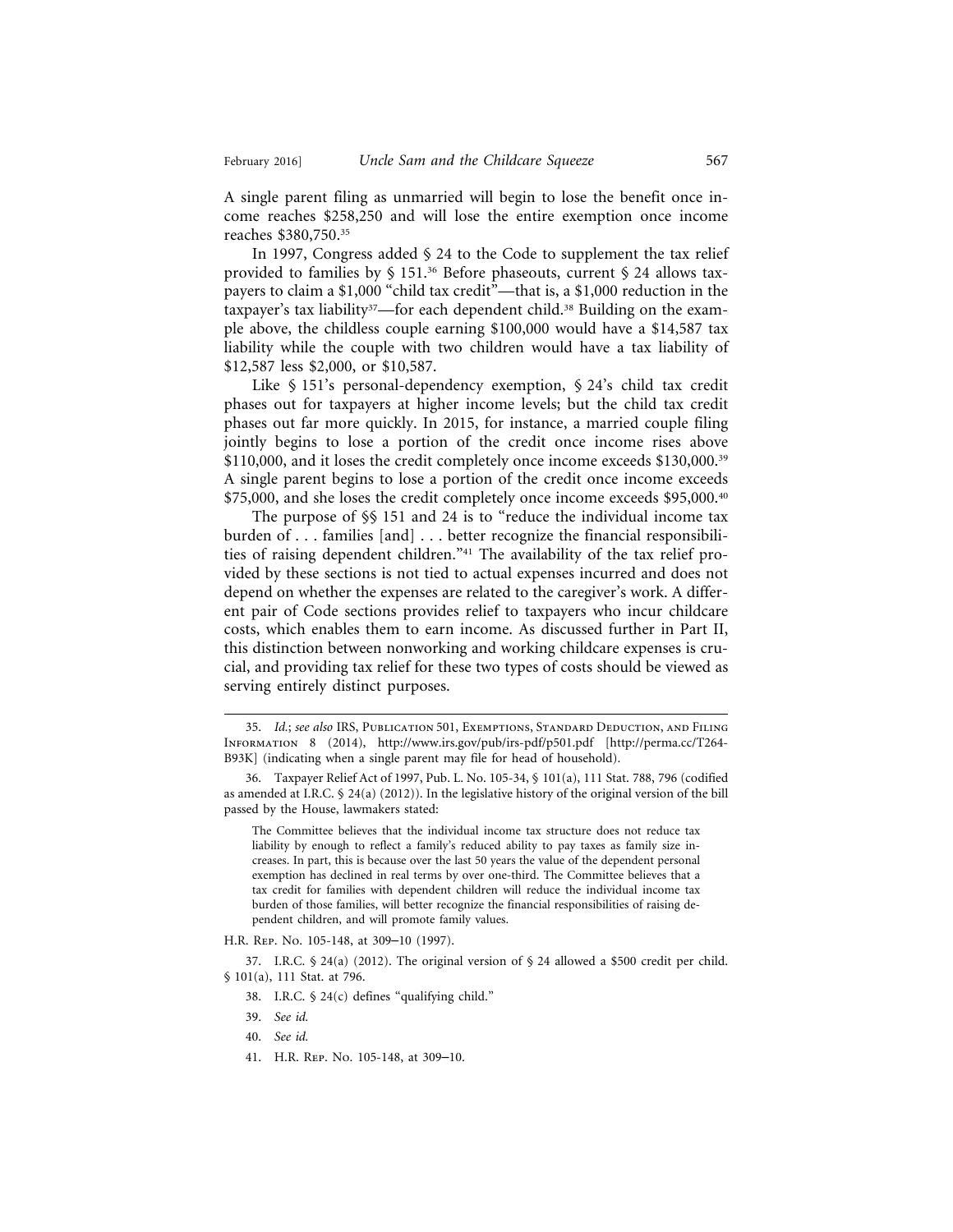#### 568 *Michigan Law Review* [Vol. 114:559

#### B. *Tax Relief for Working Childcare Expenses*

Section 21 of the Internal Revenue Code allows a taxpayer to reduce her taxable income to reflect childcare expenses that "enable [her] to be gainfully employed."<sup>42</sup> The original version of  $\S$  21, enacted in 1954, allowed some taxpayers to deduct up to \$600 of these working childcare expenses.<sup>43</sup> By 1971, the maximum deduction allowed by any taxpayer was \$4,800.44 To illustrate, suppose that the Smiths (married and filing jointly) earned \$100,000. Imagine also that the Smiths both work and have two very small boys. Therefore, they spend \$3,000 per year for day care. The 1971 version of § 21 allowed the Smiths to reduce their taxable income from \$100,000 to \$97,000. If the Smiths were in a 30% marginal tax bracket, meaning the rate at which the taxpayer's next dollar of income would be taxed, this would result in a tax savings of \$900 (the product of 30% and the \$3,000 reduction in taxable income).

Congress, however, was disturbed by the "upside-down-subsidy effect" created by the original  $\S$  21.<sup>45</sup> That is, because the tax relief for working childcare expenses took the form of a deduction, wealthier taxpayers benefited more than the less well off. In the example above, the Smiths saved \$900 in income taxes as a result of the original § 21 deduction because they earned enough to put them in a 30% marginal tax bracket. Suppose, however, that the Smiths only earned enough to be in a 20% marginal tax bracket but still incurred \$3,000 in working childcare expenses. In this case, the tax savings from the original § 21's deduction would be reduced to \$600 (the product of 20% and \$3,000), resulting in the upside-down-subsidy effect.

The Code provides for many deductions, each of which, as a matter of mathematics, inevitably results in this upside-down-subsidy effect. Congress, however, was apparently particularly disturbed by this effect in the context

<sup>42.</sup> I.R.C. § 21(b)(2)(A) defines employment-related expenses as:

amounts paid for the following expenses, but only if such expenses are incurred to enable the taxpayer to be gainfully employed for any period for which there are 1 or more qualifying individuals with respect to the taxpayer:

<sup>(</sup>i) expenses for household services, and

<sup>(</sup>ii) expenses for the care of a qualifying individual.

Such term shall not include any amount paid for services outside the taxpayer's household at a camp where the qualifying individual stays overnight.

I.R.C.  $\frac{21(b)(2)(A)}{A}$ .

<sup>43.</sup> H.R. Rep. No. 83-1337, at A61 (1954). For a full discussion of the early history of then-section 214 see Alan L. Feld, *Deductibility of Expenses for Child Care and Household Services: New Section 214*, 27 Tax L. Rev. 415 (1972).

<sup>44.</sup> I.R.C. § 214(c) (1971) (repealed 1976); S. Rep. No. 94-1236, at 48–51 (1976).

<sup>45.</sup> *See* S. Rep. No. 94-938, at 132–33 (1976).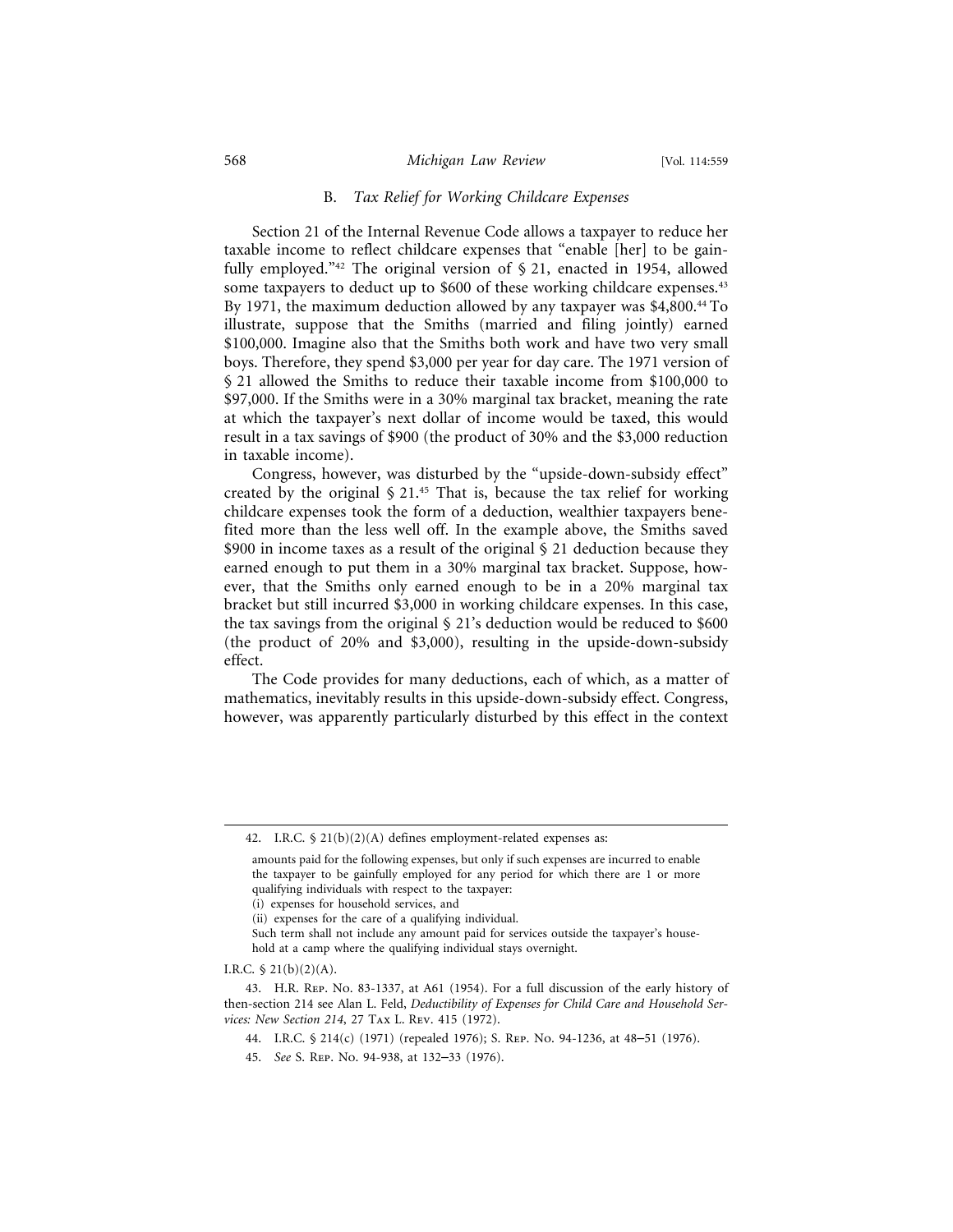of the childcare deduction. Initially, Congress attempted to mitigate this effect by phasing down the deductible expenses allowed as the taxpayer's income rose.46 But in 1976, Congress responded more directly to the perceived upside-down-subsidy problem and amended  $\S$  21, replacing the deduction with a tax credit for a percentage of working childcare expenses.<sup>47</sup> The 1976 version of § 21 allowed a taxpayer to claim a credit equal to 20% of childcare expenses that enabled her to be gainfully employed.48 Thus, all taxpayers incurring \$3,000 of working childcare expenses (such as the Smiths) could subtract \$600 from their tax bill. The original credit, therefore, eliminated the upside-down-subsidy effect created by § 21's original deduction by allowing all taxpayers to reduce their taxable income by the same percentage of working childcare costs.

In changing the working childcare deduction to a credit, Congress explicitly rejected income-based "phaseouts."49 First, Congress believed the phaseout was no longer necessary since the upside-down-subsidy effect of the deduction was eliminated.<sup>50</sup> Further, Congress thought the phaseout inappropriate because working childcare expenses were "cost[s] of earning income"51 and, therefore, not the type of expenses that should ever be subject to phaseouts, a concept that the Article discusses further at Part IV.52

Nevertheless, in 1981, perhaps having lost sight of § 21's history, Congress amended that provision to include income phaseouts.<sup>53</sup> Currently, a taxpayer—for example, a married couple filing jointly with children, or a single custodial parent—may deduct 35% of working childcare expenses if the taxpayer earns \$15,000 or less.<sup>54</sup> Once the taxpayer's income rises above the \$15,000 threshold, the percentage of creditable working childcare expenses is reduced. Taxpayers earning over \$43,000 may credit only 20% of

49. S. Rep. No. 94-938, at 133 ("The committee views qualified child care expenses as a cost of earning income and believes that an income ceiling on those entitled to the allowance has minimal revenue impact, if the allowance is in the form of a credit. Therefore, it considers it appropriate and feasible to eliminate the income phaseout and to allow all taxpayers to claim such expenses regardless of their income level.").

50. *Id.* at 132 ("One method for extending the allowance of child care expenses to all taxpayers, and not just to itemizers, would be to replace the itemized deduction with a credit against income tax liability for a percentage of qualified expenses. While deductions favor taxpayers in the higher marginal tax brackets, a tax credit provides more help for taxpayers in the lower brackets.").

51. *Id.* ("The committee believes that [working childcare] expenses should be viewed as a cost of earning income for which all working taxpayers may make a claim.").

- 52. *See infra* Section IV.A.
- 53. Economic Recovery Tax Act of 1981, Pub. L. No. 97-34, 95 Stat. 172, 198.
- 54. I.R.C. § 21(a)(2) (2012).

<sup>46.</sup> Specifically, the maximum \$4,800 deduction was reduced by one dollar for every two dollars a taxpayer's income exceeded \$35,000. STAFF OF JOINT COMM. ON TAXATION, 94TH Cong., Summary of the Tax Reform Act of 1976 (H.R. 10612, 94th Cong., Public Law 94-455) 20–21 (Comm. Print. 1976).

<sup>47.</sup> *Id.*

<sup>48.</sup> Tax Reform Act of 1976, Pub. L. No. 94-455, § 504(a)(1), 90 Stat. 1520, 1563.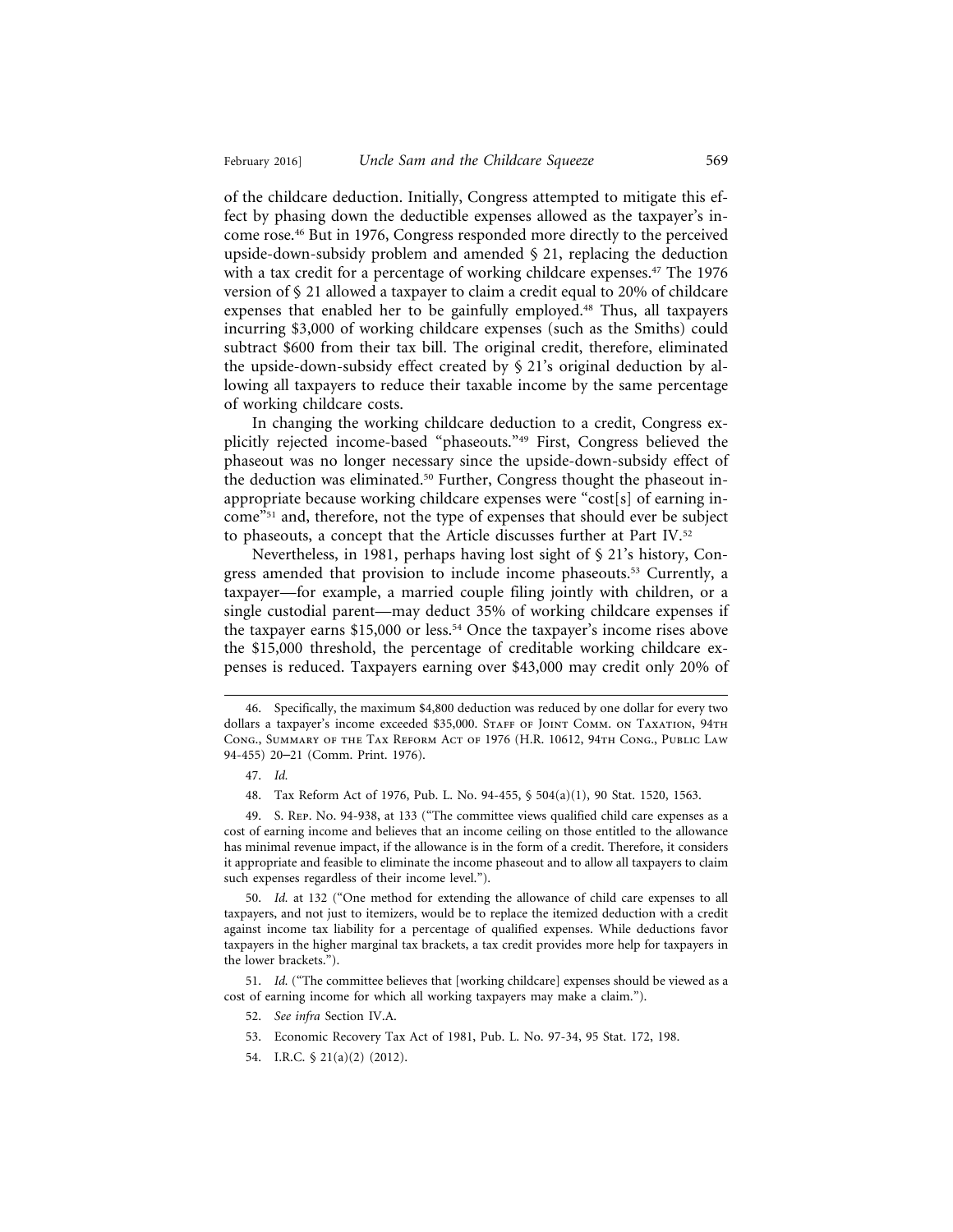these expenses and the percentage remains at 20% for all income levels exceeding this threshold.55 Considering that in 2014, the poverty level for a family with two children was \$23,850,<sup>56</sup> these phaseouts are extremely steep.

Further, § 21 was soon amended to include dollar limitations. Currently, creditable working childcare expenses are limited to \$3,000 for one child and \$6,000 for two or more children.57 Thus, the maximum credit allowed for all taxpayers earning over \$43,000 is \$1,200 (20% of \$6,000). If a taxpayer's marginal tax rate is 30%, this equates to a \$4,000 deduction, compared to the \$4,800 deduction allowed by the 1971 version of  $\S 21$ .<sup>58</sup> Congress has, therefore, not only failed to adjust § 21 for inflation—the dollar limitations found in  $\S 21$  have not been changed for well over a decade<sup>59</sup> but has also allowed today's version of § 21 to provide working families with a *non-indexed* dollar tax savings that is less than the *non-indexed* savings allowed four decades ago. It is, therefore, not particularly surprising that § 21 allows working families tax relief for only a small fraction of the childcare costs they actually incur. Part II explores this reality in greater detail.

Before proceeding to that discussion, however, an additional section of the Code provides another method parents may use to reduce their taxable income to reflect working childcare costs. In 1981, Congress added what is now § 129 to the Code.<sup>60</sup> While § 21 provides tax relief to taxpayers who directly incur working childcare expenses, § 129 provides tax relief to taxpayers who, as a result of their employment, receive childcare services or other benefits that lessen the costs of childcare.<sup>61</sup>

For instance, an employer might provide its employees on-site day care for free or at a discounted cost. Ordinarily, the fair-market value of those services (or the value of the discount) would be included in the taxpayer's income.62 Section 129, however, allows taxpayers to exclude up to \$5,000

<sup>55.</sup> *See id.*

<sup>56. 2014</sup> Poverty Guidelines, 79 Fed. Reg. 3593, 3593 (Jan. 22, 2014), http://www.gpo .gov/fdsys/pkg/FR-2014-01-22/pdf/2014-01303.pdf [http://perma.cc/K5NQ-CNQA].

<sup>57.</sup> I.R.C. § 21(c).

<sup>58.</sup> A deduction reduces a taxpayer's taxable *income*, which is then used to calculate the taxpayer's tax liability using applicable tax rates. If a taxpayer is in a 30% marginal tax rate that is, his next dollar of income will be taxed at a rate of 30%—a \$4,000 reduction in his taxable income will result in a tax savings of \$1,200 (30% of the \$4,000). Thus, a \$1,200 credit (which provides a dollar-for-dollar reduction from tax *liability*) produces the same tax savings as a \$4,000 deduction.

<sup>59.</sup> In 2001, the limits were adjusted to their current levels. *See* Economic Growth and Tax Relief Reconciliation Act of 2001, Pub. L. No. 107-16, 115 Stat. 38, 49.

<sup>60.</sup> Economic Recovery Tax Act of 1981, Pub. L. No. 97-34, 95 Stat. 172, 199–200 (codified as amended at I.R.C. § 129).

<sup>61.</sup> *Compare* I.R.C. § 21, *with* I.R.C. § 129.

<sup>62. 26</sup> C.F.R. § 1.61-2(d)(1) (2015) ("If services are paid for in exchange for other services, the fair market value of such other services taken in payment must be included in income as compensation.").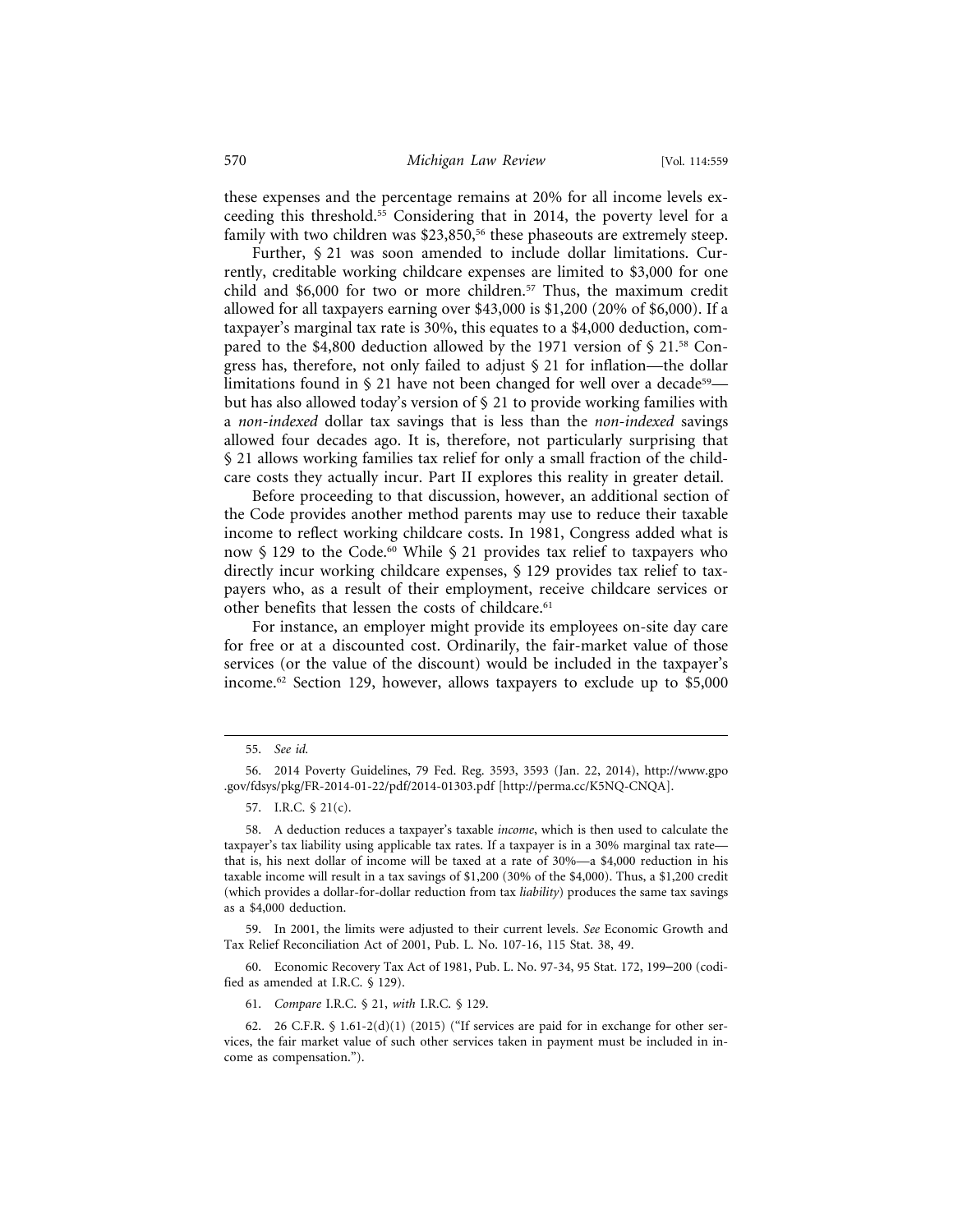worth of employer-provided dependent-care assistance—for example, employer-provided childcare—from their taxable income.63 Section 129 also allows an employer to establish dependent-care flexible-spending accounts (FSAs), into which employees may divert up to \$5,000 of their earnings free from taxation, so long as those funds are used to cover working childcare costs.64

To illustrate, recall the Smith family discussed above. Suppose that rather than paying \$3,000 directly to their sons' day care, the Smiths decide to take advantage of their employer's dependent-care flexible-spending plan and set aside \$3,000 of their \$30,000 earnings. Section 129 allows the Smiths to exclude that "earmarked" \$3,000, reducing their taxable income to \$27,000. If the Smiths are in a 30% marginal tax bracket, this results in a \$900 tax savings (the product of 30% and \$3,000).

Unlike § 21, § 129 does not provide phaseouts and does not change dollar limitations based on number of children. But like § 21, the dollar limitations provided in § 129 are likely to represent only a small fraction of the childcare costs incurred by working families.

Several things are worth noting before discussing the currently high cost of childcare. First, § 129 inevitably results in the upside-down-subsidy effect Congress attempted to eliminate in 1976 when it changed the mechanism of tax relief provided in  $\S$  21 from a deduction to a percentage credit.<sup>65</sup> While the Smiths, who are presumptively in a 30% marginal tax bracket, will enjoy \$900 in tax savings as a result of excluding the \$3,000 set aside in the dependent-care FSA, a taxpayer who earns only enough to be in a 20% marginal tax bracket will enjoy a lesser \$600 savings from setting aside the same amount.

Second, together §§ 21 and 129 create an odd situation in which two taxpayers in identical economic situations are taxed differently.66 Using current § 21's phaseouts, when the Smiths paid for day care directly, they could claim a credit equal to 20% of their \$3,000 expenses, reducing their tax liability by \$600. If, however, they decided to use a dependent-care FSA to pay the \$3,000, they would reduce their tax liability by \$900 as a result of  $\S$  129's exclusion. Whether it is preferable to pay for working childcare expenses directly (so that one may claim the § 21 credit) or to use a dependent-care FSA (so that one may claim the § 129 exclusion) depends, among other things, on one's marginal tax bracket. To the extent that taxpayers can choose how to fund childcare, this is at best silly and at worst a trap for the unwary. The situation is more troubling, however, since some taxpayers may

<sup>63.</sup> I.R.C. § 129(a)(2)(A). See *infra* notes 209–223 and accompanying text for a more detailed illustration that shows, among other things, that some taxpayers may be entitled to both a § 129 exclusion and § 21 credit. This additional detail does not affect the substantive points of this Section.

<sup>64.</sup> IRS, Instructions for Form 2441: Child and Dependent Care Expenses (2014), http://www.irs.gov/pub/irs-pdf/i2441.pdf [http://perma.cc/7DQJ-ZMMC].

<sup>65.</sup> *See supra* notes 47–50 and accompanying text.

<sup>66.</sup> See *infra* Section IV.B for a more detailed illustration.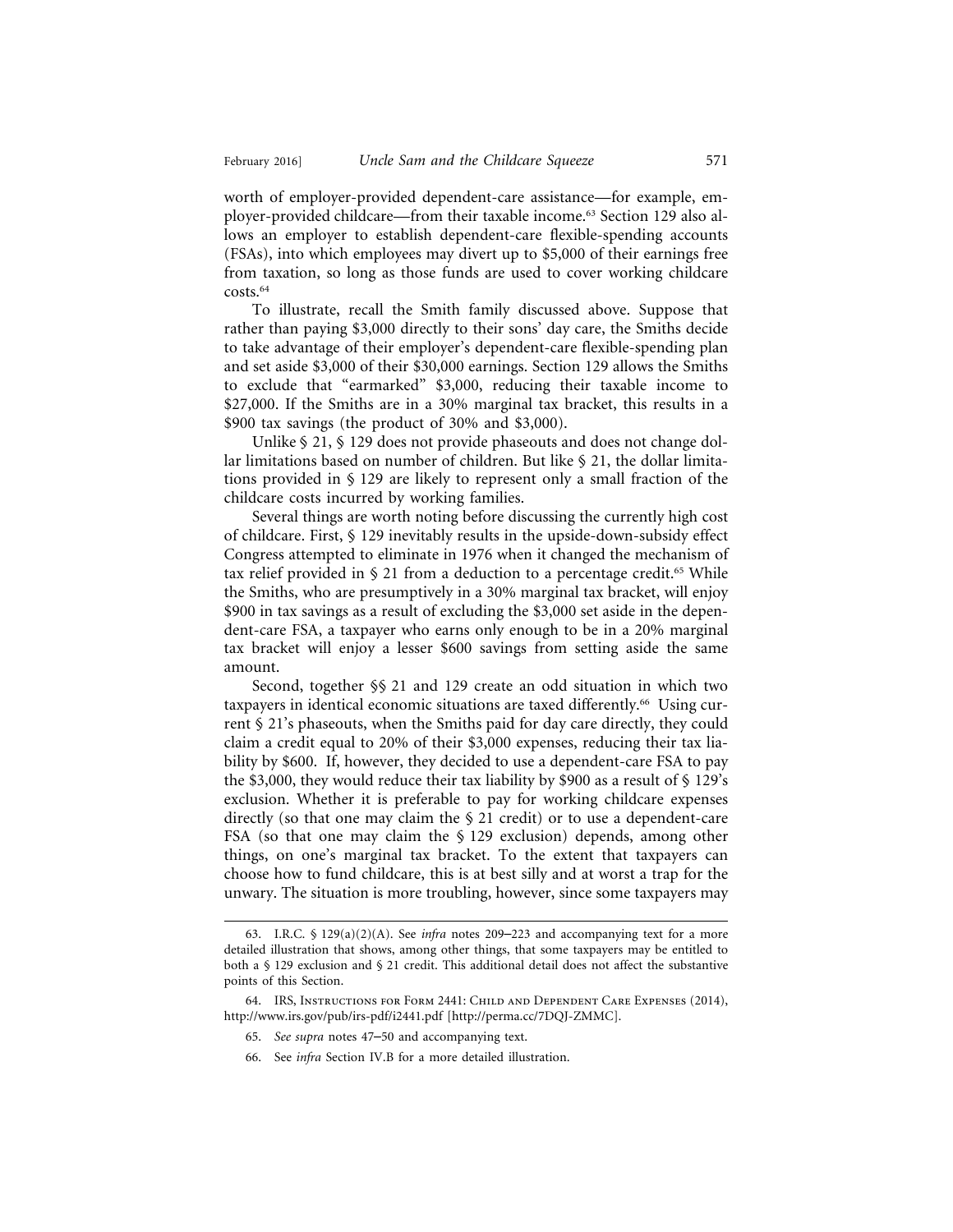not work for employers that have established dependent-care FSAs. Nevertheless, the discrepant treatment of economically identical taxpayers is unavoidable so long as the Code uses different mechanisms to provide tax relief in §§ 21 and 129—that is, a phased-out percentage credit and an exclusion from taxable income.

Finally, and of critical import for the analysis of this Article, the hypothetical above illustrates that  $\S 21$ 's working childcare credit and  $\S 129$ 's exclusion for income diverted to a dependent-care FSA (hereinafter the FSA exclusion) should be analyzed in exactly the same manner. There is no economic difference between a taxpayer directly paying her caregiver and a taxpayer diverting amounts to a dependent-care FSA, which is then used to pay that caregiver. While the Code currently uses two different mechanisms to provide tax relief for these economically identical transactions—namely, a credit for the former transaction and exclusion in the latter—there is no reason why these transactions should not be taxed the same. Thus, if one were to conclude that § 21's credit does not offer adequate tax relief for working families, one would also need to apply that reasoning to determine the adequacy of the FSA exclusion allowed by § 129. In light of this, the remainder of this Article will refer collectively to § 21's percentage credit and § 129's FSA exclusion as the working childcare provisions and to the relief provided by those sections—that is, the percentage credit and FSA exclusion—as working childcare relief.<sup>67</sup>

#### C. *The Reality Faced by Working Families: What Is the Effect (or Lack Thereof) of the Working Childcare Provisions?*

Just as all families look different from one another, the ways in which families earn income and care for their children vary dramatically. In twoparent families, one parent may earn all of the income while the other provides childcare; alternatively, both parents may work. But the dual-earner family is extremely likely to incur significant additional expenses to provide childcare during working hours, especially in families with preschool-aged children.68 And the significance of these expenses magnifies for single parents, who may alone bear the primary responsibilities of producing income and caring for their children.

<sup>67.</sup> Section 129 also allows taxpayers to exclude from their taxable income up to \$5,000 worth of childcare services provided by their employers—for example, day care provided by an employer. I.R.C.  $\S$  129(a)(2)(A). I do not see any reason why the analysis of this Article would not also extend to the exclusion of these in-kind benefits.

<sup>68.</sup> Census data shows that in families in which the mother is employed and children are younger than five years of age, roughly 88 percent of families require some regular childcare. *See* Lynda Laughlin, U.S. Census Bureau, No. P70-135, Who's Minding the Kids? Child Care Arrangements: Spring 2011, at 5 (2013), http://www.census.gov/content/dam/Census/ library/publications/2013/demo/p70-135.pdf [http://perma.cc/QW8A-W88Z] ("In the spring of 2011, 88 percent of the 10.9 million preschoolers of employed mothers . . . were in at least one child care arrangement on a regular basis.").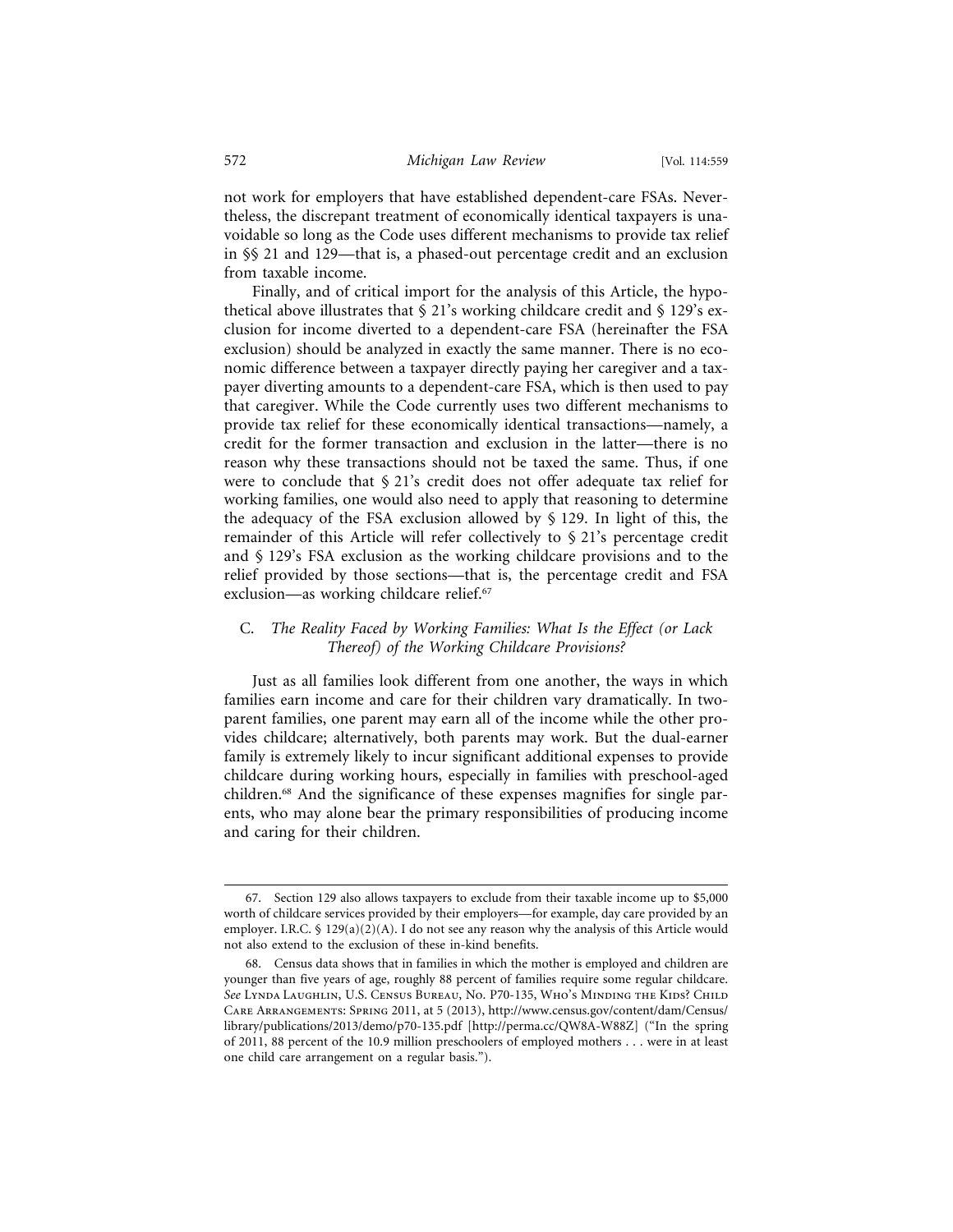Childcare is very costly in the United States and represents one of the highest household costs families incur. 69 Childcare "often exceeds the cost of housing, college tuition, transportation or food." And these expenses tend to be incurred "at a time when families can least afford them." 70

The cost of childcare varies significantly by state<sup> $71$ </sup> and by whether the care is provided in an urban or rural environment, with the former being far costlier.72 The cost also depends greatly on the age of the children; care for infants and preschool-aged children is appreciably more expensive than care for school-aged children.73

One of the most common options available to working parents is the "child care center,"74 a day-care facility defined formally by a leading study on childcare costs as "[a]n early care and education facility that is licensed/ licensed exempt by the state and operates under a proprietary or not-forprofit status, independently, or as part of a large chain of facilities or a faithbased organization."75 In the ten most expensive states, the cost of caring for one infant—that is, a child under one year of age—in a childcare center ranged from \$10,787 to \$14,508 per year, representing between 47.1% and 56.0% of the median salary of a single parent in those states, and between 13.8% and 15.9% of the median salary of a married couple.76 In Washington D.C., the cost of similar care is \$21,948, representing a staggering 83.4% of the median salary of a single parent in the District<sup>77</sup> and a still-high 13.5% of the median salary of couples.

And that is just for one child. In New York, the state with the highest cost of childcare by reference to median salary, parents pay \$26,788 per year to provide care for an infant and preschool-aged child in a childcare center.78 In Washington State and Minnesota, a day-care center for two young children costs over \$21,000 and \$24,000, respectively.79 In Washington, D.C., parents with two preschool-aged children pay the highest costs in the country—around \$34,000.80 Even in the most affordable states, care in a childcare

76. *Id.* at 16 tbl.2.

77. *Id.* app. 2 at 42. The unusual figures for the District of Columbia are because it is an exclusively urban area, with large income disparities between single-parent and two-parent families. *Id.* at 19.

- 78. *See id.* app. 1 at 40.
- 79. *See id.* app. 1 at 40–41.
- 80. *See id.* app. 3 at 44.

<sup>69.</sup> Childcare Aware of Am., *supra* note 10; *see also* Bernard, *supra* note 10.

<sup>70.</sup> Childcare Aware of Am., *supra* note 10, at 4 (quoting Lynette M. Fraga, Executive Director, Childcare Aware of America).

<sup>71.</sup> *Id.* at 14.

<sup>72.</sup> *See id.*

<sup>73.</sup> *Id.* apps. 2–4 at 42–47.

<sup>74.</sup> Approximately 25 percent of childcare arrangements for children under five are made through childcare centers. LAUGHLIN, *supra* note 68, at 9 tbl.3. This represents, by far, the largest percentage of nonrelative arrangements.

<sup>75.</sup> ChildCare Aware of Am., *supra* note 10, at 39.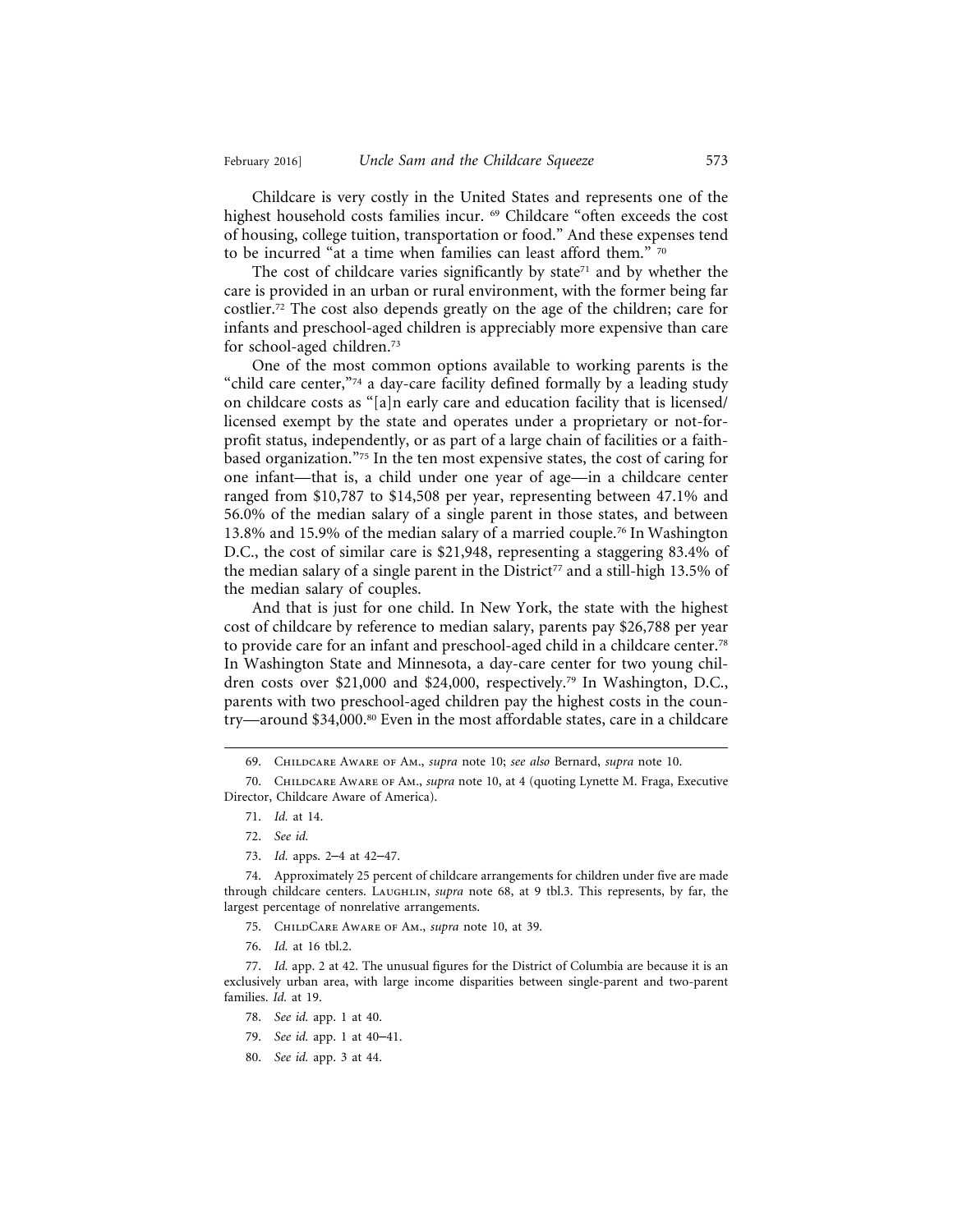center costs slightly over \$10,000 for an infant and a toddler, and prices range between these points in other states.<sup>81</sup>

Of course, "child care centers" are not the only form of childcare, though they are the most common form of paid care.82 Popular mostly in rural areas, "family child care homes"—that is, "[c]hild care offered in a caregiver's own home [that], depending on the state's licensing regulations, may be licensed or exempt from licensing"—carries with it lower costs than day-care arrangements.<sup>83</sup>

It is also common for working parents to hire a "nanny," an individual who will provide care for children in the home of the parent, a friend, or a neighbor.84 This option is often more expensive than the childcare center. One recent report estimates that parents pay around \$37,000 per year for a full-time nanny.<sup>85</sup> This estimate is a logical one. Suppose a dual-earner couple or single parent works forty hours each week and therefore needs care for forty-five hours each week to account for commuting time. Even if parents paid the caregiver \$10 an hour, since five hours would be considered overtime and payable at time and a half,<sup>86</sup> the caregiver's yearly salary would be \$24,700. In reality, an individual caregiver caring for two children will (and should) require much more than \$10 per hour, which is barely the minimum wage in many states.<sup>87</sup> If parents paid an individual caregiver \$15 per hour, for instance, her salary would be well over \$35,000.

There are various reasons why parents might choose or need to use this more expensive option. The wait-lists at many day-care facilities are notoriously long.<sup>88</sup> Further, day-care facilities will often refuse care for infants<sup>89</sup>

83. ChildCare Aware of Am., *supra* note 10, at 39.

85. Hannah Seligson, *The True Cost of Leaning In*, Daily Beast (Mar. 22, 2013, 4:45 AM), http://www.thedailybeast.com/articles/2013/03/22/the-true-cost-of-leaning-in.html [http://perma.cc/JW2Z-7B85].

86. *Overtime Pay*, U.S. Dep't Lab., http://www.dol.gov/whd/overtime\_pay.htm [http:// perma.cc/YD46-MDWX].

87. *See Minimum Wage Laws in the States—January 1, 2015*, U.S. Dep't Lab., http://www .dol.gov/whd/minwage/america.htm [http://perma.cc/5ACC-ZSJZ]. In Washington State, the minimum wage is \$9.47. *Minimum Wage*, Wash. St. Dep't Lab. & Industries, http://www .lni.wa.gov/WORKPLACERIGHTS/WAGES/MINIMUM/DEFAULT.ASP [http://perma.cc/ 5RZL-UH76 ].

88. Sue Shellenbarger, *Day Care? Take a Number, Baby*, Wall Street J. (June 9, 2010, 12:01 AM), http://www.wsj.com/articles/SB10001424052748704256604575294523680479314 [http://perma.cc/HWL6-GF2S]; *see also* Alissa Quart, Opinion, *Crushed by the Cost of Child Care*, N.Y. Times (Aug. 17, 2013, 2:30 PM), http://opinionator.blogs.nytimes.com/2013/08/17/ crushed-by-the-cost-of-child-care/ [http://perma.cc/LX9Q-VFTM] ("Among the mothers I spoke to, one . . . signed up for a slot at a local day care when she was newly pregnant. Her daughter is now 5, and she is still on the wait list.").

89. *See* Shellenbarger, *supra* note 88. This is likely due, at least in significant part, to more stringent limitations being placed on infant-care facilities (as opposed to facilities that

<sup>81.</sup> *See id.* apps. 2–3 at 42–45.

<sup>82.</sup> LAUGHLIN, *supra* note 68, at 9 tbl.3.

<sup>84.</sup> Nanny care provided either in a parent's home or the nanny's home is a popular paid childcare option, representing 12.9 percent of arrangements. LAUGHLIN, *supra* note 68, at 9 tbl.3.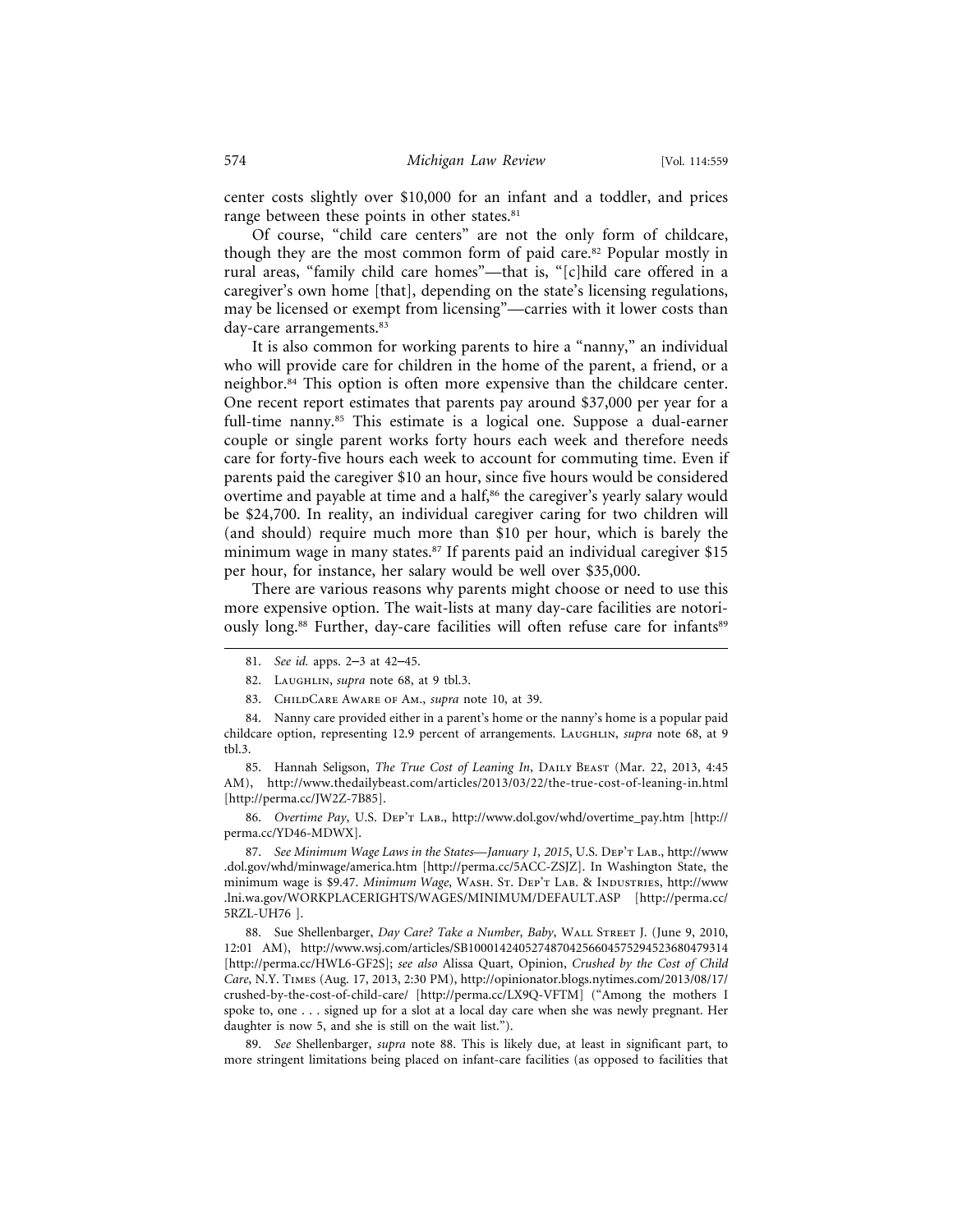and almost all (if not all) facilities will not care for ill children.<sup>90</sup> Considering how frequently small children are sick—the average child will catch anywhere from six to ten colds each year<sup>91</sup>—parents using day-care options will often need to miss (or be late to) work to tend to their sick children.92 In fact, one study that chronicled cases in which parents were fired for missing or being tardy to work because they were caring for their ill children concluded that many parents are only "one sick child away from being fired."93 An individual caretaker, by contrast, can provide care even when children are ill. Finally, parents may simply feel more comfortable having one individual care for their children in a home environment, rather than transporting children to what might be seen as a more impersonal setting with rotating caregivers.

What this data make clear is that the relief provided by § 21 and 129 does not do much to relieve working parents of the financial burdens of childcare. The percentage credit in  $\S$  21 and the FSA exclusion in  $\S$  129 allow parents to credit or exclude a mere fraction of the costs actually incurred for employment-related childcare. Furthermore, this data makes clear that § 21's phaseouts are astonishingly steep. The relief provided by § 21 begins to phase out once a parent's *income* exceeds \$15,000.<sup>94</sup> In many states, this falls short—often far short—of the amount needed just to provide *care* for two young children while working full-time hours.<sup>95</sup> Furthermore, the percentage credit phases down to its lowest level of 20 percent of childcare costs (subject to dollar limitations) once a taxpayer's income reaches \$43,000.96 In Washington, D.C., the cost of caring for an infant and a four year old in a

90. Julie Revelant, *Too Sick for Daycare? Experts Weigh In*, Fox News (Sept. 5, 2012), http://www.foxnews.com/health/2012/09/04/too-sick-for-day-care-experts-weigh-in/ [http:// perma.cc/MGN9-CT3L] ("Most daycare centers have a sick child policy which outlines when kids should stay home. And although it's not always feasible to take a day off of work, it's a good idea to take into account the other children as well.").

91. *Id.*; *see also* Joan C. Williams, Work Life Law, UC Hastings Coll. of the Law, One Sick Child Away from Being Fired: When "Opting Out" Is Not an Option 12 (2006) http://www.worklifelaw.org/pubs/onesickchild.pdf [http://perma.cc/NT2K-4USY] ("Routine childhood illness is a major concern.").

- 92. *See* Williams, *supra* note 91, at 12–13.
- 93. *Id.* at 3, 5.
- 94. I.R.C. § 21(a)(2) (2012).
- 95. *See supra* notes 76–81 and accompanying text.
- 96. *See* I.R.C. § 21(a)(2).

care only for older children) that wish to maintain their state certifications. For instance, legally required infant-to-caregiver ratios are far lower than the noninfant-to-caregiver ratios. *E.g.*, Ark. Dep't of Human Servs., Div. of Child Care & Early Childhood Educ., Minimum Licensing Requirements for Child Care Centers 22 (rev. 2015), http://humanservi ces.arkansas.gov/dccece/licensing\_docs/2014%20A1%20CCC%20Clean%20Copy%20Final% 20Filing.pdf [http://perma.cc/MME5-YG6X] (requiring infant-to-caregiver ratio of 1:6 for infants less than eighteen months; 1:9 for children between eighteen and thirty-six months; 1:12 for ages two-and-a-half through three years; 1:15 for four years; 1:18 for five years to kindergarten; and 1:20 for kindergarten and above).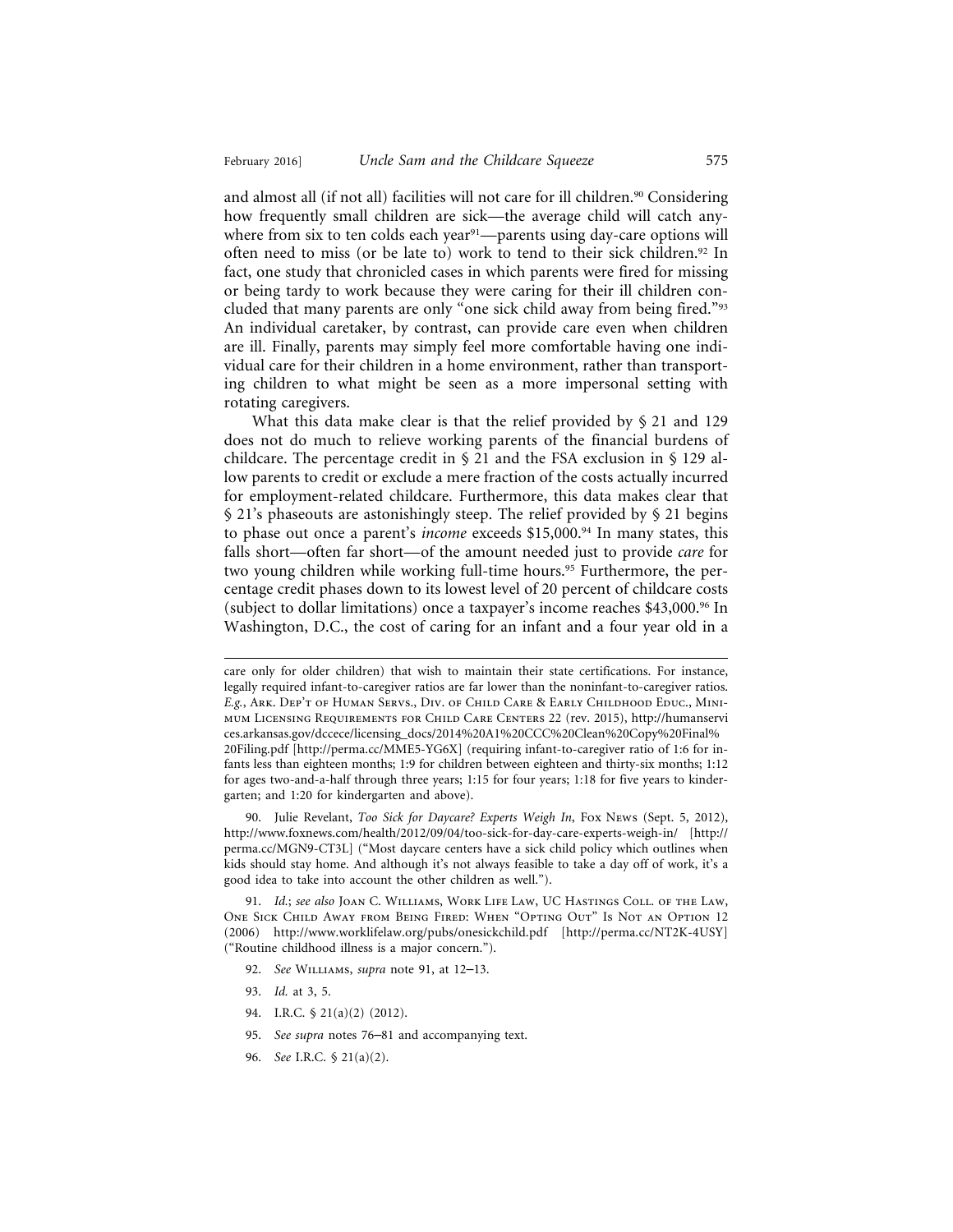childcare center is \$39,252,<sup>97</sup> let alone the cost of an individual caretaker, which may be even higher.<sup>98</sup>

The situation should be taken seriously. As noted in the Introduction, most two-parent families are made up of two earners and require at least two incomes.<sup>99</sup> Single parents face even greater pressure to find work to adequately care for their children. And, although middle-class incomes have generally decreased in recent decades,<sup>100</sup> the costs of childcare have steadily risen.101 As a result, many working parents are in a "childcare squeeze," spending a significant portion of their earnings on childcare to simply make it possible for them to work.102

Even worse, recent data suggest that more parents are finding themselves "squeezed out" of the market completely because they cannot find jobs that pay enough to offset soaring childcare expenses. According to a study conducted by the Pew Research Center, the percentage of stay-at-home mothers started to decline in the mid-1960s and continued to do so until it reached an all-time low of 23 percent in 1999.103 But the percentage of stay-at-home mothers started to rise in 1999 and has climbed ever since, representing a "reversal of a long-term decline in 'stay-at-home' mothers that had persisted for the last three decades of the 20th century."104 Unfortunately, many of these parents are not staying home by choice,<sup>105</sup> but because they have found that potential wages would barely cover childcare costs.106

100. *See* Parlapiano et al., *supra* note 11.

101. *See,* Plumer, *supra*, note 12 (discussing Warren & Tyagi, *supra* note 5) ("Two-income families are almost always *worse* off than their single-income counterparts were a generation ago, even though they pull in 75 percent more in income. The problem is that so many fixed costs are rising—health care, child care, finding a good home—that two-income families today actually have less discretionary money left over than those single-earner families did.").

102. While the average family spends approximately 18 percent of its income on childcare costs, families with young children will almost surely spend far more. *See infra* Part III; *see also* Bernard, *supra* note 10; Morello & Clement, *supra* note 14; Riley, *supra* note 14; Schorr, *supra* note 14.

103. Сонм *ET AL., <i>supra* note 13, at 5.

104. *Id.*

105. *See id.* at 6 ("A growing share of stay-at-home mothers (6% in 2012, compared with 1% in 2000) say they are home with their children because they cannot find a job. With incomes stagnant in recent years for all but the college-educated, less educated workers in particular may weigh the cost of child care against wages and decide it makes more economic sense to stay home.").

106. *See* Berman, *supra* note 6 ("Chelsea Belander, 22 and single, lives at her mother's house rent free with her one-year-old son, Finn. Belander doesn't have any income besides the child support payments she receives from Finn's dad and cash she earns from doing small jobs

<sup>97.</sup> ChildCare Aware of Am., *supra* note 10, apps. 2–3.

<sup>98.</sup> *See supra* notes 85–87 and accompanying text.

<sup>99.</sup> *See* Glynn, *supra* note 9, at 2 ("[M]ost children today are growing up in families without a full-time, stay-at-home caregiver. In 2010, among families with children, nearly half (44.8 percent) were headed by two working parents and another one in four (26.1 percent) were headed by a single parent. As a result, fewer than one in three (28.7 percent) children now have a stay-at-home parent, compared to more than half (52.6 percent) in 1975, only a generation ago."); Neal, *supra* note 11.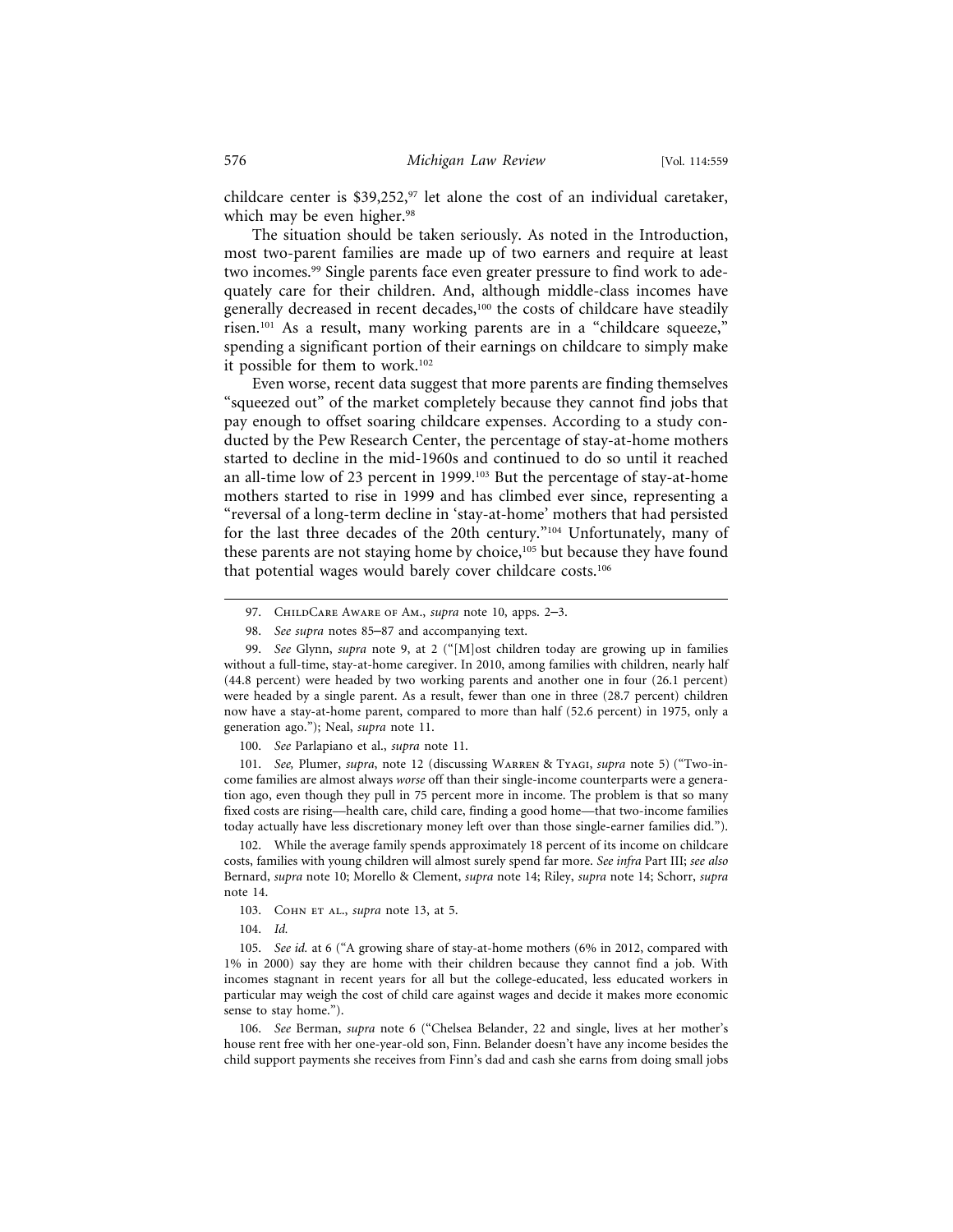It is important to recognize not only the short-term but also the longterm effects of "squeezing" a parent out of work. While it might be tempting (and comforting) to believe that a parent's job opportunities will be revitalized once her children reach school age, even small gaps in one's resume can make an already challenging job market even harder to conquer.107 A parent "squeezed" out of the job market may find herself out for good.

Disturbing as these trends are, not all problems are for the Internal Revenue Code to solve. Just because childcare is expensive does not mean that the tax system should allow taxpayers to reduce their taxable income to reflect those costs. If a taxpayer purchases a Mercedes-Benz every year, the cost of the vehicle may eat up a great deal of her income, causing her great financial stress.108 This does not mean that the Code should—in fact, it unequivocally should not—allow her to reduce her taxable income to reflect these costs. To determine whether and to what extent the current tax relief §§ 21 and 129 provide is inadequate, one needs to understand certain basic principles of tax law, specifically those guiding the decision to grant or deny taxpayers relief—that is, deductions, percentage credits, or exclusions—for certain expenses. Once introduced, this Article will apply these general principles to show that parents should receive tax relief for a far more significant portion of working childcare expenses than current laws provide.

#### II. Fundamental Tax Policies: For What Expenses Should Tax Relief Be Granted?

The ultimate goal of any tax regime is to accurately measure a taxpayer's tax liability, which requires the accurate measurement of taxable income (that is, the base amount on which tax is levied). In order to do so, the Internal Revenue Code must allow taxpayers to make adjustments for certain costs. For instance, an income tax must allow taxpayers to deduct the costs of earning income.109 These adjustments are sacrosanct in the tax law

like mowing the lawn. But she's calculated that the \$8 to \$10 an hour she'd make at the jobs available in her town of Brunswick, Maine, would barely cover the cost of child care, which runs \$250 per week for a half day. 'That seems stupid to me,' Belander said of working just to pay for day care.").

<sup>107.</sup> *See* Warner, *supra* note 6 ("Eighty-nine percent of those who 'off-ramped' . . . said they wanted to resume work; but only 73 percent of these succeeded in getting back in, and only 40 percent got full-time jobs.").

<sup>108.</sup> And this may be about what it costs to provide annual full-time care for one's children while working. *Cf.* Schorr, *supra* note 14 ("One mom friend who has returned to a fulltime job in finance confides she's paying her nanny an annual salary of, oh, roughly the price of a 2010 Mercedes SUV.").

<sup>109.</sup> *See* Stanley S. Surrey, *Tax Incentives as a Device for Implementing Government Policy: A Comparison with Direct Government Expenditures*, 83 Harv. L. Rev. 705, 724 (1970) ("An income tax is a tax on *net* income and not a tax on gross receipts; therefore the deductions from gross income required to produce the net income base must be allowed. Those deductions, generally speaking, are the expenses and costs incurred in the process of producing or earning the gross income received by the taxpayer.").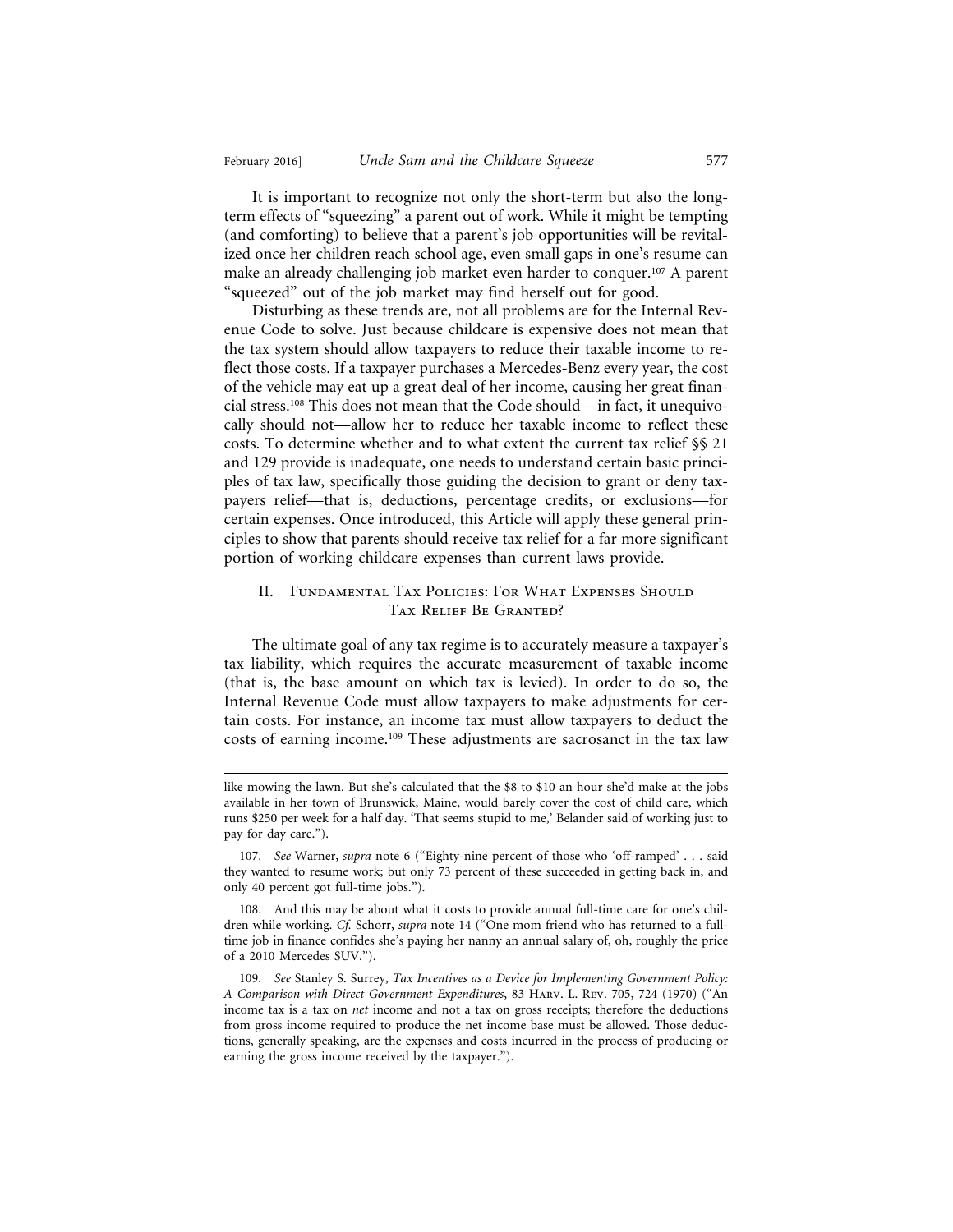and limiting them would compromise the accurate calculation of net income,110 the tax base the United States seeks (and has always sought) to  $\text{tax}.^{111}$ 

By contrast, an income tax should not provide tax relief for the costs of consuming goods and services.112 While certain provisions of the Code allow taxpayers to deduct or credit designated consumptive expenditures, these sections seek to accomplish a series of nontax objectives. For instance, the Code allows a taxpayer to deduct interest associated with her home mortgage, not to calculate properly the taxpayer's liability but to encourage homeownership. Congress could, therefore, limit or repeal these provisions at any time without undermining the proper measurement of the income tax base. Somewhere between these two extremes are costs for activities that have both consumptive and nonconsumptive elements. Congress may limit the relief these provisions provide but must be wary of the extent to which it does so, as overly stringent limitations might frustrate the tax-related goals of these provisions, leading to unfairness. Section II.A describes purely consumptive expenses, for which no tax relief is warranted. Section II.B describes purely nonconsumptive expenses, for which full tax relief is necessary. Section II.C turns to hybrid expenses—expenses that have both consumptive and nonconsumptive aspects—noting that working childcare expenses will likely fall within this final categorization.

#### A. *Unnecessary Adjustments: Tax Reductions for Consumptive Expenses*

A theoretically pure income tax should not allow taxpayers to deduct (or credit) the costs of consuming goods and services.113 For instance, a taxpayer does not need to deduct (or receive any tax relief to reflect) the costs of purchasing toys for his children in order to accurately calculate his net income. These expenses are purely consumptive and there is, therefore, no

<sup>110.</sup> *See id.*

<sup>111.</sup> *E.g.*, Bank of Am. Nat'l Trust & Savings Ass'n v. United States, 459 F.2d 513, 518 (Ct. Cl. 1972) ("[F]rom 1913 on, Congress has always directed the domestic levy at some net gain or profit  $\dots$ .").

<sup>112.</sup> This tenet derives from the Haig-Simons definition of income, which generally provides that income is the sum of one's consumption (for example, costs of purchasing goods for personal enjoyment) and accumulation (for example, savings). *See* Robert Murray Haig, *The Concept of Income*, *in* The Federal Income Tax 7 (Robert Murray Haig ed. 1921), *reprinted in* Richard A. Musgrave & Carl S. Shoup, Am. Econ. Ass'n, Readings in the Economics of Taxation 54 (1959) (arguing that income is consumption plus accumulation); *see also, e.g.*, William D. Andrews, *Personal Deductions in an Ideal Income Tax*, 86 Harv. L. Rev. 309, 330 (1972) ("The adjustments by which taxable income can be made to give a more refined reflection of aggregate personal consumption and accumulation may be positive or negative. If a substantial item of personal consumption is enjoyed without any cash expenditure, then the appropriate adjustment is to add the value of that item to money income. On the other hand, if the concept of consumption is elaborated in a way that does not include some items for which money is spent, then the appropriate adjustment is to deduct the amount of those expenditures from money income."); Boris I. Bittker, *A "Comprehensive Tax Base" as a Goal of Income Tax Reform*, 80 Harv. L. Rev. 925, 929 (1967).

<sup>113.</sup> *See* sources cited *supra* note 112.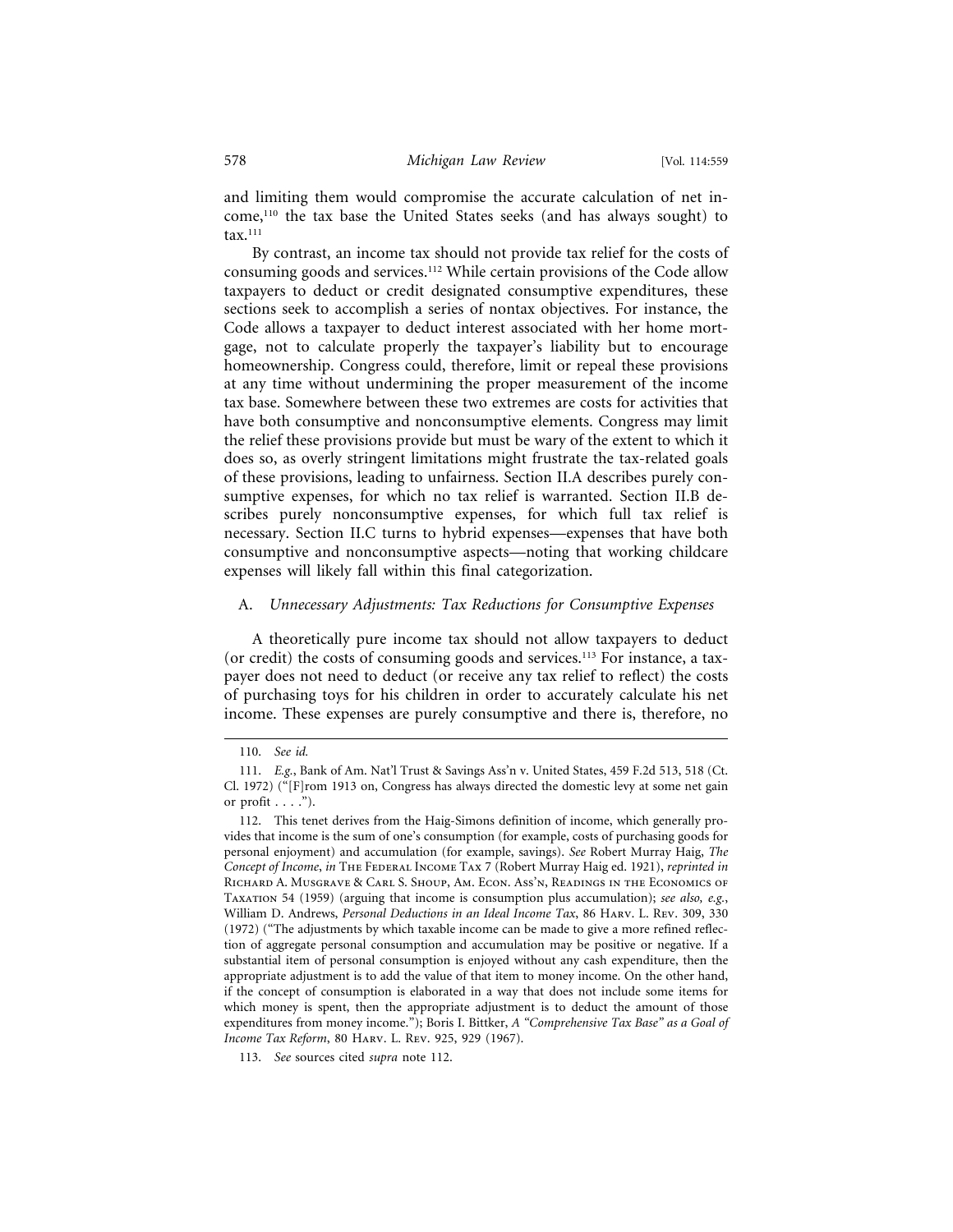tax-related reason why a taxpayer should be able to reduce his tax liability to reflect them. The taxpayer in this hypothetical is not truly poorer by the amount of the expense—he has simply transformed cash into goods (here, toys) that benefit his household at least as much as the cost incurred. If the benefit were not this great, the taxpayer would not have purchased the toys, as his choice to do so was all his own.

As a default matter, Internal Revenue Code § 262 disallows deductions for "personal, living, or family expenses."114 Section 262's rule may be reasonably viewed as one that uses personal, living, and family expenditures as a proxy for consumptive expenses. Put another way, § 262 reflects that most personal, living, and family expenses are consumptive. Accordingly, in addition to disallowing a deduction for expenses associated with purchasing toys for his children, § 262 ensures that a taxpayer may not (absent a statutory exception) deduct the costs of purchasing other items for his family and children, such as food and clothing.115

Furthermore, a taxpayer may not deduct the costs of "babysitters" hired to alleviate him of childcare responsibilities that are not associated with his work—for example, babysitters hired for personal engagements, date nights with his spouse or partner, or perhaps sorely needed breaks from childrearing.116 Again, this disallowance makes sense, as the taxpayer's wealth has not been decreased as a result of this expense. Instead, he has used cash to purchase babysitting services that he must have thought were worth at least the cost incurred; otherwise, he would not have made the exchange.

As discussed in Part I, the tax law currently allows some limited relief for these nonworking childcare expenses in §§ 154 and 21. But these are exceptions Congress has grafted—they are a matter of "legislative grace"117—and Congress could curtail or repeal them entirely without compromising the accurate calculation of a taxpayer's net income. By contrast, the Code must make adjustments for nonconsumptive costs in order to properly compute a taxpayer's net profit.<sup>118</sup>

#### B. *Necessary Adjustments: Tax Reductions for Nonconsumptive Expenditures*

Since its inception, the U.S. system of taxation has aimed to tax net income—that is, a taxpayer's profits.119 Thus, if a taxpayer were to purchase

118. *See* Surrey, *supra* note 109; *supra* text accompanying note 109.

<sup>114.</sup> I.R.C. § 262(a) (2012) ("Except as otherwise expressly provided in this chapter, no deduction shall be allowed for personal, living, or family expenses.").

<sup>115.</sup> *See id.*

<sup>116.</sup> *See id.*

<sup>117.</sup> *Cf.* New Colonial Ice Co. v. Helvering, 292 U.S. 435, 440 (1934) ("Whether and to what extent deductions shall be allowed depends upon legislative grace; and only as there is clear provision therefor can any particular deduction be allowed.").

<sup>119.</sup> *E.g.*, Bank of Am. Nat'l Trust & Savings Ass'n v. United States, 459 F.2d 513, 518 (Ct. Cl. 1972) ("[F]rom 1913 on, Congress has always directed the domestic levy at some net gain or profit, and for almost 60 years the concept that the income tax seeks out net gain has been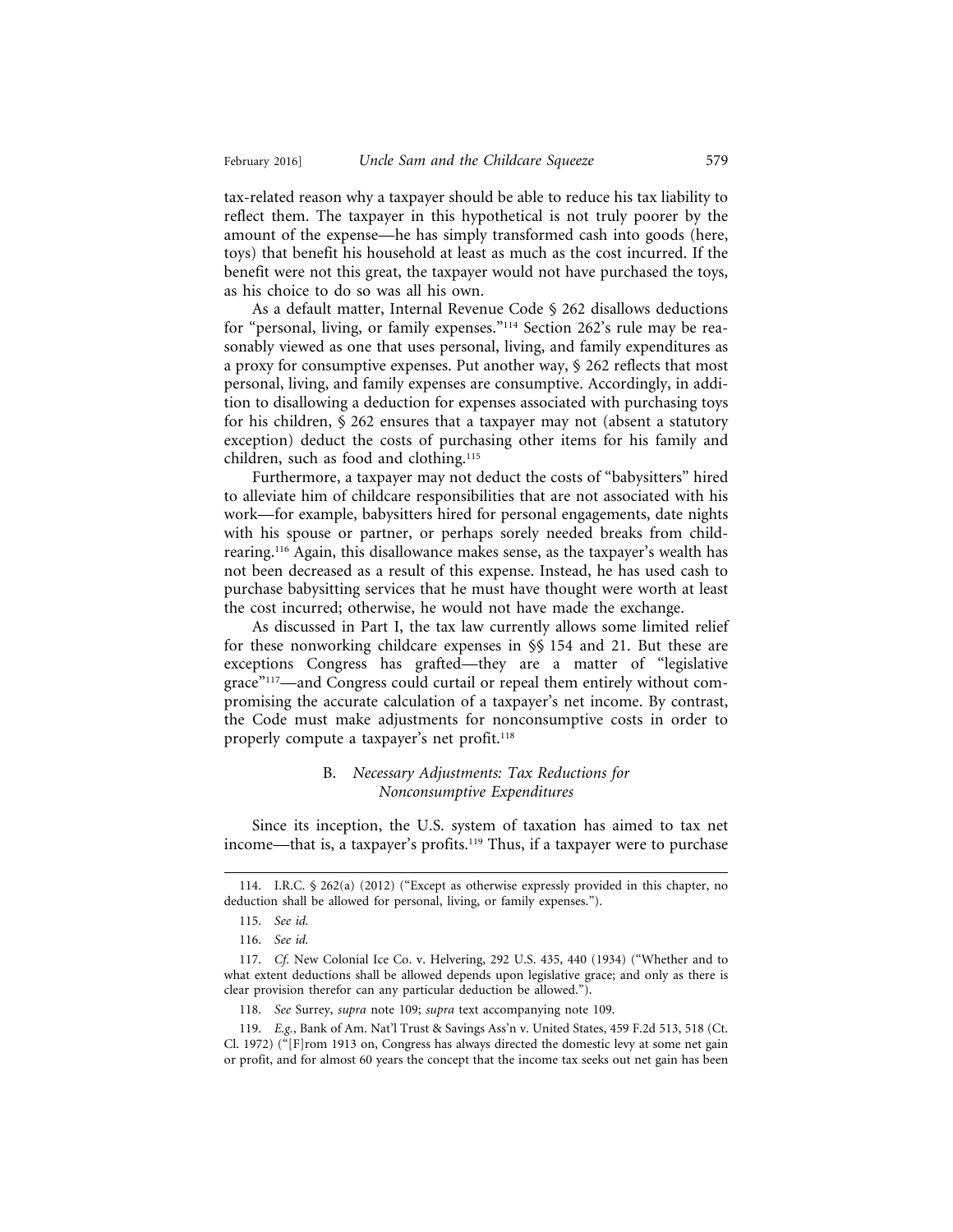and sell a widget—say, for \$15 and \$20, respectively—that taxpayer should not be taxed on the full sales price received but rather the sales price less the cost of the widget (\$20 less \$15). The \$15 expense produced no consumptive benefit and instead was aimed purely at income production. It has, therefore, long been accepted that the tax system may not tax one's "return of capital" (the \$15), a requirement that seems to rise (at least almost) to the level of constitutional necessity.120

Similarly, to accurately measure net income, the Code allows taxpayers to deduct the "ordinary and necessary" expenses associated with activities aimed at earning a profit (as opposed to activities pursued for enjoyment).<sup>121</sup> Section 162 of the Internal Revenue Code, for instance, allows taxpayers to deduct "all the ordinary and necessary expenses paid or incurred during the taxable year in carrying on any trade or business"<sup>122</sup> and  $\S 212$  allows the deduction of expenses associated with other income-producing activities that are not quite "continuous" and "regular" enough to rise to the level of a trade or business.123 To illustrate, suppose Tony Toymaker is in the business of making and selling adorable handmade toys. In addition to deducting the costs of making the toys that he sells to customers (such as the cost of raw materials),<sup>124</sup> which ensures that Tony has not been taxed on his return of capital, Tony may also deduct other necessary costs associated with his toy business. For instance, if he received a loan to purchase the space he uses to make and sell the toys, he may deduct the interest on that loan;<sup>125</sup> if he instead rents the space, he may deduct the rental payments.126 If he hires an employee to help him in his shop, he may deduct the employee's salary.<sup>127</sup> Tony may not, however, deduct any of the costs associated with toys made

121. I.R.C. § 162(a) (2012); *see* Surrey, *supra* note 109, at 705–13 (explaining how business expenses must be deducted in order to properly calculate one's tax liability).

122. I.R.C. § 162(a).

inherent in our system of taxation. That is the 'well-understood meaning to be derived from an examination of the [United States] statutes which provide for the laying and collection of income taxes'—the basic test set forth in Biddle v. Commissioner of Internal Revenue . . . ." (alteration in original) (quoting Biddle v. Comm'r, 302 U.S. 573, 579 (1938))).

<sup>120.</sup> *See* MERTENS LAW OF FEDERAL INCOME TAXATION §§ 5.06, 5.13 (Hertsel Shadian ed., 2008). *See generally* Eisner v. Macomber, 252 U.S. 189 (1920); Doyle v. Mitchell Bros., 247 U.S. 179 (1918); Sullenger v. Comm'r, 11 T.C. 1076 (1948).

<sup>123.</sup> *See, e.g.*, Higgins v. Comm'r, 312 U.S. 212 (1941) (stating general rule that a taxpayer may be engaged in a trade or business if his activities are extensive, regular, continuous, and undertaken with a profit motive).

<sup>124.</sup> I.R.C. § 1012 (providing a general rule that one's basis in an asset is its cost); *see id.* § 1001 (defining taxable gain as amount realized minus basis).

<sup>125.</sup> *Id.* § 163.

<sup>126.</sup> *Id.* § 162(a)(3) (allowing deduction for "rentals or other payments required to be made as a condition to the continued use or possession, for purposes of the trade or business").

<sup>127.</sup> *Id.* § 162(a)(1) (allowing deduction for "a reasonable allowance for salaries or other compensation for personal services actually rendered").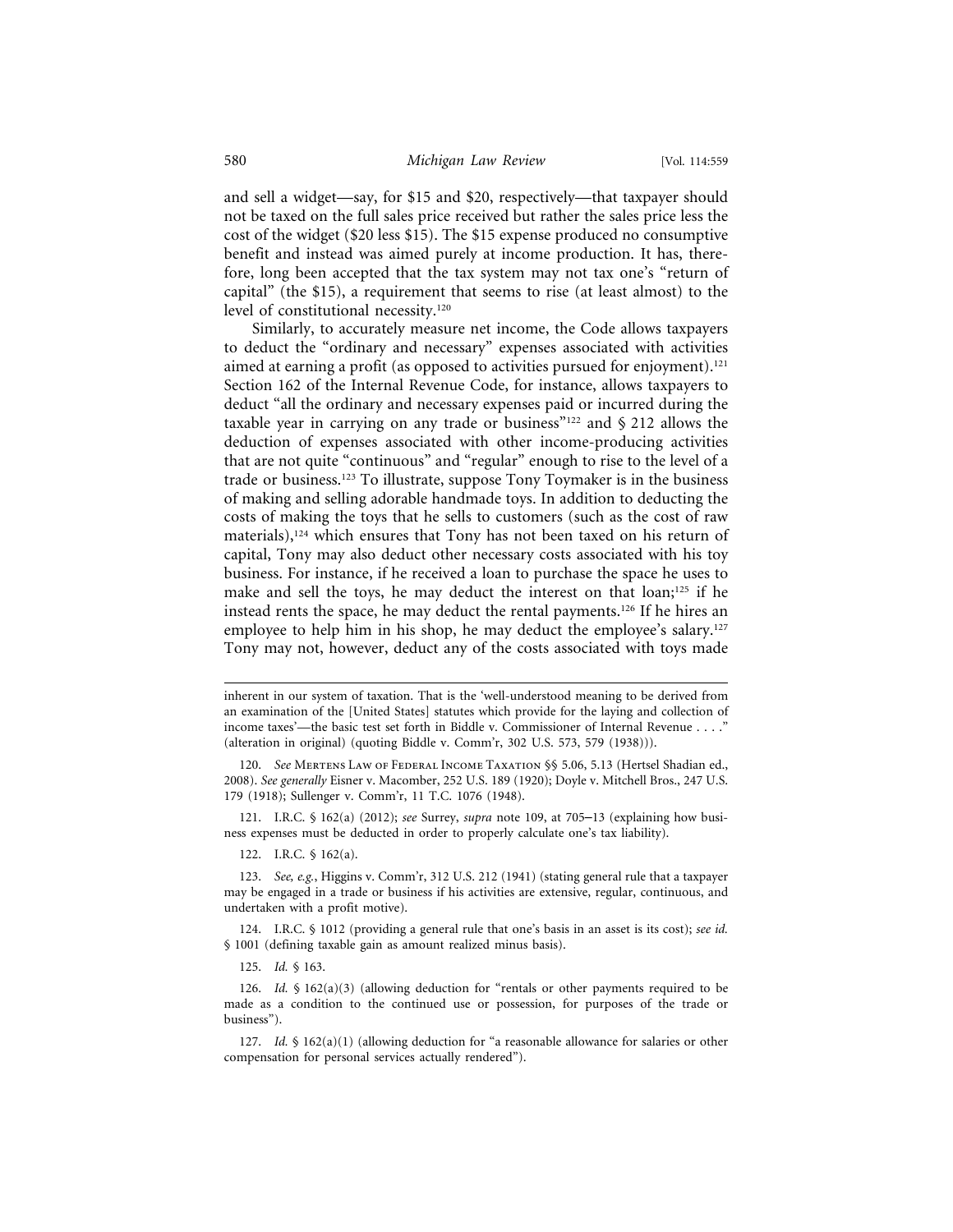for his children, as these costs fall under  $\S$  262's auspices,<sup>128</sup> a result which is also theoretically sensible since these costs are purely consumptive.

Thus, tax relief for nonconsumptive costs such as deductions for costs associated with income-producing activities are necessary adjustments needed to properly measure taxable income. Congress cannot limit these sacrosanct adjustments without compromising the accurate calculation of the tax base.

#### C. *Hybrid Expenses*

While some expenses can be easily placed in the "consumptive" or "nonconsumptive" categories, other expenses are associated with activities that have both elements. For instance, consider Larry Lawyer who takes his client to lunch at Lawyer's favorite restaurant to discuss a pending case.129 Is the expense a consumptive expenditure or is it associated with income production? The answer is clearly both. On one hand, the lawyer has had the opportunity to eat, which he needed to do regardless of his work on the client's case. On the other hand, had he not had matters to discuss with his client (who might be a person of very fine taste, requiring some degree of pampering), he may well have eaten a peanut butter sandwich at his desk.130 As Professor Surrey puts it:

An individual is . . . regarded for tax purposes as having two personalities: one is a seeker after profit who can deduct the expenses incurred in that search; the other is a creature satisfying his needs as a human and those of his family but who cannot deduct such consumption and related expenditures.<sup>131</sup>

Thus, if it were possible to tease out the motives of Larry Lawyer, he could not deduct the portion of the meal cost that represents the sustenance and enjoyment he derived from eating—the consumptive element—but could deduct the portion that was related to his business with the client, that

131. 1 Stanley S. Surrey et al., Federal Income Taxation 496 (1972).

<sup>128.</sup> *See id.* § 262.

<sup>129.</sup> Expenses associated with business-related travel, meals, and entertainment are often cited as a classic example of expenses that are difficult to categorize. *See generally* Daniel I. Halperin, *Business Deduction for Personal Living Expenses: A Uniform Approach to an Unsolved Problem*, 122 U. Pa. L. Rev. 859 (1974).

<sup>130.</sup> In Moss v. Comm'r, 758 F.2d 211, 212 (1985), Judge Posner presented the problem colorfully as follows:

Suppose a theatrical agent takes his clients out to lunch at the expensive restaurants that the clients demand. Of course he can deduct the expense of their meals, from which he derives no pleasure or sustenance, but can he also deduct the expense of his own? He can, because he cannot eat more cheaply; he cannot munch surreptitiously on a peanut butter and jelly sandwich brought from home while his client is wolfing down tournedos Rossini followed by soufflé au grand marnier.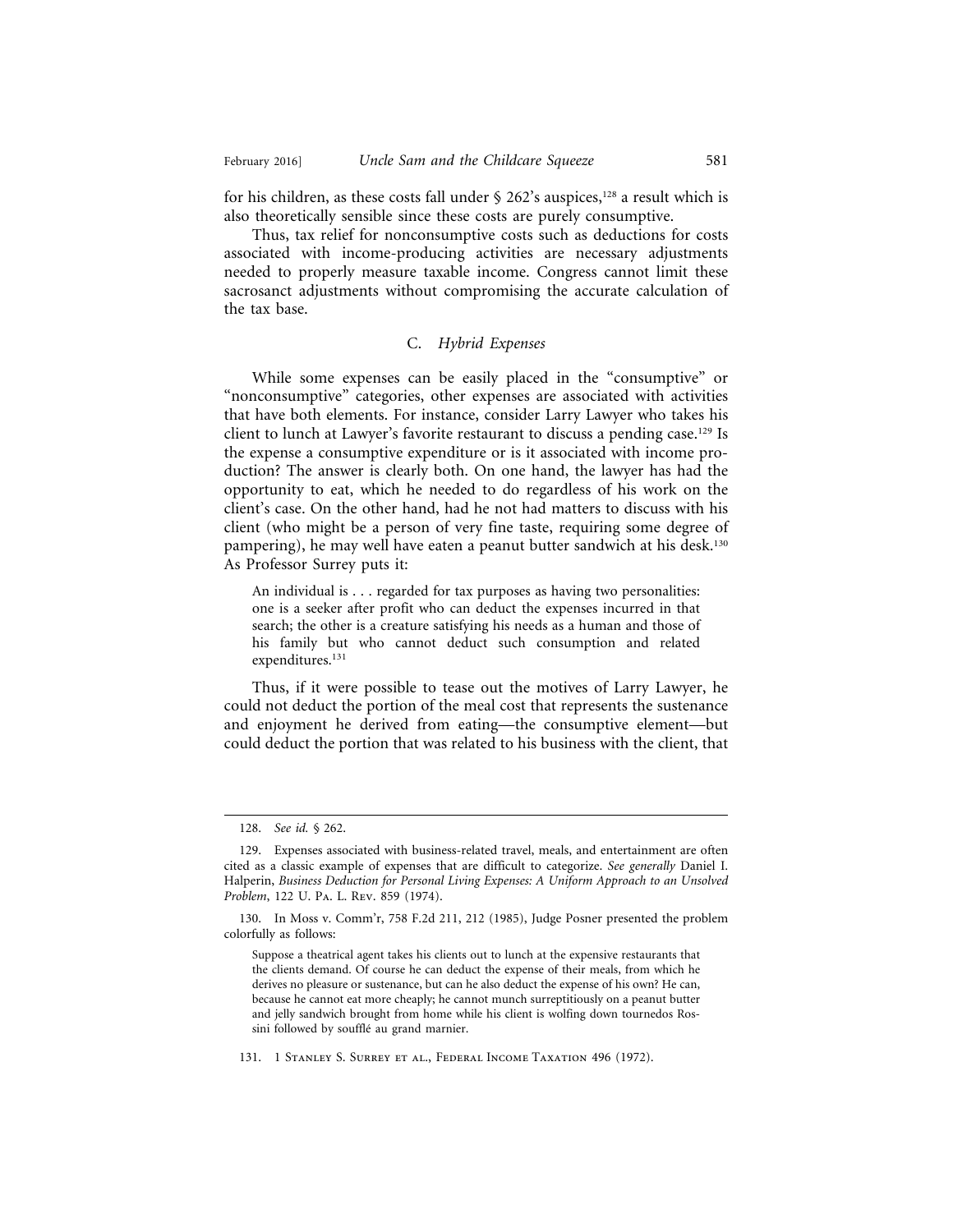is, the additional cost, if any, he incurred to take the client to lunch compared to the lunch he would have eaten otherwise.<sup>132</sup>

In reality, it would be impractical (if not impossible) to make these differentiations and, as discussed further in Part III, the tax law would have to determine a practical, though almost always imperfect, way to handle these hybrid expenses. But presently, it is important for the reader to see that childcare expenses that enable a taxpayer to work as opposed to other childcare expenses—the costs of hiring babysitters for date nights, for example may at least as an initial, intuitive matter be seen to fall somewhere in this middling area.

Further, it is important that the reader see that the tax relief provided in §§ 151 and 24*,* the sections allowing for the nonworking childcare credit and personal exemption discussed in Part I, is very different than the tax relief with which this Article is concerned—namely, tax relief to reflect childcare expenses associated with a taxpayer's income-driven activities. As a matter of tax policy, Congress need not provide any relief for the expenses of caring for one's children unrelated to work, as these represent purely consumptive expenses. By contrast, to the extent that working childcare costs are nonconsumptive expenditures, the Code should, as a matter of fundamental policy, offer tax relief to accurately calculate that taxpayer's net income. Part III explores where working childcare expenses fall on this "expense spectrum."

#### III. Analyzing the Working Childcare Expense

It seems almost intuitive that working childcare expenses are at least partly nonconsumptive costs of earning income and not purely consumptive costs.<sup>133</sup> In fact, as discussed in Part I, when Congress changed  $\S 21$ 's tax relief from a phased down deduction to a percentage credit, it "believe[d] that [working childcare] expenses should be viewed as a cost of earning income for which all working taxpayers may make a claim."134

Nonetheless, some argue that all childcare expenses are purely personal expenditures, suggesting that tax relief is unnecessary. These arguments have some superficial appeal. But, as Section III.A shows, once this argument is analyzed more closely, it is entirely unpersuasive.

<sup>132.</sup> *See* Halperin, *supra* note 129, at 859–60; *see also Moss*, 758 F.2d at 212–13 ("Although an argument can thus be made for disallowing *any* deduction for business meals, on the theory that people have to eat whether they work or not, the result would be excessive taxation of people who spend more money on business meals because they are business meals than they would spend on their meals if they were not working.").

<sup>133.</sup> Indeed, many share the intuition. *See, e.g.*, Bittker, *supra* note 112, at 953 ("If the mother of small children takes a job outside the home, she may have to hire a nurse or babysitter; thus, [allowing a deduction for childcare expenses] is a plausible way to reflect the fact that the working mother's salary is not all gravy."); Feld, *supra* note 43, at 415–16, 447 (characterizing expense as at least in part an expense of earning income); William A. Klein, *Tax Deductions for Family Care Expenses*, 14 B.C. L. Rev. 917, 919 (1973) (stating the same categorization); Daniel C. Schaffer & Donald A. Berman, *Two Cheers for the Child Care Deduction*, 28 Tax L. Rev. 535, 536 (1973) (explicitly agreeing with Feld's characterization).

<sup>134.</sup> S. Rep. No. 94-938, at 132 (1976).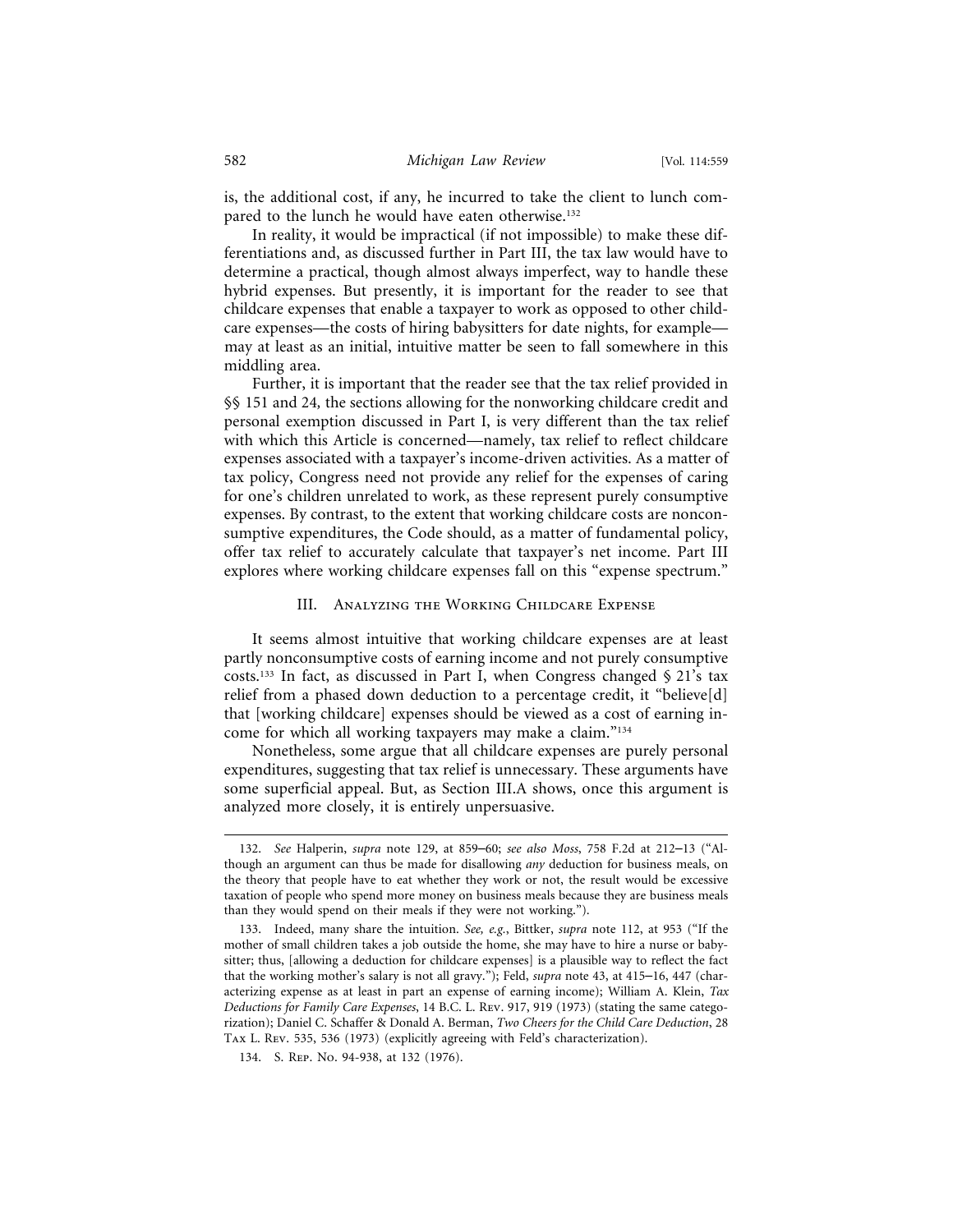#### A. *Working Childcare Costs as Purely Personal Costs*

It is often argued that parents make the personal choice to have a child and that, therefore, all expenses associated with that initial choice—including childcare costs that enable a taxpayer to work—should not be used to reduce one's tax liability.<sup>135</sup> It is easier to address this argument if it is broken into parts:

- Premise 1: The decision to have children is a personal choice.
- Conclusion 1: Thus, all expenses associated with children are personal expenses.
- Premise 2: No tax relief should be provided for any personal expenses.
- Conclusion 2: No tax relief should be provided for any expenses associated with children, since they are personal expenses.

In addition to seeming harsh (which is not in and of itself a failing), there are several weaknesses in this argument. First, the jump from Premise 1 to Conclusion 1 is incomplete. While some families are carefully planned, not every caregiver would say that she chose to have children. Many pregnancies are unplanned.136 Sometimes a caregiver gains custody of children after a loved one passes. And some individuals believe that their God prohibits birth control and that He alone is able to choose the number of children they should have.137 If it is the initial choice to have a child that renders all expenses associated with that child's care unworthy of tax relief, may a family deduct the expenses if its members can show they did not wish to have the child? It is odd to think that tax relief would hinge on the circumstances under which each child was conceived.

Further, even for perfectly planned pregnancies, the "choice" to have children is a different choice than the choice to subscribe to Netflix or use an iPhone. In Article 16 of its Declaration of Human Rights, the United Nations recognizes the "family [as] the natural and fundamental group unit of society" and provides that "[m]en and women of full age, without any limitation due to race, nationality or religion, have the right to marry and to

<sup>135.</sup> *See, e.g.*, Halperin, *supra* note 129, at 865 ("The nondeductibility of [childcare expenses] is probably not caused by any doubt that these expenses are business related, but by the belief that they are based on underlying personal decisions which give rise to personal satisfaction.").

<sup>136.</sup> According to one study in 2006, 49 percent of pregnancies were unintended—a slight increase from 48 percent in 2001. *Unintended Pregnancy Prevention*, CENTERS FOR DISEASE Control & Prevention (citing Lawrence B. Finer & Mia R. Zolna, *Unintended Pregnancy in* the United States: Incidence and Disparities, 2006, 84 CONTRACEPTION 478 (2011)), http://www .cdc.gov/reproductivehealth/unintendedpregnancy/ [http://perma.cc/NGU6-NF4J].

<sup>137.</sup> For instance, among traditional interpretations of the Torah, active prevention of pregnancy is in violation of the commandment "be fruitful and multiply." *Genesis* 1:28.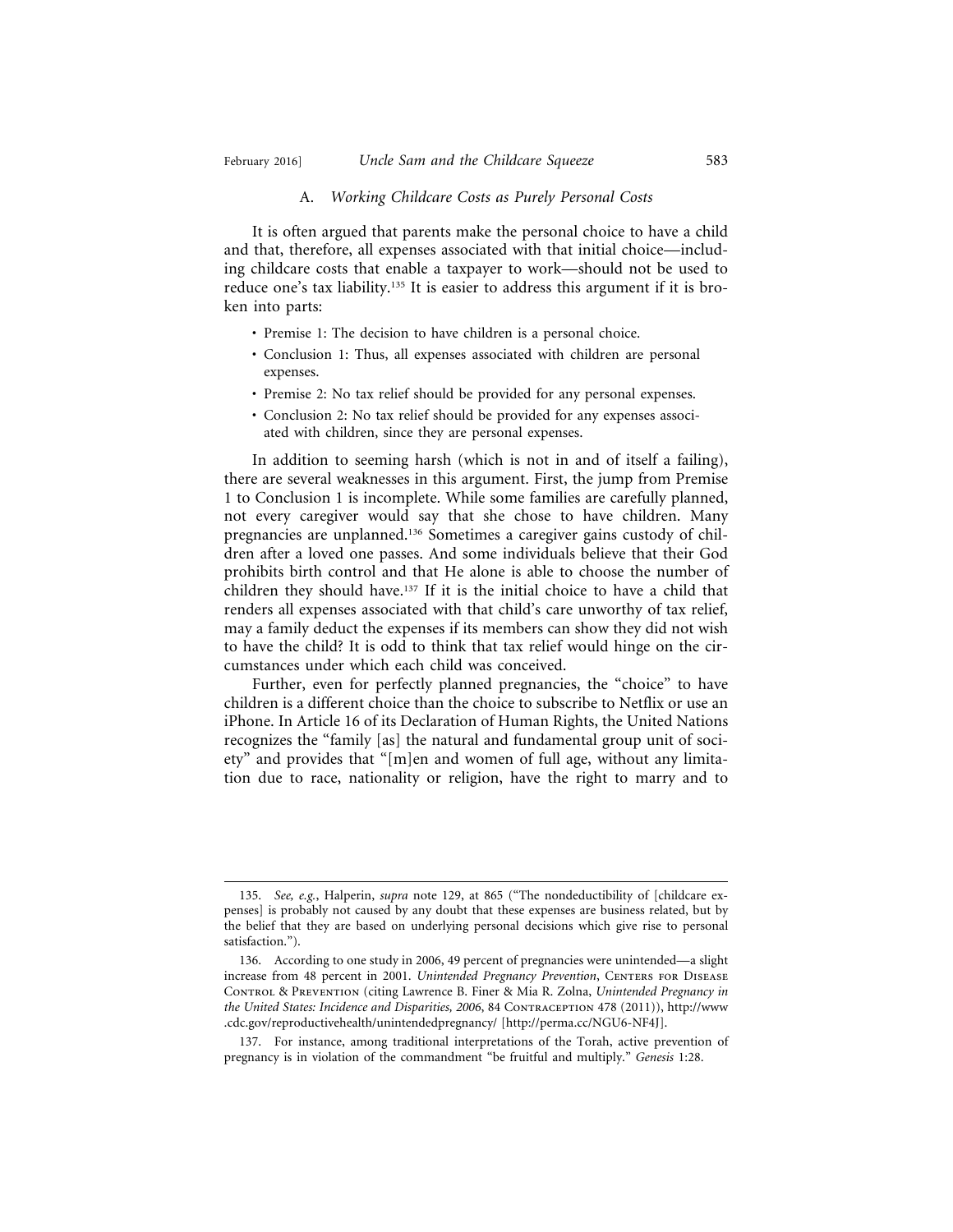found a family."138 In other words, for many, having children is not a choice so much as it part of the basic human experience.

In light of this and the original intent of Congress in enacting  $\S 21's$ percentage credit,<sup>139</sup> it is better to think that the initial choice to procreate does not coat all expenses associated with one's offspring with the taint of nondeductibility. But even if one were to take the rather staunch view that those costs are purely personal, Premise 2—that no tax relief should be given for any personal costs—is theoretically immature despite its ostensible statutory support. As discussed, § 262's default rule that "personal, living, or family expenses"140 are nondeductible can be reasonably viewed as a proxy rule reflecting the more theoretically mature notion that consumptive costs should not reduce one's tax liability because they do not represent a decrease in one's wealth.

The question, therefore, is whether working childcare costs are purely consumptive expenses that should not be deducted because, in paying a caregiver to tend to one's children, a working parent has simply transformed her wealth from cash to childcare services. Unlike the case in which parents pay caregivers to tend to personal matters, such as babysitting costs that facilitate date nights, there are compelling reasons to think that net wealth decreases when parents incur childcare costs to work.

Imagine Spouse and Partner (S&P), a married couple filing jointly, have two children. Suppose that Spouse, the primary wage earner, earns \$150,000 this year and that S&P have decided their family requires \$50,000 additional disposable income to meet its needs.<sup>141</sup> Luckily, Partner has a job offer which will enable her to earn \$70,000 annually. To do so, however, S&P must incur childcare expenses so that their children are cared for during working hours. After a vigorous search, S&P determine that the only option that meets their needs will cost \$20,000. Spouse and Partner think the services are probably worth about half this cost and would never choose to pay the \$20,000 if they had full, free choices. But they do not. Assuming this is their best or only choice in childcare, S&P will still pay \$20,000 because doing so will enable them to earn the additional income they require.

Importantly, this hypothetical is not simply a play with numbers. As discussed in Part I, there are various reasons why options for full-time care are limited. For instance, day-care centers have notoriously long wait-lists and are often unwilling (or uncertified) to care for young infants.142 Furthermore, a couple may feel the need to hire an expensive, individual caregiver

140. I.R.C. § 262 (2012).

142. *See supra* Section I.A.

<sup>138.</sup> G.A. Res. 217 (III) A, art. 16, Universal Declaration of Human Rights (Dec. 10, 1948), http://www.un.org/en/documents/udhr/index.shtml#a16 [http://perma.cc/XAN5- JWWR].

<sup>139.</sup> *See supra* Section I.A.

<sup>141.</sup> The hypothetical assumes, for simplicity, that all income is ordinary income and that the earned amounts are in post-tax dollars.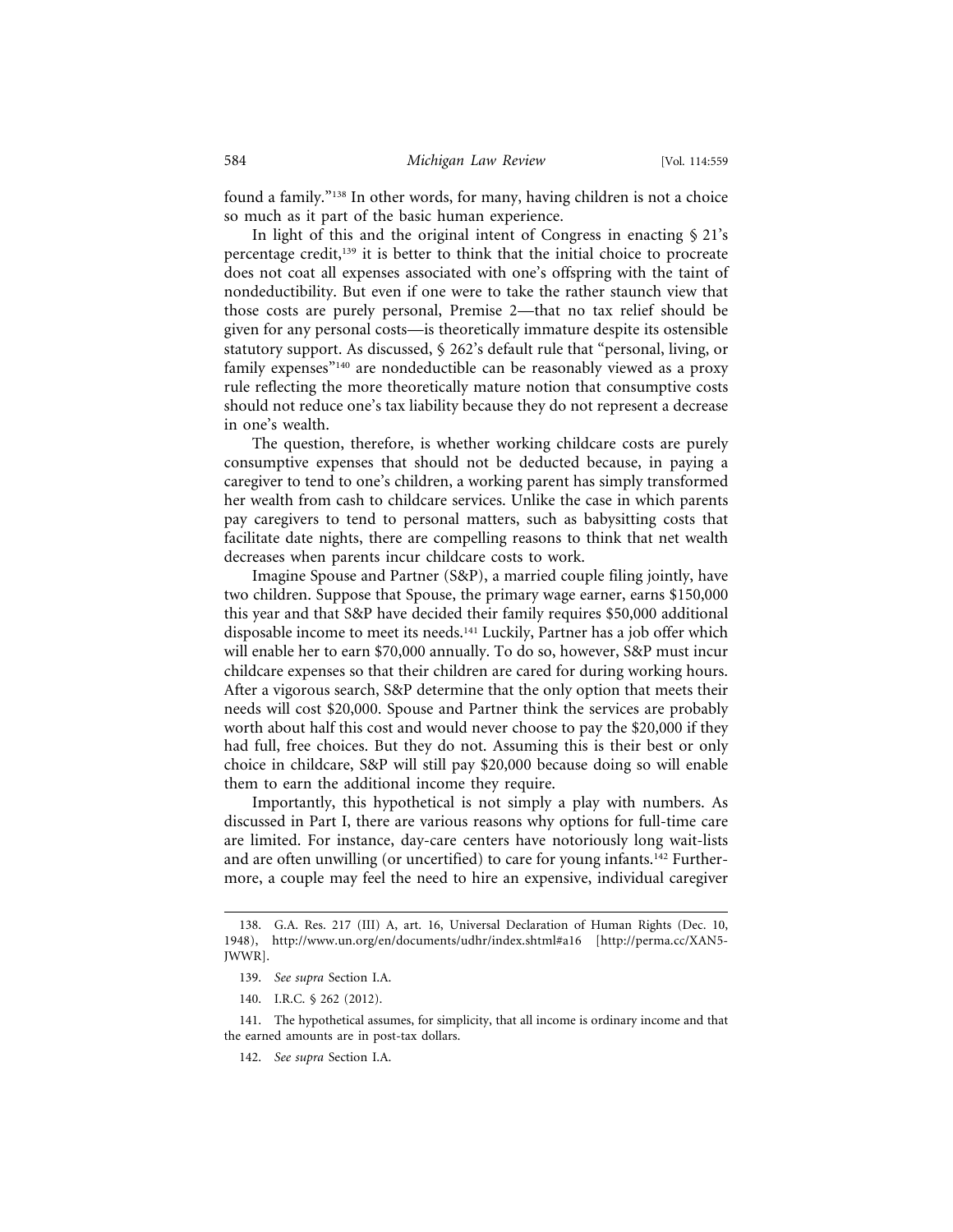to ensure childcare coverage even when children are sick.<sup>143</sup> There is, therefore, strong cause to doubt the driving assumption that childcare costs are purely consumptive expenses. One cannot so easily assume that parents incurring working childcare costs (as opposed to nonworking costs) have paid caregivers at least as much as the perceived value of those services. This creates a convincing argument that at least some tax relief for working childcare costs is needed.

Moreover, even if parents valued the working childcare services purchased at cost, the purchase is still involuntary, driven by the need to find care for one's children while working. The forced nature of this transaction further suggests that costs for working childcare are not consumptive in the traditional sense. And not allowing a deduction for these somewhat involuntary expenses creates issues of horizontal equity—that is, it compromises the notion that similarly situated taxpayers should be taxed the same. In a seminal article, Professor Andrews raises similar arguments to defend the tax law's allowing a deduction for some of a taxpayer's medical expenses.<sup>144</sup> While the ill taxpayer may value at cost the medical services needed to make him well again, these services simply put him back in the same position as the taxpayer that was fortunate enough to enjoy good health.<sup>145</sup> A deduction, Andrews argued, seems to preserve horizontal equity so that similarly situated taxpayers are taxed the same.146 Similarly, it makes sense to compare the situations of a family with a "stay-at-home" parent who provides childcare with those of dual-earner and single parent families that, while each earning the same income as the first family, must incur the significant additional costs of childcare. The working childcare expenses incurred by these latter families simply restore them to the position of the first, single-earner couple, and a deduction for at least a portion of these expenses, like the medical expense deduction, seems justified on these grounds.

Similar reasoning might (and should) be applied to criticize other tax laws, which disallow tax relief for other significantly nonconsumptive costs. For instance, the tax laws do not allow taxpayers to reduce their taxable income to reflect commuting costs<sup>147</sup> or the costs of many graduate schools, such as law school, that enable the taxpayer to enter a new profession.<sup>148</sup> Like working childcare costs, the fact that these expenses are not deductible "is

148. IRS, Publication 970, Tax Benefits for Education 67 (2014), http://www.irs.gov/ pub/irs-pdf/p970.pdf [http://perma.cc/MCB6-WNRS] ("Education to maintain or improve

<sup>143.</sup> *See supra* Section I.A.

<sup>144.</sup> Andrews, *supra* note 112, at 331–43.

<sup>145.</sup> *Id.* at 314 ("As between two people with otherwise similar patterns of personal consumption and accumulation, a greater utilization of medical services by one is likely not to reflect any greater material well-being or taxable capacity, but rather only greater medical need.").

<sup>146.</sup> *Id.* at 331–43.

<sup>147.</sup> IRS, Publication 463, Travel, Entertainment, Gift and Car Expenses 14 (2014), http://www.irs.gov/pub/irs-pdf/p463.pdf [http://perma.cc/UV6A-GMAW] ("Daily transportation expenses you incur while traveling from home to one or more regular places of business are generally nondeductible commuting expenses.").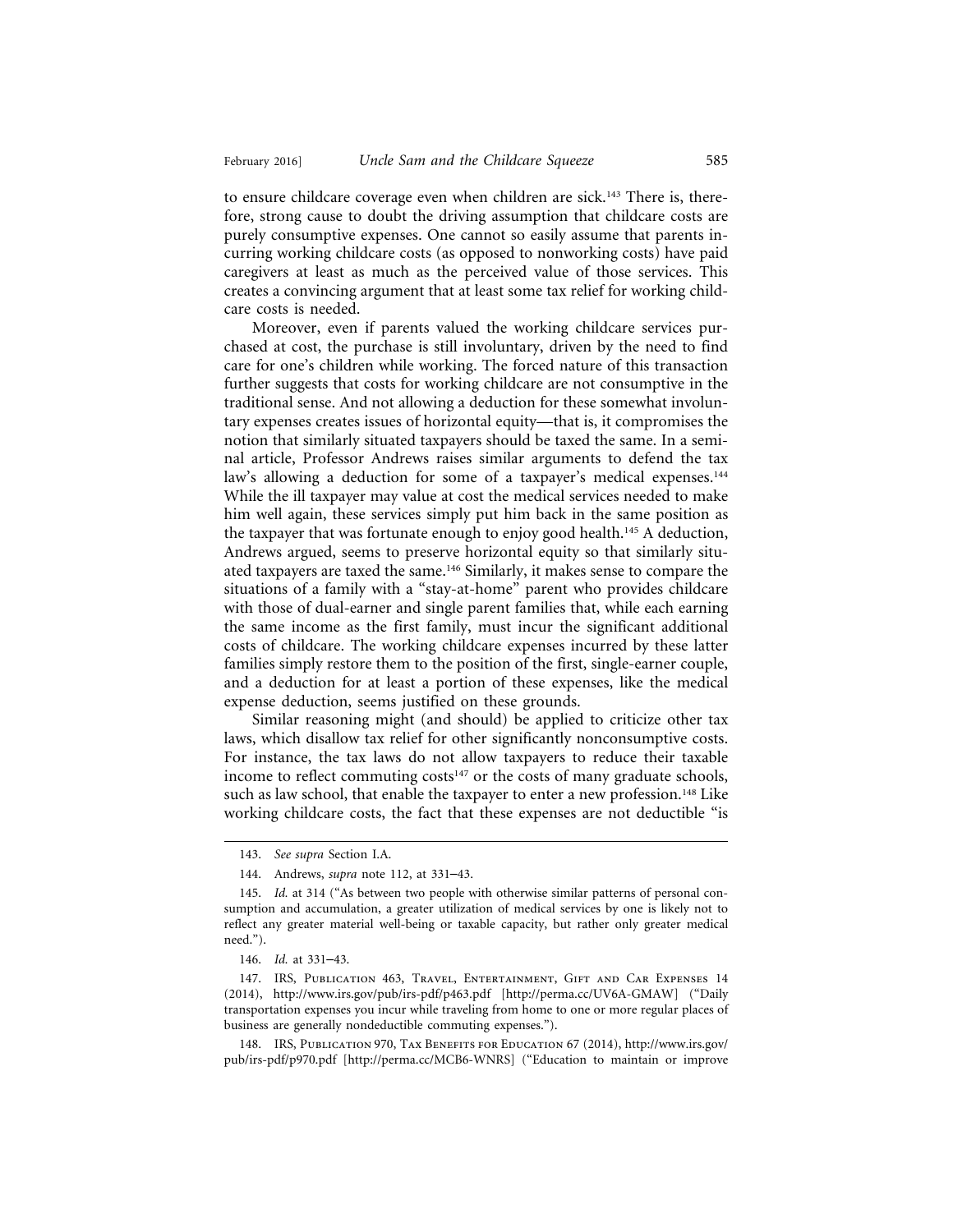probably not caused by any doubt that these expenses are business related, but by the belief that they are based on underlying personal decisions which give rise to personal satisfaction."149 As shown in this Part, this argument is theoretically incomplete and does not justify disallowing a deduction for these costs. This Article, however, focuses only on the working childcare cost, and a companion paper will address more broadly the tax law's failure to allow individual taxpayers to deduct various nonconsumptive costs.

Having dismantled the argument that working childcare costs are purely consumptive expenses, this Article turns to what seems the more persuasive argument—that working childcare costs are, at least in part, nonconsumptive expenditures. As discussed, to the extent that expenses are nonconsumptive, tax relief must be granted to accurately measure income.150 Ideally then, one would situate working childcare costs along the "expense spectrum" described in Section II, the ends of which consist of purely nonconsumptive costs (for which a full deduction is warranted) and purely consumptive costs (for which no deduction is warranted) and provide a tax reduction representing only the nonconsumptive portion of the expense.

As the next Section shows, for most taxpayers, working childcare costs fall far toward the nonconsumptive end of the expense spectrum, suggesting that the stringently limited relief §§ 21 and 129 provide is inadequate as a matter of fundamental tax policy.

#### B. *To What Extent Are Working Childcare Costs Consumptive?*

#### 1. A Framework for Analyzing Hybrid Costs

This Section attempts to situate working childcare costs, along with several other hybrid costs, on the expense spectrum described in Part II. To do so, one must tease out the consumptive and nonconsumptive elements of these costs. Of course, this cannot be done with exact precision because each taxpayer derives a different mix of benefits from various costs. But a meaningful approximation of where a particular cost would fall on the expense spectrum, and hence how much tax relief is warranted, can be made by estimating the size of three subsets of taxpayers:<sup>151</sup>

i.) *The Full Consumption Subset*: The subset of taxpayers that would incur a particular cost regardless of work. In the case of working childcare costs, a parent will fall within this subset if the consumptive benefits of working childcare are so great that she would have purchased that care even if it did not enable her to earn any income.

150. *See supra* Section II.B.

skills needed in your present work is not [deductible] qualifying education if it will also qualify you for a new trade or business.").

<sup>149.</sup> Halperin, *supra* note 129, at 865.

<sup>151.</sup> These subsets utilize the concepts developed by Professor Daniel Halperin in analyzing the problem of business-related meals and entertainment expenses. *See* Halperin, *supra* note 129, at 866.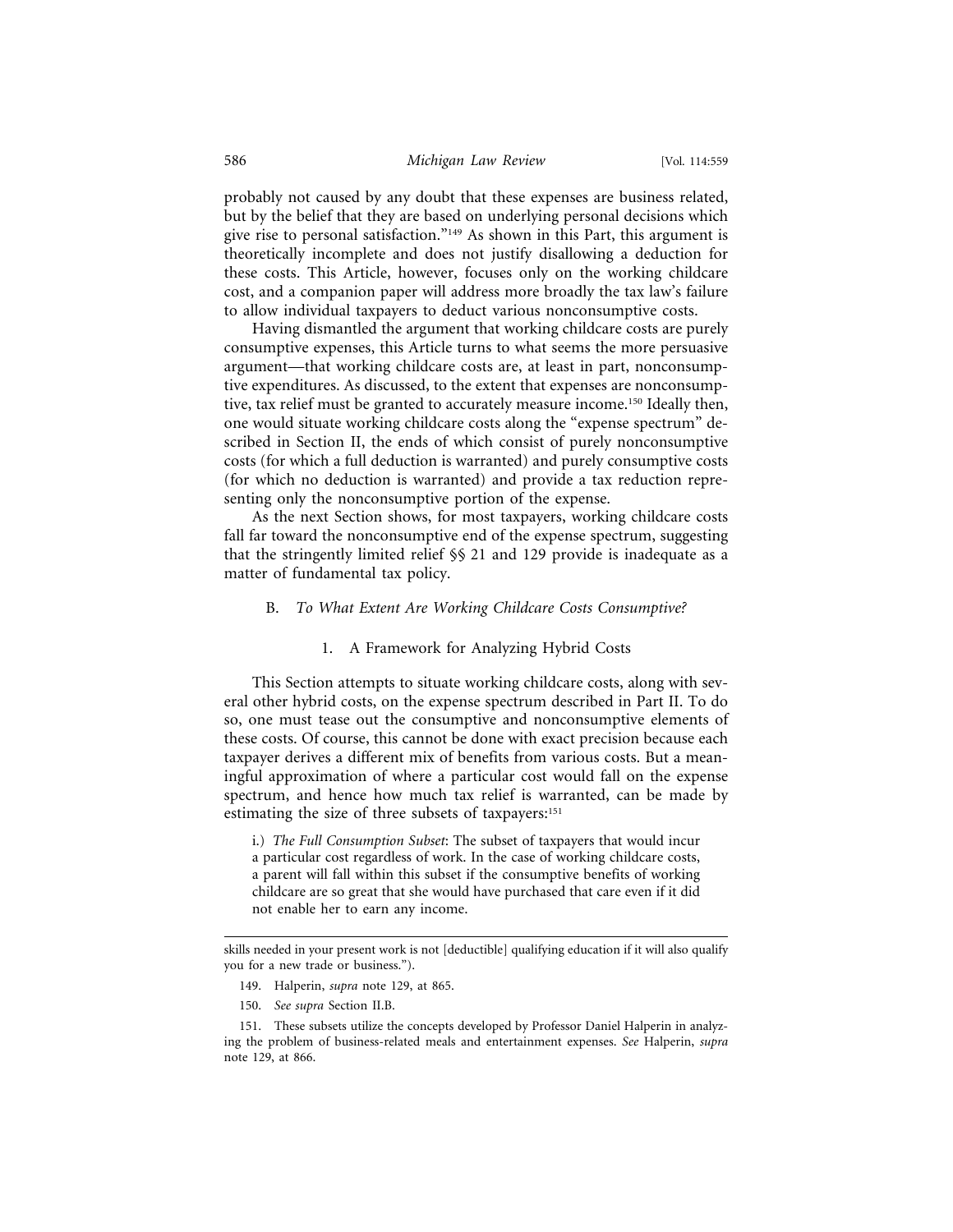ii.) *The Substantial Benefit Subset*: A taxpayer in this subset will enjoy substantial consumptive benefits from the goods or services purchased, but will not enjoy benefits substantial enough to put the taxpayer in the Full Consumption Subset. In the case of working childcare costs, a parent would fall in this subset if she would not incur these costs if the purchased childcare did not enable her to earn income, but the income required to make the childcare costs worthwhile is quite a bit less than the total cost of care.

iii.) *Insubstantial Benefit Subset*: The subset of taxpayers that will derive only insubstantial consumptive benefits from a specific cost. In the case of working childcare costs, other than the ability to earn income, parents in this subset will enjoy only slight benefits from the childcare purchased and would, therefore, incur few childcare costs if they were not working outside the home.

By considering census and other collected data, the next Section shows that most parents who incur working childcare costs fall within this last subset, suggesting that working childcare costs are largely nonconsumptive expenditures for which substantial tax relief is required.

#### 2. Analyzing the Working Childcare Cost

In 1972, two commentators wrote:

The working wife who hires a babysitter, or sends her children to a day care center, can be viewed as spending money to enable herself to work, or, just as easily, as working so that she can afford the luxury of . . . child care help.152

This characterization leads one to believe that in 1972 some significant percentage of secondary wage earners (at this time, almost certainly mothers) could be expected to fall within the Full Consumption Subset. If this portrayal is true, there may have once been good reasons to limit the tax relief provided for working childcare costs. Regardless of the veracity of this caricature, however, the picture one finds today is quite different. Today, the income of the secondary wage earner is generally not "discretionary"153 and families increasingly report that they need two incomes just to meet daily needs.154

Furthermore, the 1972 caricature places the mother in a somewhat enjoyable, part-time job. But whatever one thinks about her children, few parents work a full-time schedule in order to avoid them. Perhaps there exists working parents who despise spending time with their children and gleefully

<sup>152.</sup> Schaffer & Berman, *supra* note 133, at 536.

<sup>153.</sup> *See supra* note 20 and accompanying text.

<sup>154.</sup> *See supra* note 12 and accompanying text.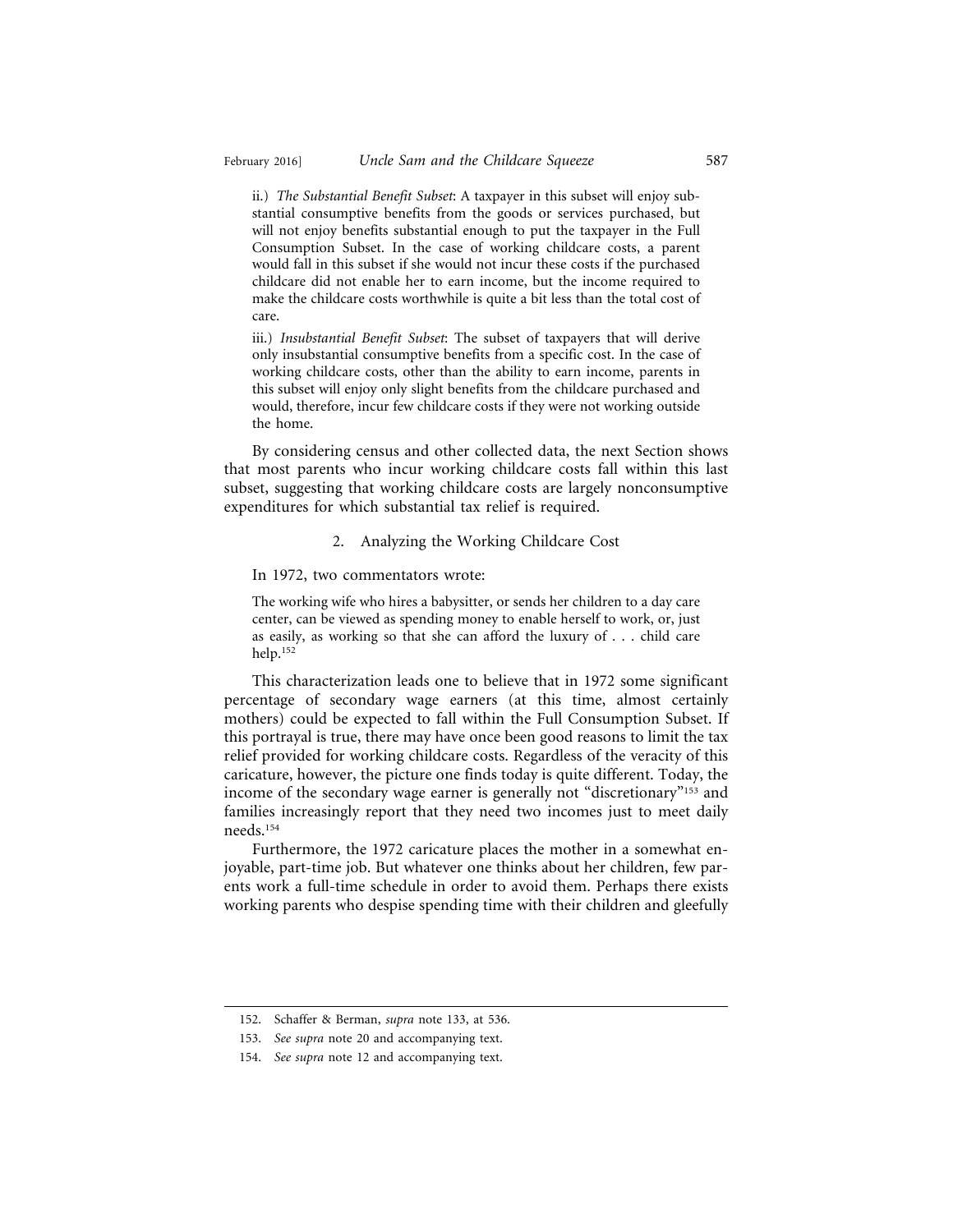dispose of them each weekday for nine hours. But the more common feelings of working women and men seem to be ambivalence and guilt.<sup>155</sup> Furthermore, as discussed in Part I, in today's economic environment, childcare costs represent a strikingly large percentage of a family's combined salary, and a family with two young children may easily find itself spending over \$35,000 per year on childcare.<sup>156</sup> Few parents can be expected to incur these high costs unless that care enables them to work.

Of course, it is common for stay-at-home parents to hire help to care for their children. Parents sometimes hire mother's helpers and nurses when children are young,157 and they sometimes send their toddlers to preschool and pre-kindergarten programs.158 But recent census data suggest that an extremely large majority of families with stay-at-home parents do not use any of these arrangements and therefore incur none of the childcare costs incurred by dual-earner and single-parent families. In 2011, approximately 88 percent of families with working mothers used "regular childcare"—that is, a childcare arrangement used at least once per week—for children under five years of age.159 By contrast, only 28.2 percent of single-earner families with preschool-aged children used any form of childcare on even a weekly basis.160 In other words, in an extremely large majority of cases, parents tend to care for their young children themselves, unless work prohibits it.

These data not only suggest that, in the case of working childcare costs, the Full Consumption Subset will be sparsely populated, but also that the Substantial Benefit Subset—parents who only require a small amount of additional income to make childcare costs worthwhile—will be small. One might initially expect a sizable percentage of parents to fall within this subset. After all, many working parents likely believe that their selected caregiving facility or caregiver provides their children valuable opportunities for socialization and education.<sup>161</sup> But this does not mean that these parents would incur the costs associated with this care in the absence of work. While working parents may be pleased that their child is benefiting from working childcare, these parents may have provided the same (if not, at least in their opinions, superior) benefits to their children at free or lesser cost if they

<sup>155.</sup> *See* Margie Warrell, *Letter to Working Mothers: Stop Feeling So Guilty*, Forbes (June 25, 2013, 6:08 AM), http://www.forbes.com/sites/margiewarrell/2013/06/25/dear-workingmother-stop-feeling-so-guilty/ [http://perma.cc/R4BN-BJK7]; *see also* Kim Parker & Wendy Wang, *Modern Parenthood: Roles of Moms and Dads Converge as They Balance Work and Fam*ily, PEW RES. CTR. (Mar. 14, 2013), http://www.pewsocialtrends.org/2013/03/14/modernparenthood-roles-of-moms-and-dads-converge-as-they-balance-work-and-family/ [http://per ma.cc/D8HS-GK9J] ("[A] nearly equal share of mothers and fathers say they wish they could be at home raising their children rather than working . . . .").

<sup>156.</sup> *See supra* Section I.C.

<sup>157.</sup> Laughlin, *supra* note 68, at 3–4, 10–11.

<sup>158.</sup> *Id.* at 3–4.

<sup>159.</sup> *Id.* at 5.

<sup>160.</sup> *Id.*

<sup>161.</sup> *See* Julie Revelant, *6 for Kids—And Moms Too*, Fox News (Dec. 1, 2013), http://www .foxnews.com/health/2013/12/01/6—for-kidsand-moms-too/ [http://perma.cc/63DN-VUNF].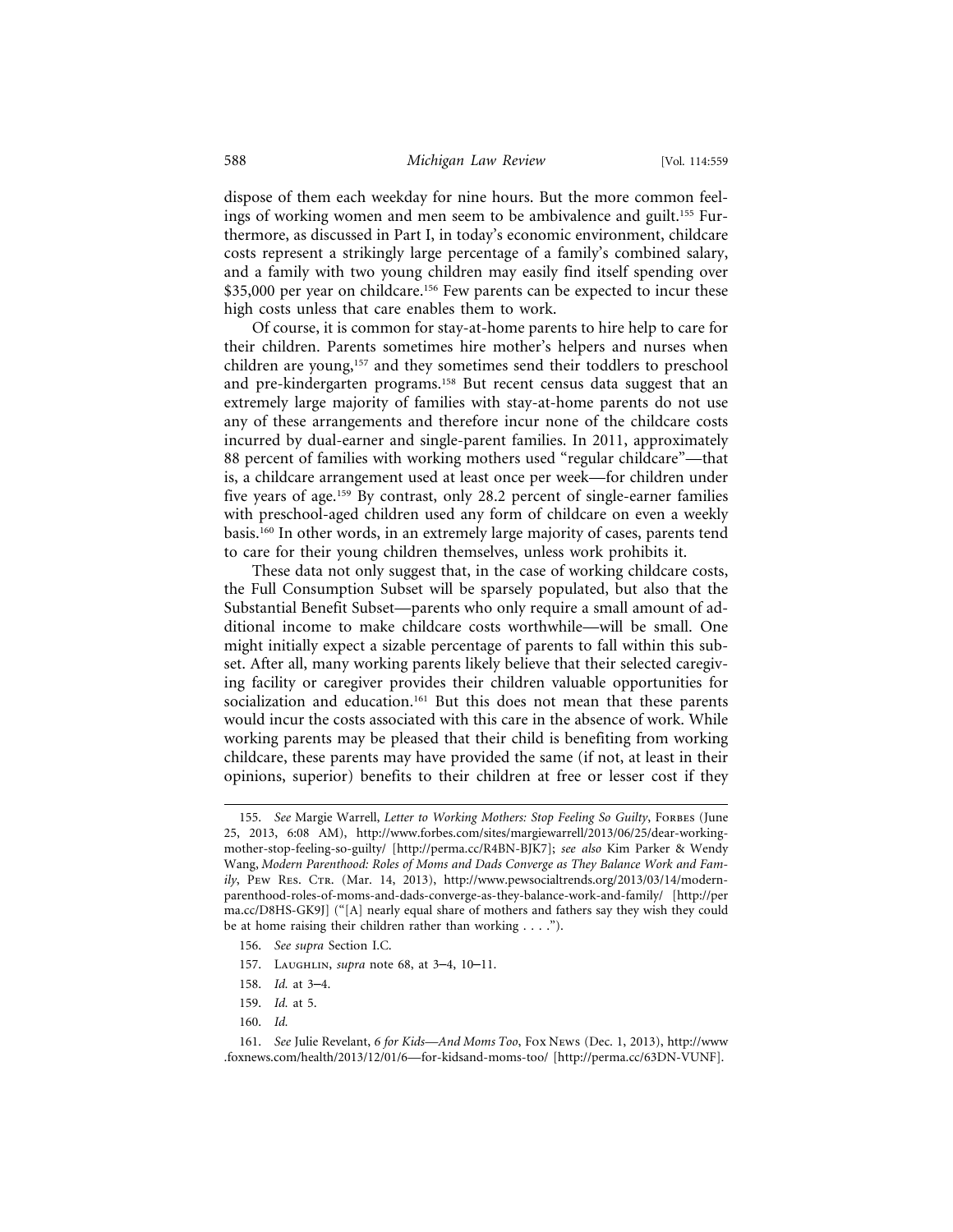were not working outside the home. For instance, play dates, homeschooling, and parent-driven activities provide far cheaper and often-utilized methods of providing socialization and educational opportunities for young children.162 The census data described above support these intuitions—over 70 percent of families with young children and stay-at-home parents entirely forewent any form of regular outside care.<sup>163</sup>

Furthermore, while some small percentage of nonworking parents seek outside care, they employ that care for only a fraction of the time that working parents do.164 And families with stay-at-home parents are far more likely to rely solely on relatives such as grandparents for childcare—an arrangement that may come at little to no monetary cost—since these parents will generally require care for far fewer hours than dual-earner and single-working parents.165 Thus, in the case of working childcare costs, the lion's share of working parents will fit most easily into the Insubstantial Benefit Subset.

This analysis shows that working childcare costs are largely nonconsumptive and that parents should, therefore, receive tax relief for a sizable percentage of these costs. As discussed in Part I, however, the tax law comes nowhere close to providing this. Taxpayers earning over \$43,000 can, at maximum, claim the equivalent of a \$4,000 deduction under § 21 (assuming a 30 percent marginal tax bracket), or \$5,000 under § 129's FSA exclusion. In even the very cheapest of states, this amounts to less than half the costs of providing full-time care for an infant and toddler. In the most expensive states, this will amount to less than one-sixth of the cost of providing fulltime care for two young children in a childcare center and may amount to a deduction of about one-tenth of the costs of hiring an individual caretaker like a nanny.166

This Article next considers the way in which the tax laws treat other hybrid expenses. As explained in Section III.A, this Article does not address the tax law's failure to allow tax relief for commuting and various educational expenses, saving that discussion for a companion paper. In failing to address these costs, however, the next Section does not seek to fully survey the ways in which the tax laws treat all hybrid expenditures but instead seeks to show that the tax law currently allows greater relief for some hybrid expenditures that are more consumptive than working childcare expenses, further strengthening the argument that the limitations found in §§ 21 and 129 are far too stringent.

- 164. *See id.* at 5–6.
- 165. *See id.* at 5.
- 166. *See supra* notes 74–87 and accompanying text.

<sup>162.</sup> *See Do Kids Really Need Preschool*?, HUFFINGTON POST (Mar. 21, 2013, 12:04 PM), http://www.huffingtonpost.com/learnvest/do-kids-need-preschool\_b\_2917827.html [http://per ma.cc/3667-JM9C] (discussing alternatives to formal preschools, including play dates, parks, classes, and museums).

<sup>163.</sup> LAUGHLIN, *supra* note 68, at 4.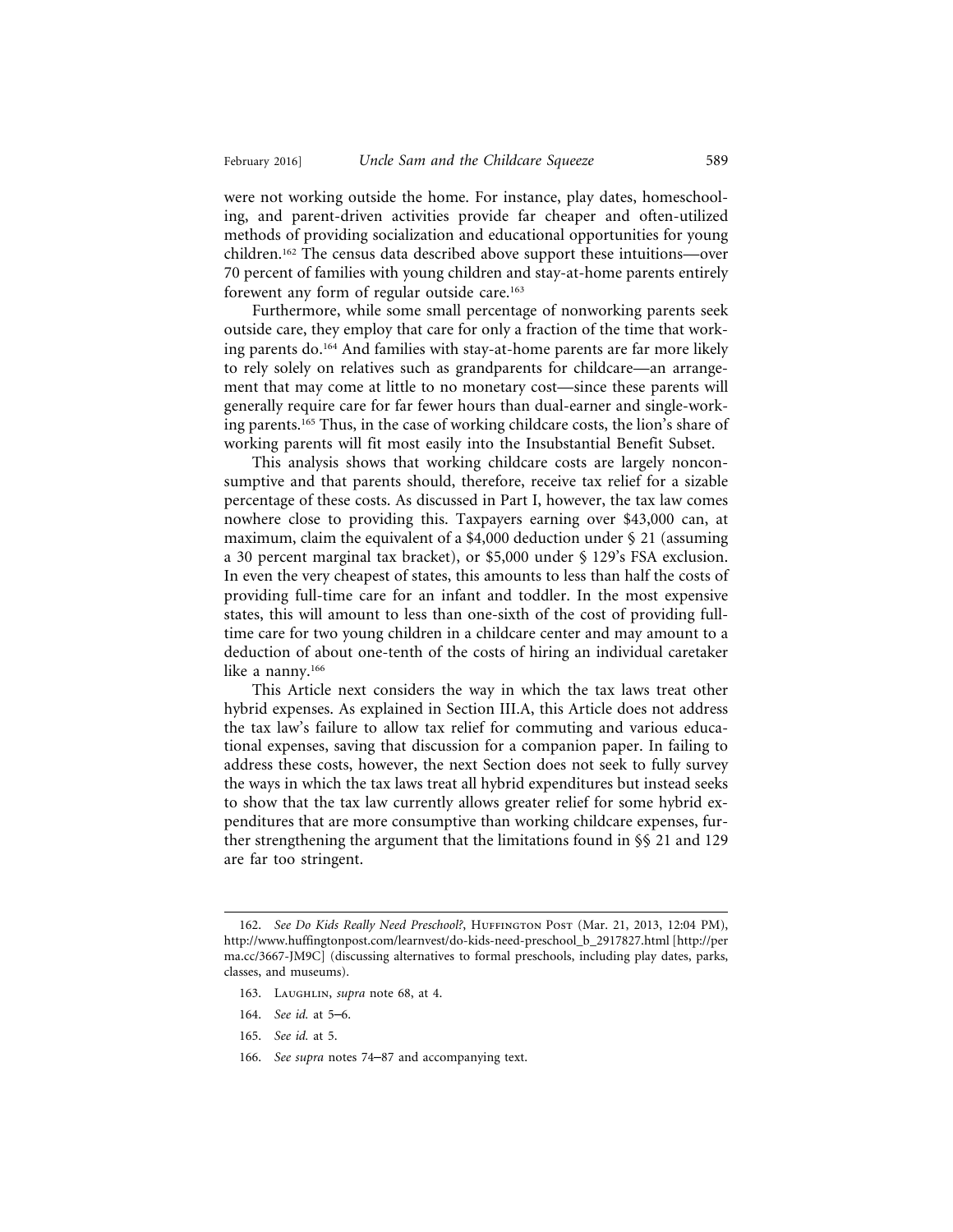### C. *Comparing Working Childcare Costs to Other Hybrid Expenses*

#### 1. Business-Related Meal and Entertainment Expenditures

Suppose that Larry Lawyer flies to his favorite city to discuss a pending case with a client who lives there. He stays in his favorite hotel and orders room service for breakfast. He also takes the client to Larry's favorite restaurant, where they discuss the case. After dinner, Larry brings the client to watch Larry's favorite baseball team. May Larry deduct the costs of traveling to and staying in his favorite city? May he deduct the entertainment costs of taking himself and his client to dinner and a ball game? There are evident challenges in determining what tax relief is warranted for these meal and entertainment expenditures. Like working childcare costs, these expenditures are associated with both nonconsumptive and consumptive activities. But the consumptive aspect of the meal and entertainment expense seems far more significant.

For one thing, the subset of taxpayers falling within the Full Consumption Subset described in Section III.B will be sizable—that is*,* it is easy to imagine taxpayers incurring meal and entertainment expenditures without work-related reasons for doing so. For instance, regardless of his client's existence, Larry Lawyer may well have visited his favorite city, stayed in his favorite hotel, dined on a fancy dinner, and purchased tickets to watch his favorite team play baseball. People attend happy hours, restaurants, shows, and sporting events without work-related reasons for doing so. In contrast, nonworking parents do not tend to send their children to childcare for forty-five hours per week—and, in fact, census data show that most families, absent the necessity of work, do not use any form of outside childcare at all. Thus, the Full Consumption Subset will be much more populated in the case of meal and entertainment expenses when compared to the case of working childcare costs.

Further, in the case of meal and entertainment expenditures, the Substantial Consumption Subset will be sizable. Even if Larry Lawyer would not have incurred the described expenses had he not needed to attend to his client's business, he would nonetheless have derived some personal pleasure from the activities. At the very least, Larry would have eaten even if he were not on the business trip.167 Thus, while census data suggest that relatively few working parents can be expected to fall within the Substantial Consumption Subset, most taxpayers incurring meal and entertainment expenditures should fall within this group (if not within the Full Consumption Subset). As a result, the Insubstantial Benefit Subset can be expected to be far smaller in the case of meal and entertainment expenses when compared to the case of the working childcare cost.

One would, therefore, expect the tax law to provide more tax relief for working childcare costs than it does for meal and entertainment expenses. In

<sup>167.</sup> *See* Halperin, *supra* note 129, at 860–61 (discussing the consumptive nature of meal and entertainment expenses).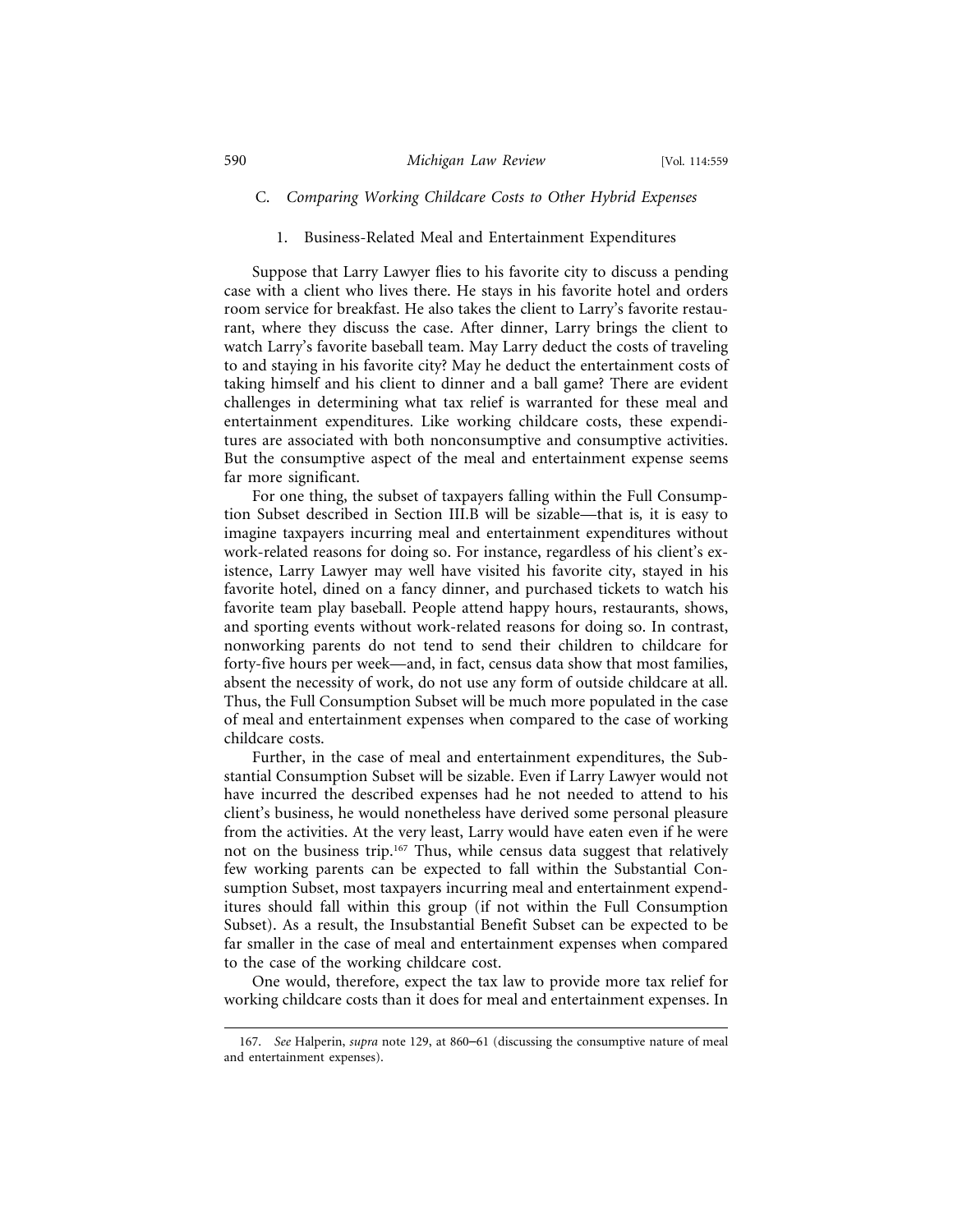almost all cases, however, the tax law allows for the reverse. Currently, taxpayers may claim a deduction of 50 percent of "entertainment, amusement, or recreation"168 expenses, like expenses for dining and ball games, so long as the activity is not "lavish" and the activity is sufficiently related to the taxpayer's business.169 But working parents requiring full-time childcare are generally entitled to tax relief that is worth far less than a deduction for half of their costs.

#### 2. Business-Related Moving Expenses

Currently, the tax law allows taxpayers to deduct most moving expenses that are "incurred  $\dots$  in connection with the commencement of work"<sup>170</sup> so long as the taxpayer's move occurs within one year of receiving the new job, and the new job is "at least 50 miles farther from [the taxpayer's] former home than [her] old main job location was from [her] former home."<sup>171</sup> In fact, if the taxpayer moves separately from his family, both sets of moving costs may be deducted.172 Clearly, however, the reasons for moving from one's current residence are varied and not solely motivated by the desire to earn income.

Families, for instance, may move for more housing space, a lower cost of living, or better school districts for their children. A taxpayer, in deciding to leave his current location, may wish to live closer (or farther) from his family, or find a community whose interests and beliefs align more closely to his own. Thus, while a family may not move until work is found, many, if not

170. I.R.C. § 217 ("There shall be allowed as a deduction moving expenses paid or incurred during the taxable year in connection with the commencement of work by the taxpayer as an employee or as a self-employed individual at a new principal place of work."); IRS, Publication 521, Moving Expenses 2–4 (2013), http://www.irs.gov/pub/irs-pdf/p521.pdf [http://perma.cc/JML9-RMWN]. Not all expenses qualify. For instance, closing costs on house purchases are nondeductible. *See id.* at 9.

171. IRS, *supra* note 170, at 2–5. Notably, the fifty-mile distance test is slightly different when a taxpayer has a principal place of work prior to the move.

172. *See id.* at 8.

<sup>168.</sup> I.R.C. § 274(n)(1) (2012).

<sup>169.</sup> *See* I.R.C. § 274(a) (stating that the activity must either be directly related to or associated with the taxpayer's trade or business). These laws were arrived at after a period of considerable debate and thought. In 1962—the *Mad Men* age of the two-martini lunch— President Kennedy, in his Special Message to Congress on Taxation, expressed his grave concern that "expense account living ha[d] become a byword in the American scene" and that "[t]oo many firms and individuals ha[d] devised means of deducting too many personal living expenses as business expenses, thereby charging a large part of their cost to the Federal Government." President Kennedy "recommend[ed] that the cost of such business entertainment . . . be disallowed in full as a tax deduction and that restrictions be imposed on the deductibility of . . . expenses of business trips combined with vacations, and excessive personal living expenses incurred on business travel away from home." President John F. Kennedy, Special Message to the Congress on Taxation (Apr. 20, 1961), http://www.presidency.ucsb.edu/ws/ ?pid=8074 [http://perma.cc/K935-2BCV]. But Congress did not go nearly as far as President Kennedy urged.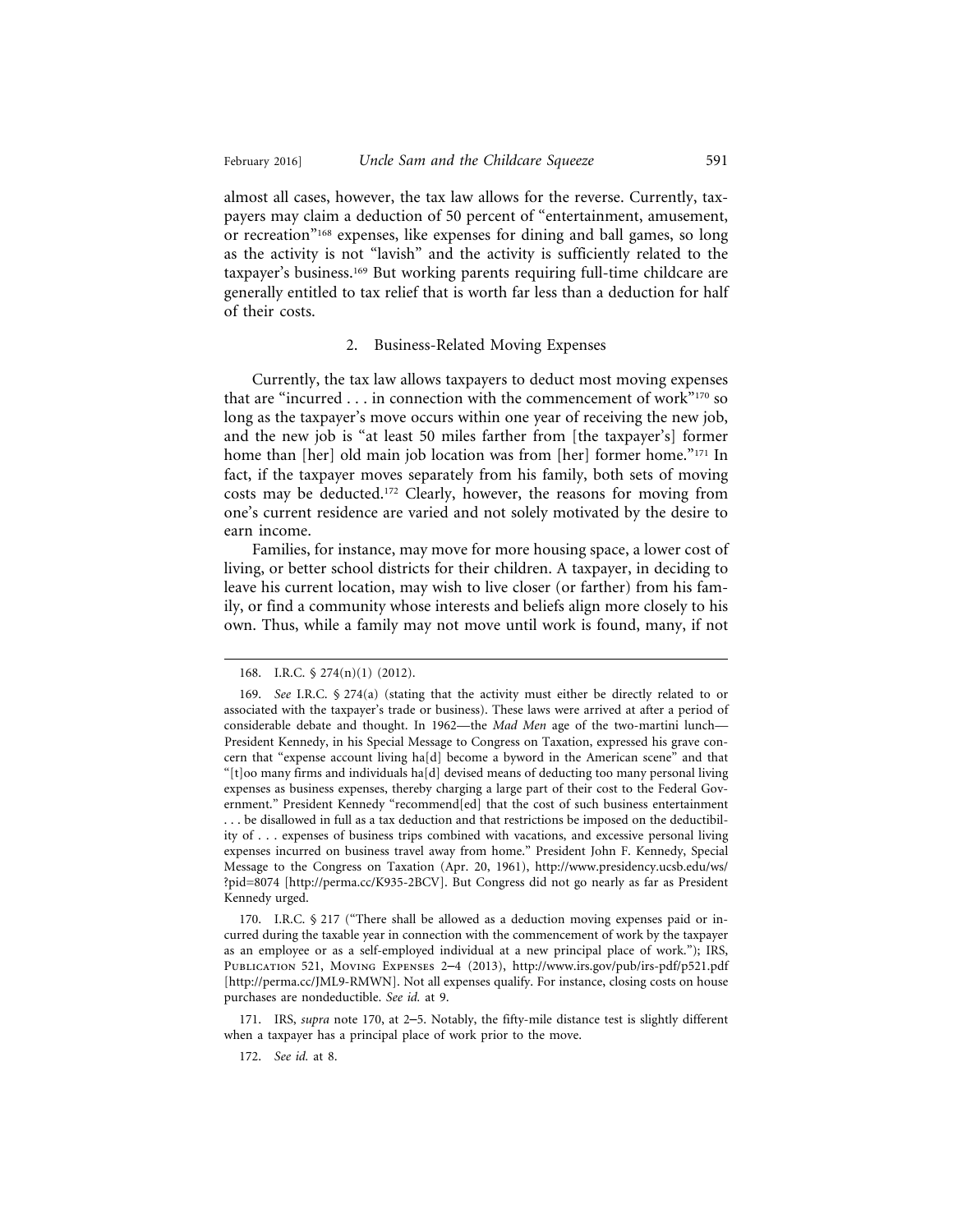most, families choose to move for various nonwork related reasons. Therefore, although the Full Consumption Subset may not be very populated in the case of business-related moving expenses—for many, attaining new employment will be a necessary condition of moving—most taxpayers that incur deductible moving expenses fall within the Substantial Consumption Subset. As a result, only a small minority of taxpayers fall within the Insubstantial Subset—that is*,* will have moved solely for employment and not because the relocation offered other significant consumptive benefits.

This suggests that the percentage of working childcare costs that may be deducted should be at least as great as the percentage of business-related moving expenses eligible for a deduction. This is again not so, however, as the tax law allows a full deduction for qualifying moving costs and only allows parents tax relief equivalent to a deduction for a fraction of working childcare costs.

#### 3. Hobby Expenses<sup>173</sup>

Consider finally how the tax law handles expenses associated with activities that are "not for profit,"<sup>174</sup> more colloquially referred to as "hobby expenses." Suppose, for instance, that Jack and Jill (J&J) together earn \$50,000. Suppose, however, that J&J do not have children and so do not incur childcare expenses. They do, however, really enjoy racing their yacht and incur \$20,000 of expenses, including travel expenses, entrance fees, and boat maintenance to do so. J&J incur these expenses for the love of their hobby and do not care whether they win or lose. But they are very lucky one year and win \$30,000. Should J&J be able to deduct the yacht racing expenses?

Many hobbyists will fall into the Full Consumption Subset because they are willing to incur the expense of engaging in these activities regardless of whether they earn any income. The remainder fall within the Significant Consumption Subset, only requiring a relatively slight amount of income (that need not exceed costs) in order to incur the hobby expenses. The Insignificant Consumption Subset will be, by definition, unpopulated since the activity is presumptively not profit motivated. It would, therefore, not be at all unreasonable to fully disallow deductions for hobby expenses—in many cases, such as the case of J&J, the hobbyist is not truly poorer by the amount of his hobby expenses because he received enjoyment (consumptive value) at least equal to the cost incurred.

Nonetheless, § 183 of the Code allows taxpayers to deduct these costs with several limitations. In this example, for instance, J&J may only deduct

<sup>173.</sup> This Section will assume away the Alternative Minimum Tax to show how § 183 applies as a default matter to hobby expenses. The hypothetical has purposefully presented a situation in which the taxpayer's income falls below the exemption amount so that the AMT will not apply. For more about the AMT, see *What You Should Know About AMT*, IRS (Feb. 10, 2014), http://www.irs.gov/uac/Newsroom/What-You-Should-Know-about-AMT [http://perma .cc/W3C8-PQ3M].

<sup>174.</sup> I.R.C. § 183.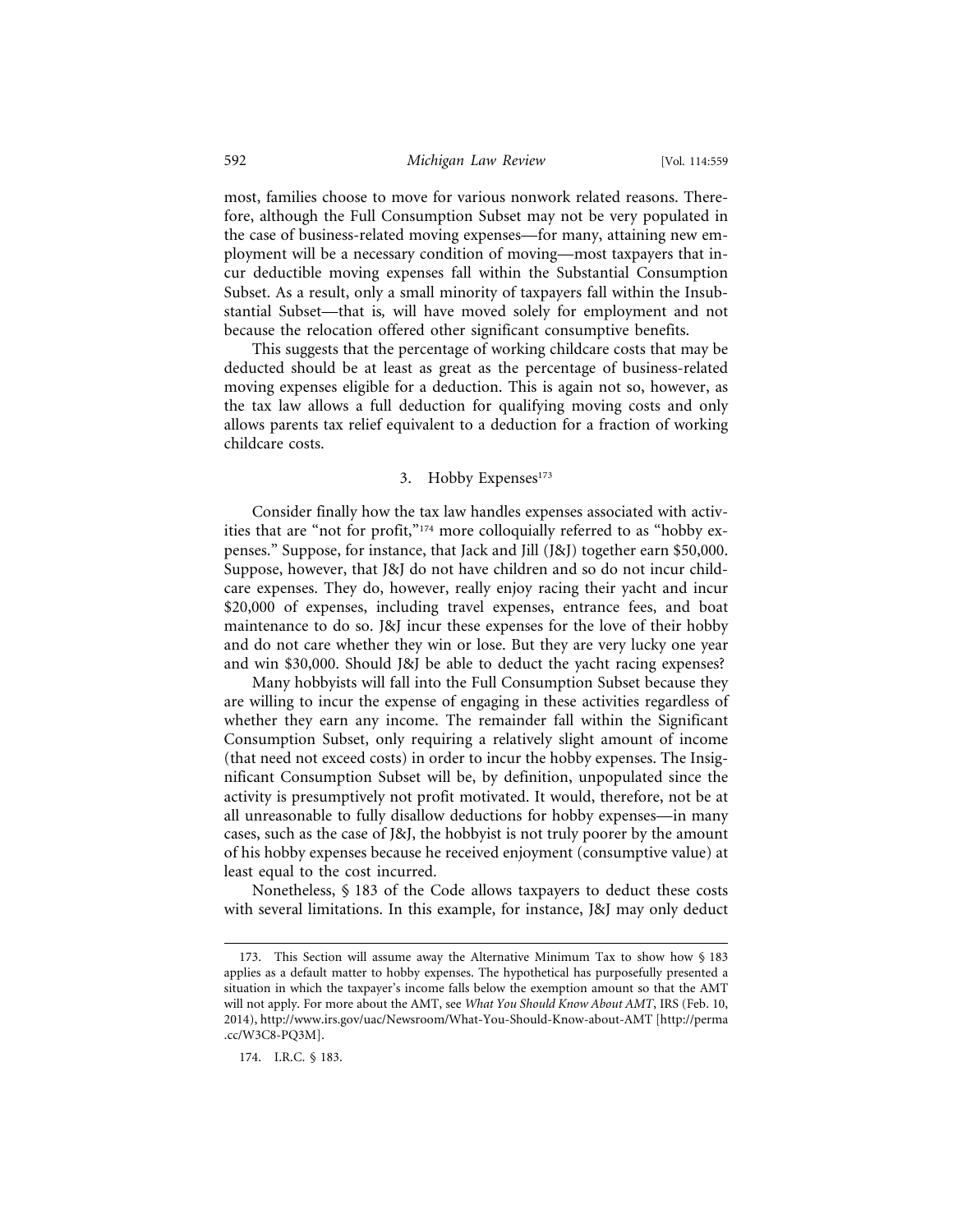an amount equal to their gain on the transaction<sup>175</sup>—here because J&J's gain is \$30,000, J&J may, before other limits, deduct the entire \$20,000. They must then subtract 2% of their adjusted gross income from this amount (here \$1,600),<sup>176</sup> so J&J are left with \$18,400 expenses to deduct.<sup>177</sup>

Astonishingly, then, § 183 may provide more tax relief for the hobbyist than full-time working parents. Compare J&J's situation to the situation of a married couple that together earns \$80,000—the same amount of income as J&J. But instead of spending \$20,000 on yacht racing, this couple spends \$20,000 on childcare while they are working. Section 21 allows the couple a 20% credit of up to \$6,000 expenses, an equivalent of only a \$4,000 deduction if the couple's marginal tax bracket is  $30\%$ .<sup>178</sup>

The preceding analysis strongly suggests that working childcare costs are, at least in significant part, nonconsumptive expenditures for which substantial tax relief is warranted. As also shown, however, the current law does nothing close to this. Instead, current law limits the relief provided to taxpayers incurring working childcare costs more severely than it limits the relief for more consumptive expenditures. The next Part develops a proposal that would achieve meaningful reform and help prevent the overtaxation of the modern working family.

#### IV. Proposal For Reform: Preventing the Overtaxation of the Working Family

#### A. *The Method of Reform Matters*

Given that the tax relief Code §§ 21 and 129 provide is inadequate, lawmakers seeking to change these laws must be careful when choosing an avenue of reform. It might, for instance, seem sufficient to raise the current dollar limitations, percentage limits, and phaseouts in these sections, which together ensure that parents receive tax relief for only a fraction of the working childcare costs they incur. But while this would certainly be a step in the right direction, it would leave these reformed laws vulnerable to the same legislative dysfunction that allowed the tax relief provided to working families to become so inadequate in the first place.

As discussed in Section I.B, Congress originally enabled working parents to deduct working childcare expenses, properly characterizing these expenses as nonconsumptive costs of earning income.179 Congress, however,

<sup>175.</sup> *See id.* § 183(b).

<sup>176.</sup> *See id.* § 67 (establishing a 2 percent floor for miscellaneous itemized deductions like the one in this example).

<sup>177.</sup> If J&J had been in a higher tax bracket, they might have been subject to limitations in § 68. *See id.* § 68(a)–(b). Further, J&J might lose the benefit of deducting hobby expenses if the Alternative Minimum Tax were to apply. *See id.* § 55. As discussed *supra* note 173, I mean only to show how § 183 treats hobby expenses as a default matter.

<sup>178.</sup> *See supra* Section I.B. Alternatively, had S&P funded the day care through an FSA, they could have received the equivalent of a \$5,000 deduction. *See supra* Section I.B.

<sup>179.</sup> *See supra* Section I.B.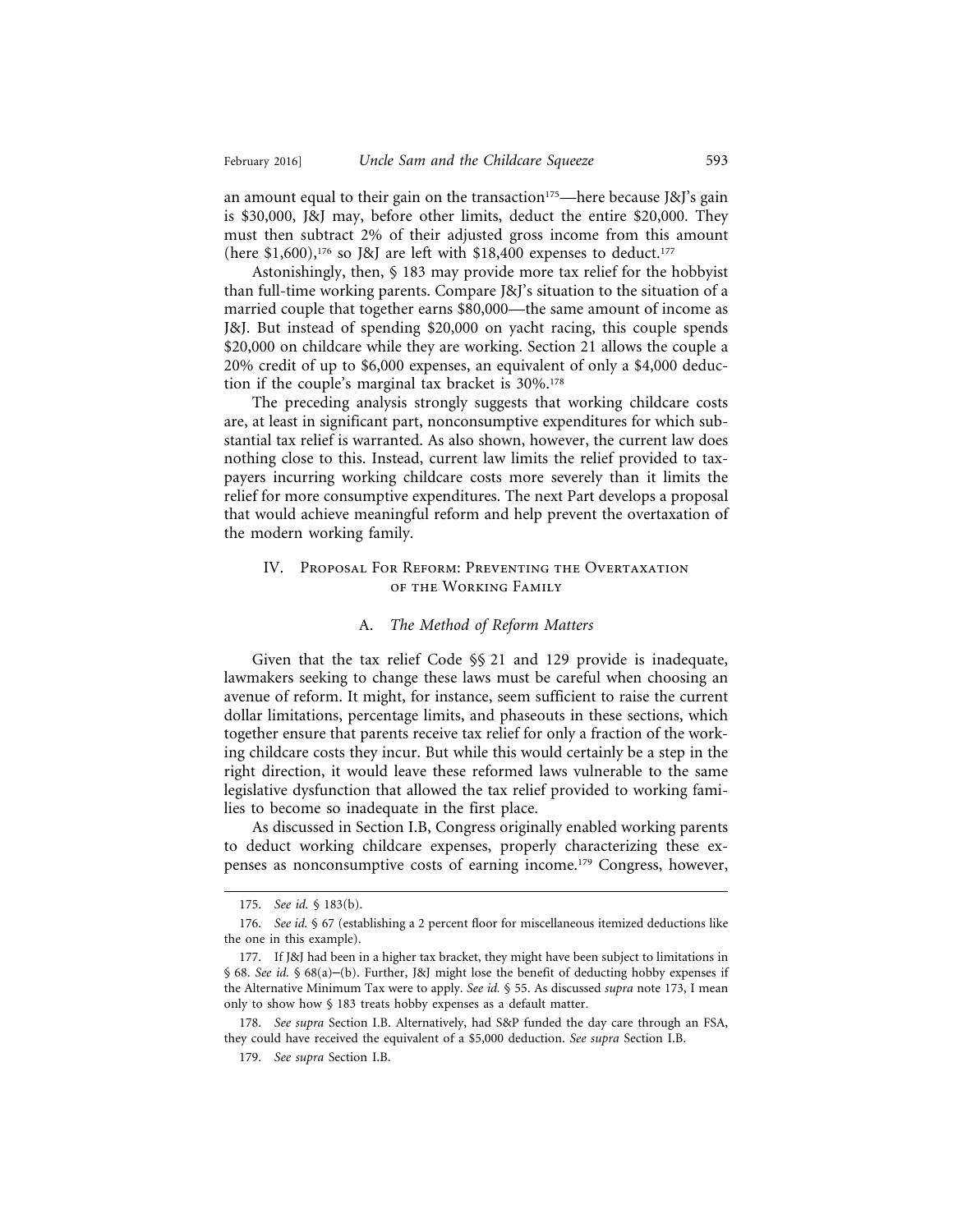later changed the mechanism for providing tax relief for working childcare expenses from a deduction to a percentage credit in order to eliminate the upside-down-subsidy effect of the deduction.180 While doing so, it expressly rejected the idea of phasing down the credit because it is inappropriate to phase down costs of earning income.<sup>181</sup>

Section 21's current phaseouts are, therefore, directly inconsistent with Congress's express intent. Furthermore, Congress's failure to index the dollar limitations in both §§ 21 and 129 for inflation and rising costs is inconsistent with Congress's general intent to treat working childcare costs as costs of earning income. Although it is theoretically possible that subsequent Congresses rejected the original intent of these sections, there is no indication whatsoever that this is the case. Instead, it is exceedingly likely that lawmakers became confused by the fact that working childcare costs are creditable, as opposed to deductible, under  $\S$  21.<sup>182</sup> In general, the average individual taxpayer is allowed to deduct his costs of earning income. By contrast, when Congress grants individuals tax relief for nonconsumptive expenditures, which it need not do to accurately calculate net income, it often does so by providing a tax credit.183 Thus, as time left the historical purposes of § 21 forgotten, lawmakers likely assumed that § 21's credit served a nontax purpose (since that is the function that many other individual tax credits serve) and that working childcare costs were nonconsumptive costs (like the expenses for which many other individual tax credits are granted).

Other factors likely contributed to this misunderstanding. Frankly, some confusion might be attributable to the skeptical eye with which many lawmakers view the Internal Revenue Code. Unfortunately, many lawmakers lack respect for the tax law and more generally fail to make any effort to understand the Code as even a semicoherent body of law. While the intensity of the problem seems to have increased as of late, this is certainly not a new issue. As Professor Surrey laments:

[Some lawmakers] . . . see the income tax as only the composite or jumble of statutory provisions resulting from numerous ad hoc legislative decisions. Such an anarchistic view of the tax structure has the consequence of making tax policy formulation a task to be performed without criteria,

<sup>180.</sup> *See supra* Section I.B.

<sup>181.</sup> *See supra* Section I.B.

<sup>182.</sup> Consider even two sections located right before and after Code § 24. Code § 23 allows taxpayers a \$10,000 tax credit for adopting a special-needs child, regardless of whether those expenses are even incurred. *See* I.R.C. § 23(a)(3). Section 25C provides a tax credit to encourage taxpayers to invest in energy-efficient improvements. *Id.* § 25C. These sections are congressional "giveaways" and serve entirely nontax purposes. Specifically, § 23's credit is a subsidy meant to encourage citizens to adopt special-needs children and § 25C's credit subsidizes and encourages taxpayer to invest in energy-efficient improvements. Despite how laudable these goals are, Congress could repeal the tax relief in these sections at any time without compromising the accurate calculation of tax.

<sup>183.</sup> *See supra* note 182 and accompanying text.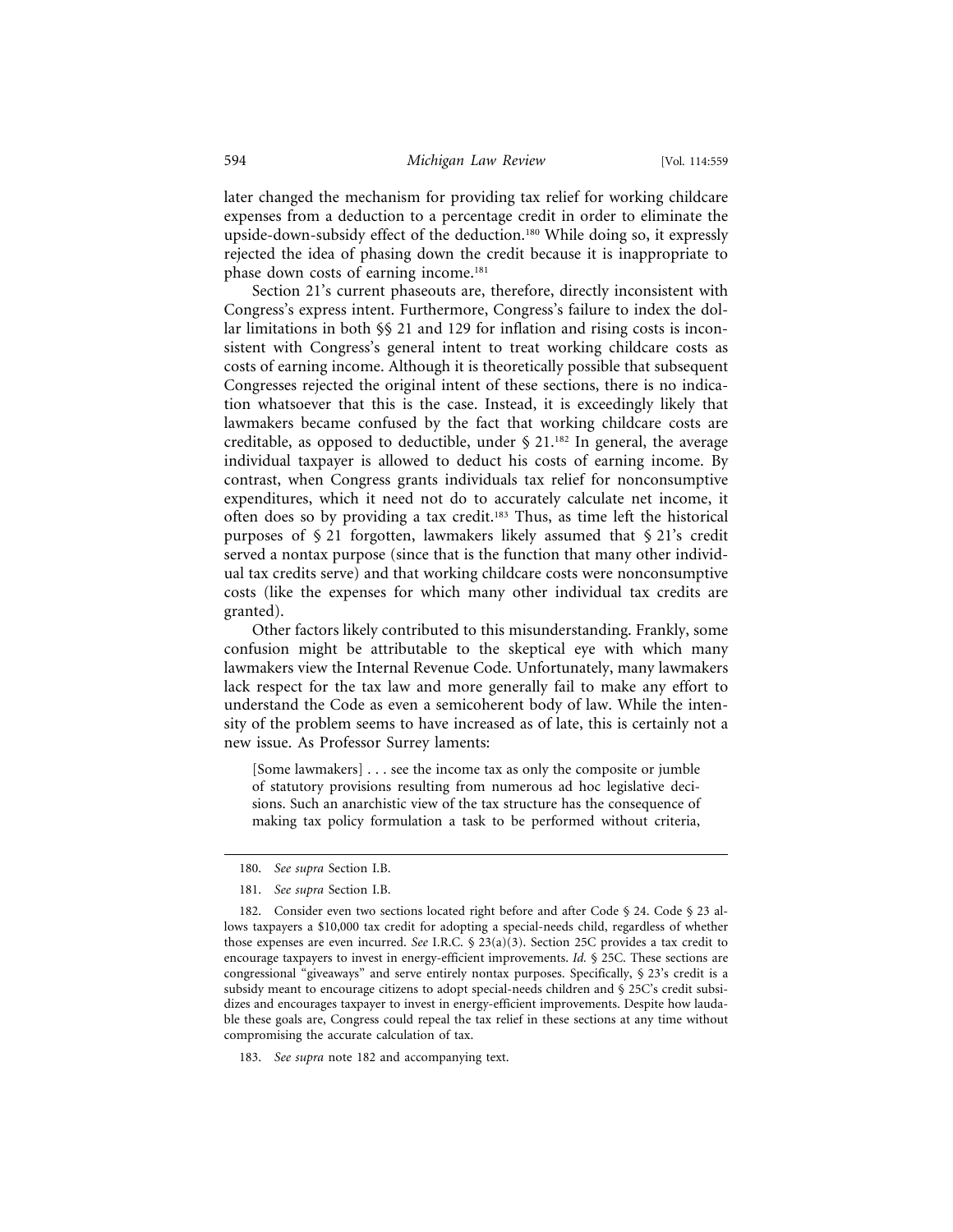guidelines, or standards, and any policy official who has tried to approach the tax conscientiously would reject that view.<sup>184</sup>

But while congressional attitudes may play some part in misunderstanding the role of §§ 21 and 129, there are also more understandable reasons why lawmakers might have become confused. In addition to the fact that most credits serve nontax purposes and are not the method by which tax relief for costs of earning income are granted, lawmakers were probably misled by the Joint Committee on Taxation's questionable decision to include §§ 21 and 129 on its list of so-called tax expenditures. For the nontax expert, some background on this list is in order.

In the 1960s, Stanley Surrey, in his capacity as Assistant Secretary of Treasury for Tax Policy,<sup>185</sup> first expressed concern over the number of tax provisions that provided tax reductions for expenditures that were not associated with the cost of earning income (which he called "tax expenditures") and, therefore, not necessary adjustments to accurately calculate tax liability.186 Thus, while Surrey recognized that some tax provisions—such as the deduction for ordinary and necessary business expenses—should be considered "structural provisions necessary to the application of a normal income tax,"187 he also recognized that many other provisions were best viewed as "special preferences."188 Surrey explained:

These special preferences, often called tax incentives or tax subsidies, are departures from the normal tax structure and are designed to favor a particular industry, activity, or class of persons. They partake of many forms, such as permanent exclusions from income, deductions, deferrals of tax liabilities, credits against tax, or special rates. Whatever their form, these departures from the "normative" income tax structure essentially represent government spending for the favored activities or groups made through the tax system rather than through direct grants, loans, or other forms of government assistance.<sup>189</sup>

In this "rhetorically brilliant move"190 Surrey urged lawmakers to view these "tax expenditure provisions" as direct government spending programs<sup>191</sup> in order to encourage lawmakers to subject these provisions to a higher level of scrutiny than they were then receiving. To illustrate, suppose a taxpayer received a loan to purchase a home for his family, using that

<sup>184.</sup> Stanley S. Surrey & Paul R. McDaniel, *The Tax Expenditure Concept and the Budget Reform Act of 1974*, 17 B.C. Indus. & Com. L. Rev. 679, 687-88 (1976) (footnote omitted).

<sup>185.</sup> Surrey served as Assistant Secretary from 1961 to 1969 while on leave from his position as a professor at Harvard Law School. Erwin N. Griswold, *A True Public Servant*, 98 Harv. L. Rev. 329, 330 (1984).

<sup>186.</sup> *See* Stanley S. Surrey, Pathways to Tax Reform: The Concept of Tax Expenditures vii–viii (1973).

<sup>187.</sup> Surrey & McDaniel, *supra* note 184, at 680.

<sup>188.</sup> *Id.*

<sup>189.</sup> *Id.*

<sup>190.</sup> Victor Thuronyi, *Tax Expenditures: A Reassessment*, 1988 Duke L.J. 1155, 1158.

<sup>191.</sup> Surrey & McDaniel, *supra* note 184, at 718.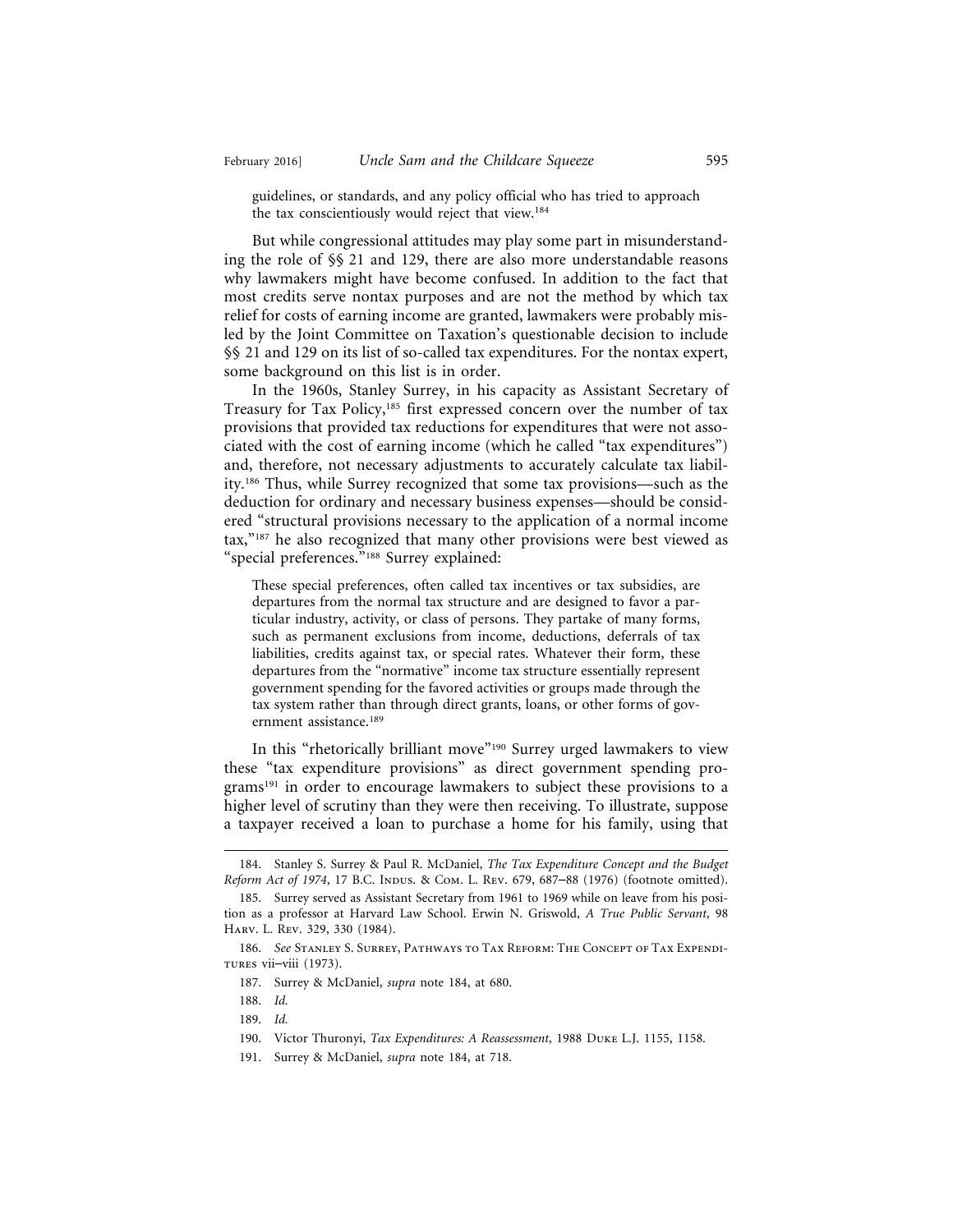residence to secure the loan. Under the basic principles discussed in Part II, the taxpayer should not be able to deduct the interest payments associated with this home mortgage.<sup>192</sup> This interest is a purely consumptive cost. The tax law, however, allows taxpayers to (up to generous limitations) deduct this interest by providing for a specific exception in Code  $\S$  163(h).<sup>193</sup> While there are reasons lawmakers might wish to do this—for example, the deduction might encourage home ownership<sup>194</sup>—these reasons have nothing to do with accurately calculating the homeowner's income tax liability. By encouraging lawmakers to view this provision as a direct spending program,<sup>195</sup> Surrey hoped lawmakers would scrutinize the wisdom of granting the home mortgage interest deduction in the same way it would scrutinize the wisdom of a program that directly paid a portion of the interest on a homeowner's mortgage.196

In response to Surrey's pleas, the Congressional Budget and Impoundment Control Act of 1974 (CBICA) created a requirement that the Congressional Budget Office (CBO) and the Treasury Department each publish an annual list of tax expenditure estimates<sup>197</sup> that would "measure the decrease in individual and corporate income tax liabilities that result from [tax expenditure provisions]."198 CBICA defines "tax expenditures" as "revenue losses attributable to provisions of the Federal tax laws which allow a special exclusion, exemption, or deduction from gross income or which provide a special credit, a preferential rate of tax, or a deferral of tax liability."<sup>199</sup>

The concept of tax expenditure is not elucidated further in CBICA and its legislative history only states that tax expenditures should be viewed as departures from a "normal" tax structure.200 Thus, to fulfill the responsibilities created by CBICA, both the CBO and the Treasury Department must determine which tax provisions represent "tax expenditures." With only the explicit guidance that these provisions are "special," the Joint Committee on

196. In many instances, Surrey believed that this analysis would often reveal that the tax expenditure was an absurd use of government funds. *See, e.g.*, Surrey, *supra* note 186, at 223–32 (explaining how the charitable deduction, if reformulated as a direct spending program, would look absurd).

197. Pub. L. No. 93-344, §§ 3, 301(d)(6), 601, 88 Stat. 297, 299, 308, 323–24 (1974) (codified as amended at 2 U.S.C. §§ 622, 632, and 31 U.S.C. § 1105(a)(16) (2012)).

198. STAFF OF JOINT COMM. ON TAXATION, 97TH CONG., ESTIMATES OF FEDERAL TAX EXpenditures for Fiscal Years 1982–1987, at 2 (Comm. Print 1982) [hereinafter 1982–1987 ESTIMATES].

199. Pub. L. No. 93-344, § 3(3), 88 Stat. at 299 (1974).

<sup>192.</sup> *See supra* Part II. *See generally* I.R.C. § 163 (2012).

<sup>193.</sup> I.R.C. § 163(h).

<sup>194.</sup> *But see* Dorothy A. Brown, *Shades of the American Dream*, 87 Wash. U. L. Rev. 329, 336–37 (2009) (arguing that tax benefits do not impact the decision to purchase a home).

<sup>195.</sup> Thuronyi, *supra* note 190, at 1155 ("The concept of 'tax expenditures' holds that certain provisions of the tax laws are not really tax provisions, but are actually government spending programs disguised in tax language.").

<sup>200.</sup> *See* 1982–1987 Estimates, *supra* note 198, at 2–3.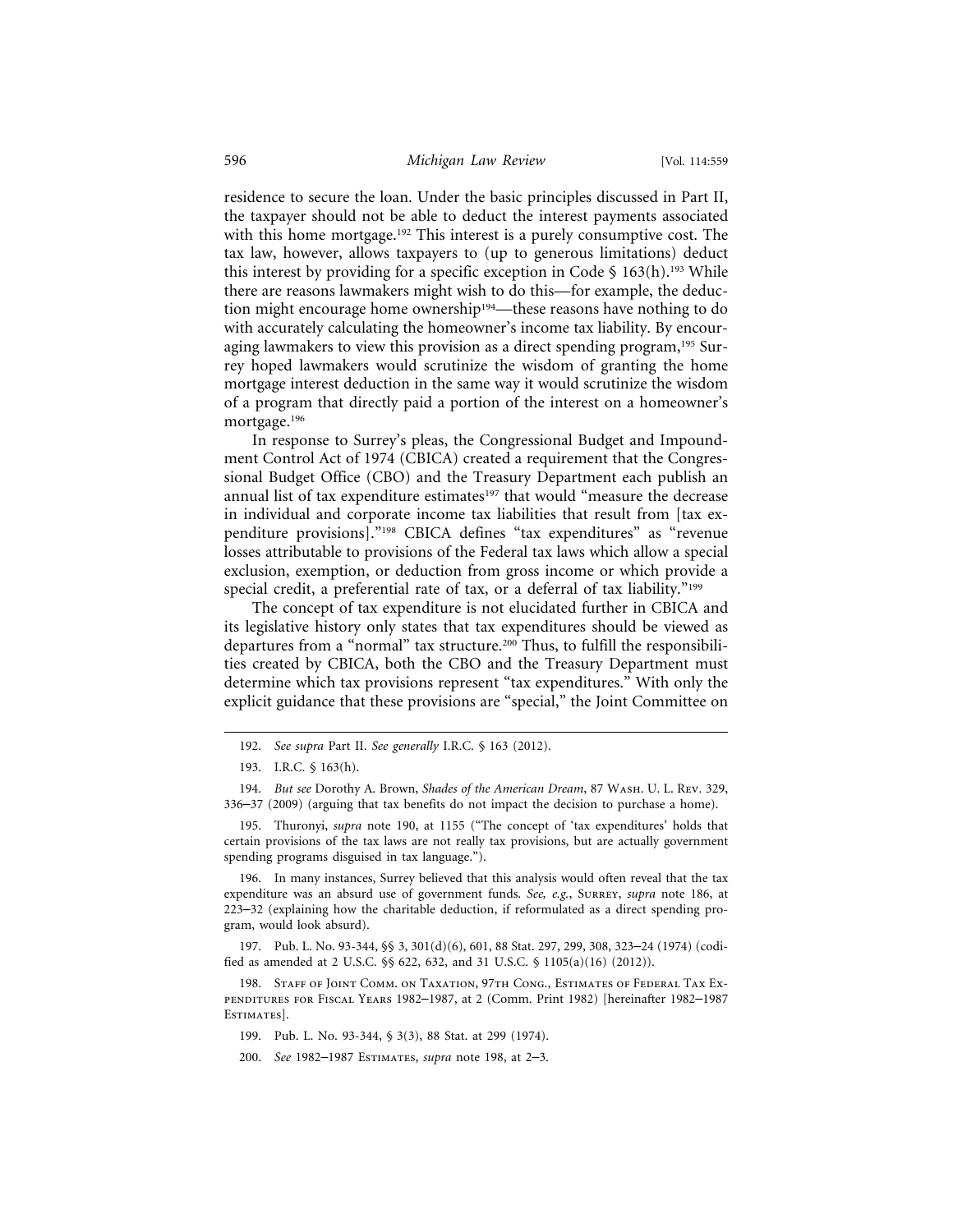Taxation<sup>201</sup> (on behalf of the CBO)<sup>202</sup> and the Treasury Department have developed various methodologies for separating tax expenditures from other tax provisions.<sup>203</sup>

Since issuing its first report, the Joint Committee on Taxation (the JCT) has characterized §§ 129 and 21 as tax expenditure provisions.<sup>204</sup> Considering this characterization, which this Article later shows to be misguided, it is not surprising that lawmakers have mischaracterized the tax relief provided by these sections as legislative giveaways that could be limited or repealed without compromising the accurate calculation of tax. Perhaps highlighting this confusion, some recent legislative proposals have actually called for the complete repeal of § 21's credit. For instance, in 2014, David Camp, then-Chairman for the House Committee on Ways and Means, released a proposal to overhaul the United States' individual tax regime and suggested that § 21's credit be repealed along with a host of other provisions that grant tax relief for purely consumptive expenditures.<sup>205</sup>

Considering this historical background, if lawmakers wish to enact longlasting reform that truly protects the working family, they should not simply provide first aid to §§ 21 and 129. Instead, Congress should allow parents to deduct the costs of childcare in the same way that other costs of earning income are deducted. The next Part provides a blueprint for enacting this reform.

203. See generally STAFF OF JOINT COMM. ON TAXATION, 114TH CONG., BACKGROUND INformation on Tax Expenditure Analysis and Historical Survey of Tax Expenditure ESTIMATES (2015).

204. Staff of U.S. Dep't of the Treasury & Joint Comm. on Internal Revenue Taxation, 93rd Cong., Estimates of Federal Tax Expenditures 5 (Comm. Print 1973).

205. In explaining reasons for repealing the credit, the proposal explains "[t]he dependent care credit is complex and overlaps with other tax provisions that provide tax benefits for families" and that "[c]onsolidating redundant and complex family tax benefits, such as the dependent care credit, into an increased child credit and standard deduction would result in significant simplification." COMM. ON WAYS & MEANS MAJORITY TAX STAFF, 113TH CONG., TAX REFORM ACT OF 2014 DISCUSSION DRAFT 13 (Comm. Print. 2014). This reflects a fundamental misunderstanding of the tax laws. As discussed in Part I, tax relief for working expenses and nonworking expenses serve entirely different purposes in the tax law.

<sup>201.</sup> As explained on its website, the committee "is a nonpartisan committee of the United States Congress, originally established under the Revenue Act of 1926. The Joint Committee operates with an experienced professional staff of Ph.D economists, attorneys, and accountants, who assist Members of the majority and minority parties in both houses of Congress on tax legislation." *About Us: Overview*, JOINT COMMITTEE ON TAX'N, https://www.jct.gov/aboutus/overview.html [http://perma.cc/F4GX-TF94].

<sup>202.</sup> Staff of Joint Comm. on Taxation, 113th Cong., Estimates of Federal Tax Expenditures for Fiscal Years 2012–2017, at 2 n.4 (Comm. Print 2013) (citing Act of Dec. 12, 1985, Pub. L. No. 99-177, § 273, 99 Stat. 1037, 1098 (codified as amended at 2 U.S.C. § 601(f) (2012))) ("The Joint Committee staff issued reports prior to the statutory obligation placed on the CBO and continued to do so thereafter. In light of this precedent and a subsequent statutory requirement that the CBO rely exclusively on Joint Committee staff estimates when considering the revenue effects of proposed legislation, the CBO has always relied on the Joint Committee staff for the production of its annual tax expenditure publication.").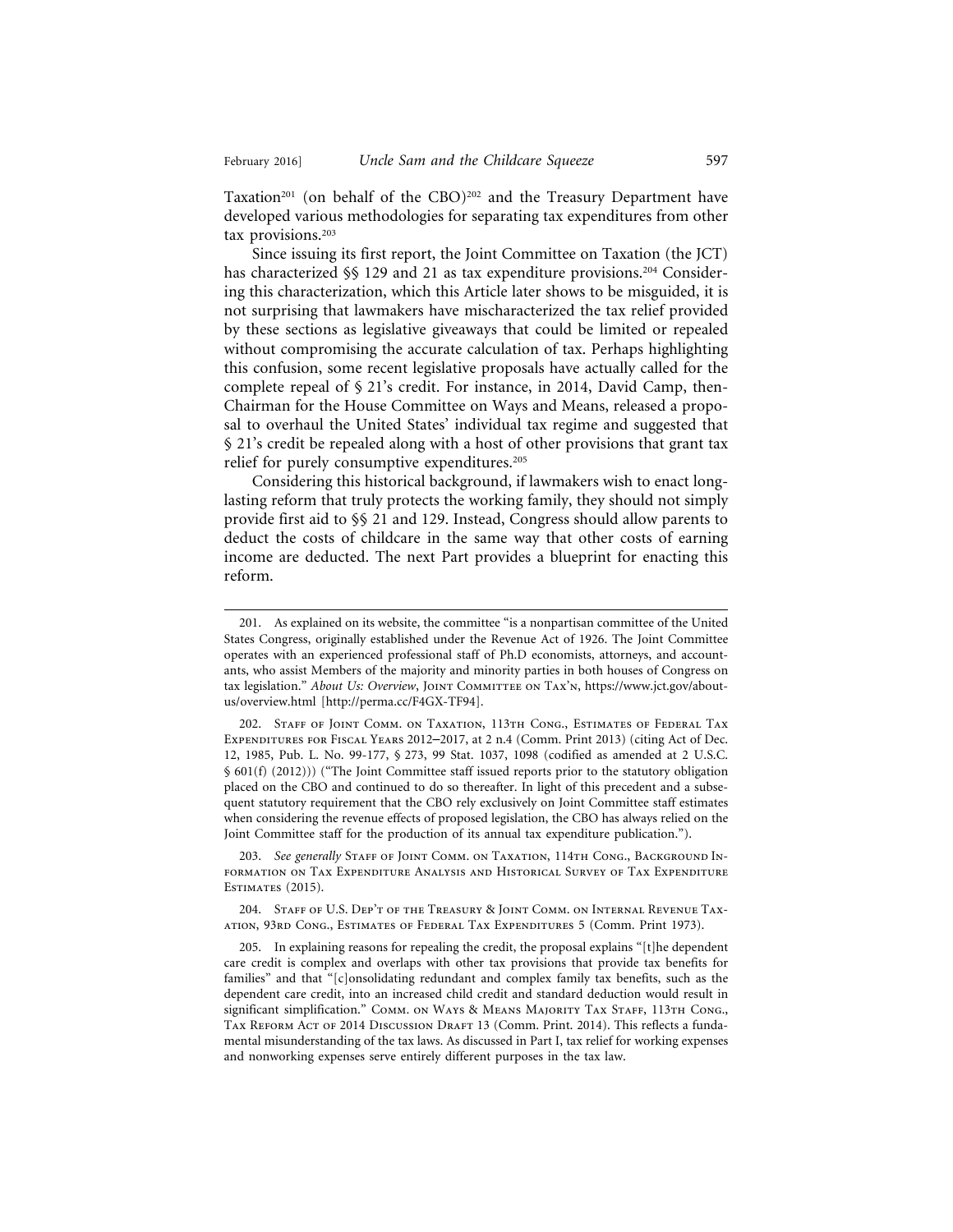#### B. *A Blueprint for Enacting Meaningful Reform*

Congress should do five things to reform the tax laws so that working childcare costs are treated like other costs of earning income.

*First*, lawmakers should replace the percentage credit in § 21 with a deduction. In general, the law allows taxpayers to deduct (not credit) the costs of earning income.206 Thus, § 21's percentage credit mechanism stands working childcare costs apart from other costs of earning income and seems to invite misunderstanding by lawmakers who may assume that the credit (like many other credits) serves nontax related purposes.207 As discussed, this misconception may partially explain why the dollar limitations found in § 21 have not been changed for well over a decade.<sup>208</sup> Thus, treating working childcare expenses the same as other costs of earning income, in addition to promoting consistency in the Code, would provide an important and apparently needed signal to Congress that these costs cannot be repealed without compromising the accurate calculation of net income.

*Second*, the proposed deduction for working childcare costs should be an "above-the-line" deduction used to calculate a taxpayer's adjusted gross income (AGI) (an essential figure needed to calculate one's tax liability that will be discussed below). There are two types of deductions in the tax law, colloquially referred to as "above-the-line" and "below-the-line" deductions. Generally, consumptive personal expenditures fall below the line and do not reduce a taxpayer's AGI.209 By contrast, most expenses that are "ordinary and necessary" to one's trade or business, such as business-related moving expenses<sup>210</sup> and meal and entertainment expenses,<sup>211</sup> to which working childcare costs can easily be analogized, may be deducted above the line,  $2^{12}$ thereby reducing a taxpayer's AGI.

- 210. *Id.* §§ 62(a)(15), 217.
- 211. *Id.* §§ 62(a)(1), 162(a).

212. Unreimbursed expenses incurred by an employee fall "below the line," under § 62(a)(2)(A), in order to subject him to certain limitations that are inapplicable to above-theline deductions. *Id.*  $\oint 62(a)(2)(A)$ . Thus, to the extent an employee incurs deductible expenses that are not reimbursed under his employer's reimbursement plan, those expenses will not be used to calculate adjusted gross income. *Id.* This likely reflects skepticism that employee expenses that an employer is unwilling to reimburse are truly nonconsumptive expenditures. Clearly, this reasoning in no way implicates the working childcare deduction, and it would be patently absurd to allow parents engaged in their own trade or businesses (for example, the solo law practice) to deduct working childcare costs above the line while having employeeparents (like lawyers working for a law firm) deduct costs below the line.

<sup>206.</sup> *Compare supra* Section II.B (discussing the tax law's tendency—and need—to allow taxpayers to deduct the cost of doing business from the calculation of their income), *with supra* Section II.A (explaining why purely consumptive expenses are generally not deductible).

<sup>207.</sup> *See supra* note 182 (discussing credits with nontax related goals).

<sup>208.</sup> *See supra* notes 53–59 and accompanying text.

<sup>209.</sup> *See* I.R.C. § 62(a) (2012) (listing above-the-line deductions and not including most personal deductions). *But see id.* § 62(a)(10) (allowing alimony, a purely personal expense, to be deducted above the line).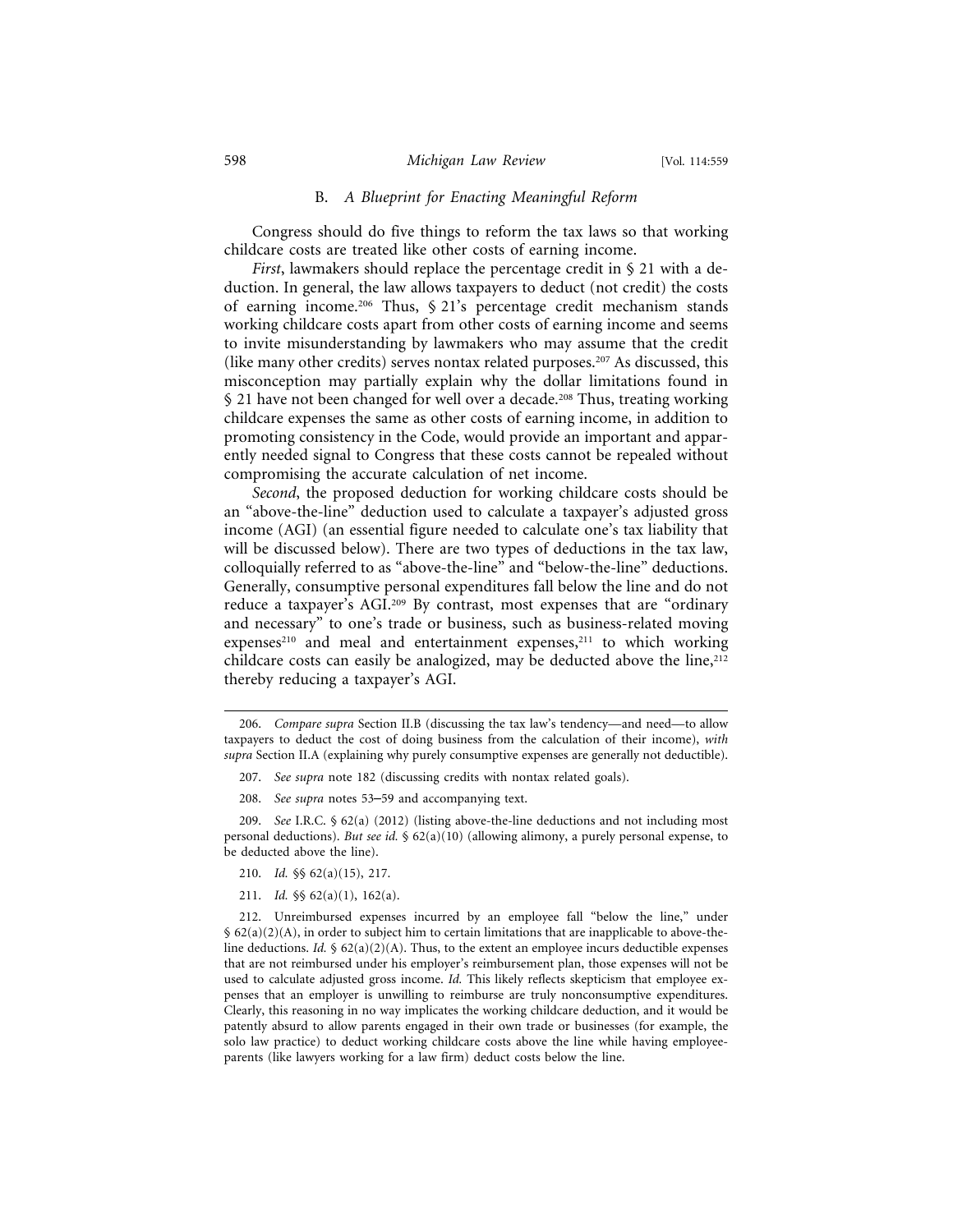"Above-the-line" deductions also include a somewhat motley assortment of other costs such as certain expenses of performing artists,<sup>213</sup> elementary and secondary school teachers,<sup>214</sup> and alimony.<sup>215</sup> While a coherent theory for determining what expenses should be used to calculate AGI seems lacking from this list, one can form a better opinion of how working childcare expenses should be characterized by considering the importance of the AGI amount. AGI is calculated by subtracting above-the-line deductions from one's gross income.216 AGI, in turn, determines the extent to which the personal exemption amount,217 various "below-the-line" deductions, and credits218 may be claimed to reduce one's tax liability. In most instances, as one's AGI increases, one's ability to claim these tax reductions decreases.<sup>219</sup> For example, a taxpayer may deduct medical expenses and casualty losses to personal property caused by fire, storm, or other unexpected events to the extent that each of these expenses or losses exceeds 10 percent of his AGI.<sup>220</sup> The higher his AGI, the higher the floor.

It is essential that taxpayers be allowed to reduce their AGI to reflect working childcare expenses. As this Article shows, because parents may only deduct a fraction of their working childcare costs, their income is overstated. By failing to allow any of these costs to reduce adjusted gross income (at least those that are directly incurred, as opposed to diverted through a dependent-care FSA), working parents will also be entitled to deduct fewer below-the-line costs than similarly situated families that do not require childcare, further exacerbating the problem.

Consider, for instance, Families A, B, and C and suppose the following: Mrs. A earns \$150,000 each year while Mr. A cares for their two small children; both Mr. and Mrs. B together earn \$170,000 and directly pay a day care \$20,000 to care for their children while they work, entitling them to § 21's percentage credit; and Mr. and Mrs. C collectively earn \$170,000 but divert the \$20,000 they need for childcare to a dependent-care FSA, entitling them to § 129's exclusion. Suppose finally that each of these families incurs \$25,000 of medical expenses and suffers a \$20,000 casualty loss, each which

217. *Id.* § 151(d)(3) (providing phaseout of the personal exemption amount based on AGI). For a discussion of the personal exemption, *see supra* Section I.A.

218. *See, e.g.*, *id.* §§ 21, 24 (providing credits that phase out based on AGI).

219. *See, e.g.*, *id.* § 67(a) (creating overall limitation that certain below-the-line deductions may be claimed only to the extent they exceed 2 percent of AGI); *id.* § 68 (creating an overall limitation on ability to claim most personal deductions based on AGI); *id.* § 165(c), (h) (providing deduction for casualty losses to the extent expenses exceed 10 percent of AGI); *id.* § 213(a) (providing deduction for medical expenses to the extent expenses exceed 10 percent of AGI). *But see id.* § 170 (providing that charitable contributions may be deducted up to a 50 percent of AGI ceiling, thus allowing wealthier taxpayers to deduct more than less well-off taxpayers).

220. *See, e.g.*, *id.* §§ 165(c), (h), 213(a).

<sup>213.</sup> *Id.* § 62(a)(2)(B).

<sup>214.</sup> *Id.*  $\oint 62(a)(2)(D)$ .

<sup>215.</sup> *Id.* § 62 (a)(10).

<sup>216.</sup> *Id.* § 62(a) (defining AGI).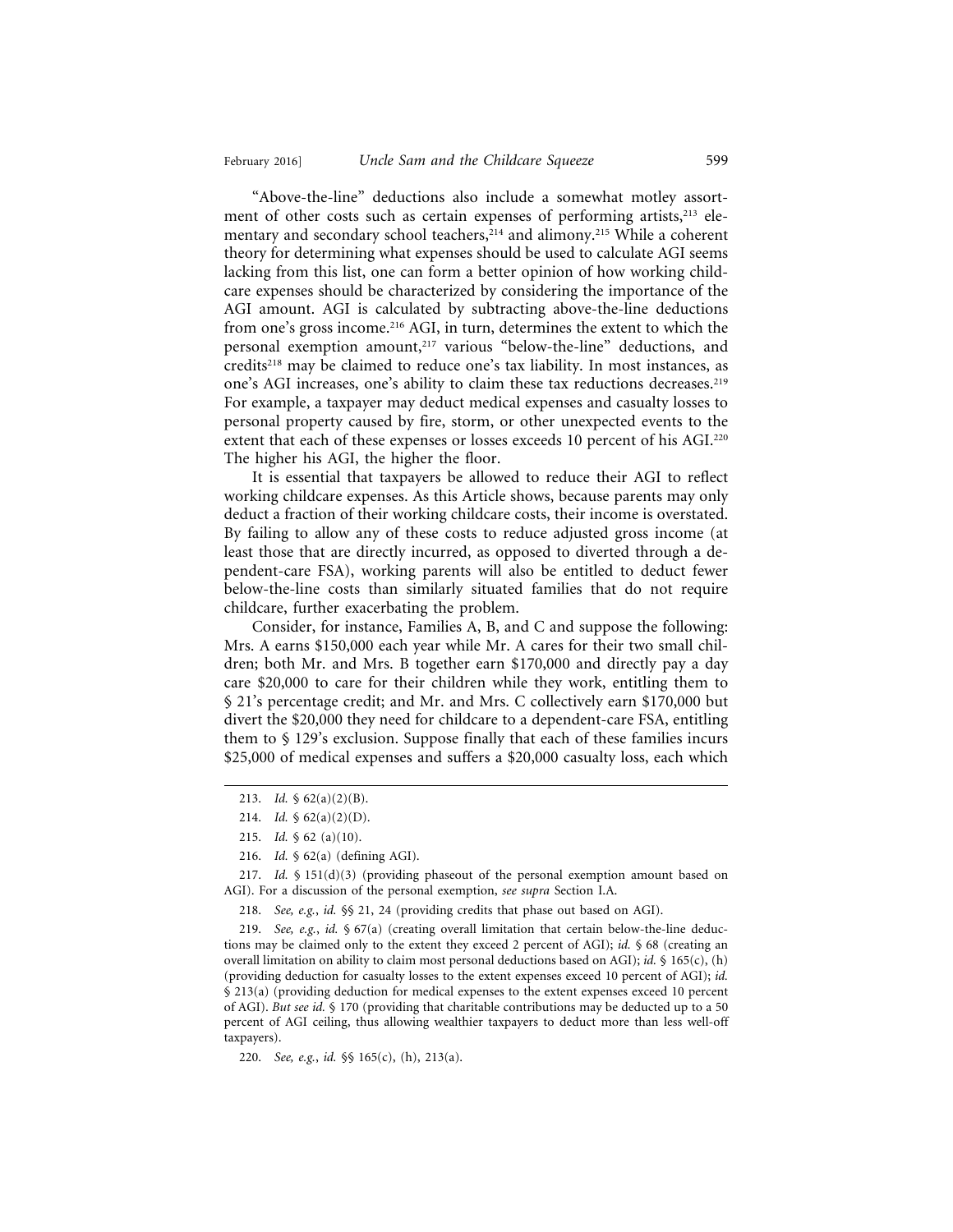may be deducted to the extent the expenses or losses exceed 10 percent of the taxpayer's AGI.

After childcare costs are paid, each family has \$150,000 income at their disposal. Nonetheless, each taxpayer's adjusted gross income will be different. Family A will have adjusted gross income of \$150,000, which seems to correctly reflect net income. B will have adjusted gross income of \$170,000 because working childcare expenses may not be deducted above the line. And C will have adjusted gross income of \$165,000 because \$5,000 of the expenses diverted to the FSA may be excluded under § 129.221 As a result, the extent to which each of these similarly situated families may claim the "below-the-line" medical and casualty loss deductions will be different, as will each family's final tax liability. The following chart quantifies these observations:

|                                     | A           | <sub>B</sub> | C           |
|-------------------------------------|-------------|--------------|-------------|
| Income                              | \$150,000   | \$170,000    | \$165,000   |
| Childcare                           |             | \$20,000     | \$20,000    |
| AGI                                 | \$150,000   | \$170,000    | \$165,000   |
| <b>Medical Expense</b><br>Deduction | \$10,000    | \$8,000      | \$8,500     |
| <b>Casualty Loss</b><br>Deduction   | \$5,000     | \$3,000      | \$3,500     |
| Personal Exemption                  | \$16,000    | \$16,000     | \$16,000    |
| Taxable income                      | \$119,000   | \$143,000    | \$137,000   |
| Pre-credit Tax                      | \$21,337.50 | \$27,337.50  | \$25,837.50 |
| Child Tax Credit                    |             |              |             |
| <b>Working Child Care</b><br>Credit | \$0         | \$1,200      | \$200       |
| <b>Final Tax</b>                    | \$21,337.50 | \$26,137.50  | \$25,637.50 |

Table 1222

<sup>221.</sup> *Id.* § 129(a).

<sup>222.</sup> A few notes about Table 1: The numbers are based on 2015 tax rates, and the Table assumes a \$4,000 personal exemption amount. *See* Rev. Proc. 2014-61, 2014-47 I.R.B., 866, http://www.irs.gov/pub/irs-irbs/irb14-47.pdf [http://perma.cc/9ZDP-LPVZ].

While Family C has earned \$170,000, it has diverted \$20,000 into an FSA. Section 129 allows it to exclude \$5,000 of that amount, bringing its gross income down to \$165,000. I.R.C.  $$ 129(a)(2)(A).$ 

The child tax credit, discussed *supra* in Section I.A., will be completely phased out for each of these taxpayers. *See id.* § 24(a)–(b).

Family C receives a \$200 credit as a result of the interplay between §§ 129 and 21. Because § 129 only allows taxpayers to exclude \$5,000 but § 21 allows a credit up to \$6,000 in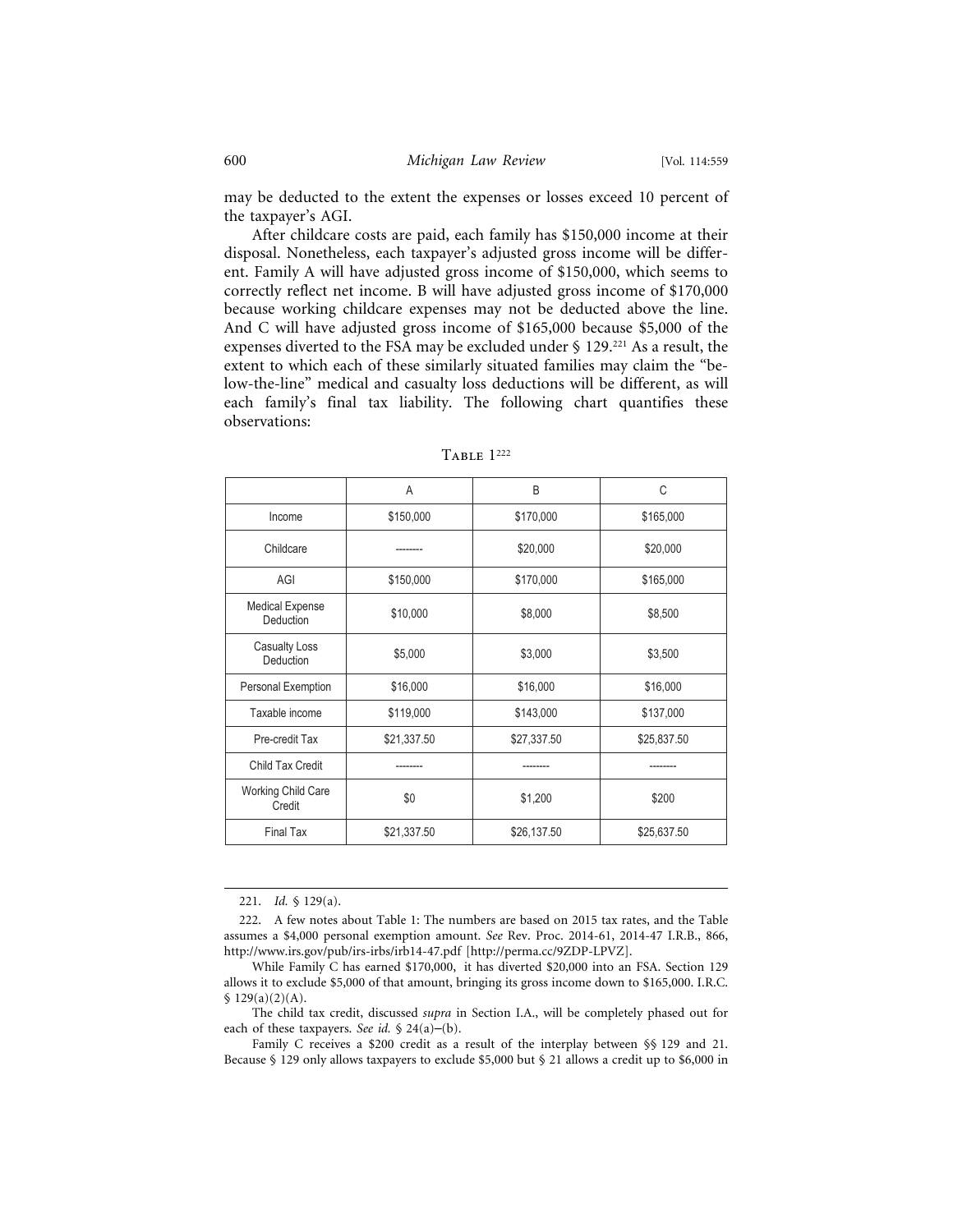As this example illustrates, the tax liabilities of working Families B and C are over 20 percent higher than the tax liability of single-earner Family A, even though each of these families has the same disposable income after accounting for working childcare costs. This chasm is, of course, created largely by the working families' inability to reduce their taxable incomes to reflect most of their childcare costs. But this chart also shows how the failure to allow deductions above the line whittles away other deductions. For instance, Family B's medical and casualty loss deductions are, respectively, 20 percent and 40 percent lower than that of Family A. This disparity can be corrected by allowing deductions for working childcare costs to fall above the line.

Finally, transforming the percentage credit to an above-the-line deduction would enable the relief provided by § 21 to be equated with the relief provided by § 129's FSA exclusion and eliminate the strange situation in which Family B is taxed more than Family C, despite being in economically identical positions. As a result, § 129's FSA exclusion would be rendered duplicative of the new deduction and could be omitted to simplify the current system.223

*Third*, the new deduction should not phase out*.* As discussed in Section I.B.1, § 21's credit "phases out" as income levels rise. But the Code does not phase out deductions for costs of earning income because to do so would be to misunderstand the reason behind allowing these deductions—namely, to accurately measure a taxpayer's net income. One cannot phase out a deduction based on income level when that deduction is needed to accurately calculate income in the first place.

Nor is a phaseout appropriate to limit the upside-down-subsidy effect, discussed in Part I.B, which occurs as a result of a deduction. While it is a worthy goal to temper this effect when caused by deductions of purely consumptive expenses, it cannot be modified for costs of earning income, at least so long as the United States continues to (as it always has) tax net income progressively. Put differently, deductions for the cost of earning income will inevitably result in the greatest tax savings for taxpayers in the highest marginal tax brackets; but these deductions cannot be altered because they are needed to calculate net income. Comparing the richer widget salesman to the struggling one, the former will receive more value when he deducts the costs of widget parts, for traveling to widget conventions, and for taking potential widget purchasers to lunch. There is no reason to be more concerned about this fact in the context of working childcare costs.

*Fourth,* the proposed deduction should not include the "earned income limitation" found in both §§ 21 and 129. Currently, §§ 21 and 129 provide that a single taxpayer may not credit expenses that exceed her taxable income for the year and that a couple filing jointly may not credit or exclude

expenses, Family C may claim the additional \$1,000 as a percentage credit. Because the phased down percentage is 20%, a credit of \$200 is allowed. *See id.* §§ 21, 129.

<sup>223.</sup> Specifically Code § 129 could be revised to apply only to in-kind benefits, such as when an employer provides employees discounted on-site day care.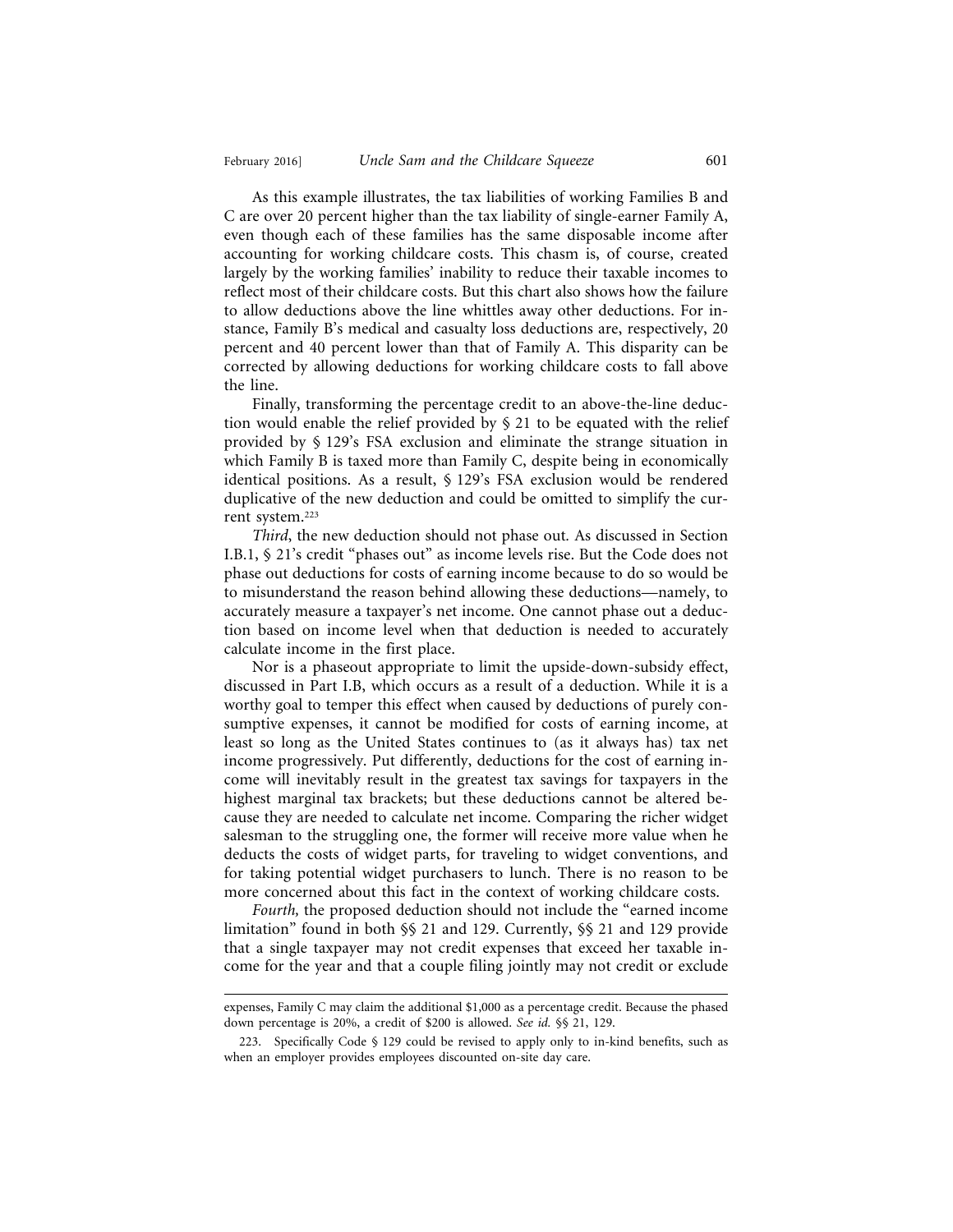expenses that exceed the income of the lowest wage earner.<sup>224</sup> To illustrate, suppose Harry earned \$100,000 this year while Sally earned \$5,000, incurring \$6,000 in working childcare expenses. Although the dollar limitations of § 21 would allow a percentage credit for \$6,000 of expenses,<sup>225</sup> Harry and Sally, assuming they are married and filing jointly, are limited to a percentage credit of \$5,000 expenses, Sally's salary. The rationale is probably that the tax law should only encourage taxpayers to work outside the home when that work will enhance efficiency, apparently defined as work that produces annual income exceeding the annual cost of childcare. But this rationale is shortsighted. Even small resume gaps can drastically hinder the ability of an individual to return to the workforce.<sup>226</sup> At the same time, infant and preschool care is by far the most expensive care.<sup>227</sup> Thus, a nonprimary wage earner caring for an infant or preschool-aged child might rationally choose to work in a position that does not cover her current childcare costs in order to preserve future earning capacity. The Code's judgment that this represents inefficient behavior is shortsighted.

*Fifth,* the reformed deduction should not contain dollar limitations on the amount of expenses for which tax relief may be granted. As discussed in Section I.B, both §§ 21 and 129 impose dollar limitations on the amount of work-related childcare expenses that can be credited or excluded.<sup>228</sup> As discussed in Section I.C, these limitation amounts represent a mere fraction of the costs most families will incur to provide full-time childcare, particularly if the family has multiple or young children. These childcare costs are merely one of many costs of earning income. But the Code does not impose dollar limitations on other costs of earning income—it does not insist that the car manufacturer use parts that are not too pricey or that the restaurateur be sufficiently frugal with his ingredients.

Still, one might want to impose *some* limits on working childcare costs since, unlike expenses for car parts or food ingredients, such costs have a consumptive whiff. To do so, an easy analogue is available in the tax laws

I.R.C. § 21(d).

225. *Id*. § 21.

<sup>224.</sup> Code § 21(d) provides an "earned income limitation" that reads as follows:

<sup>(1)</sup> In general

Except as otherwise provided in this subsection, the amount of the employment-related expenses incurred during any taxable year which may be taken into account under subsection (a) shall not exceed—

<sup>(</sup>A) in the case of an individual who is not married at the close of such year, such individual's earned income for such year, or

<sup>(</sup>B) in the case of an individual who is married at the close of such year, the lesser of such individual's earned income or the earned income of his spouse for such year.

<sup>226.</sup> *See* Warner, *supra* note 6 ("Sylvia Ann Hewlett, an economist and the founding president of the Center for Talent Innovation in New York, surveyed thousands of women in 2004 and after the financial crisis in 2009. She has found that roughly a third of 'highly qualified women' leave their jobs to spend extended time at home. . . . Most of the women, Hewlett found, stayed home longer than they had hoped.").

<sup>227.</sup> *See supra* note 73 and accompanying text.

<sup>228.</sup> *See supra* notes 57–64 and accompanying text.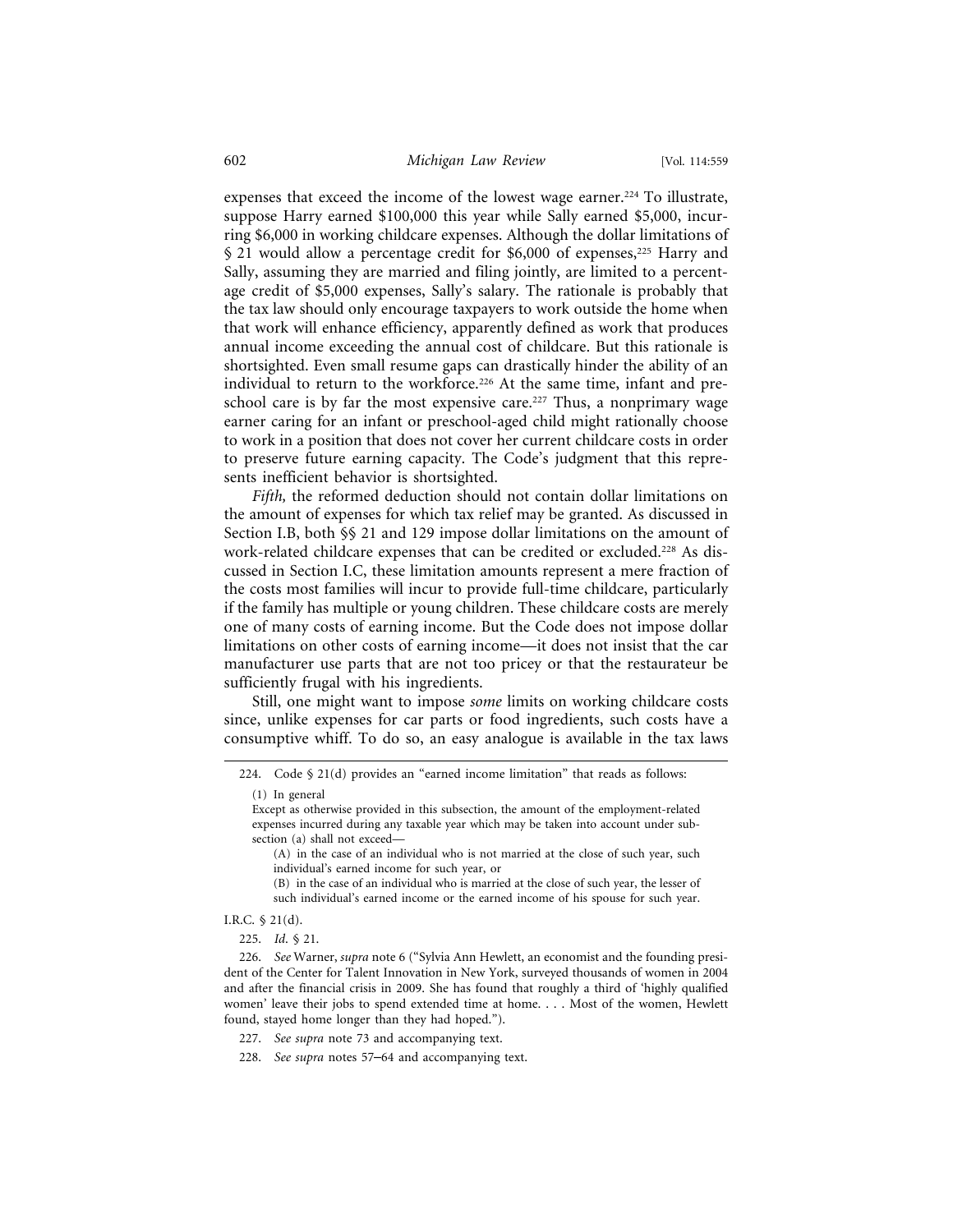providing deductions for business-related entertainment and meal expenses, which limit possible expenses to those that are not "lavish or extravagant."<sup>229</sup> As applied, this standard aims to curb only the most profligate spending. As explained by the IRS,

An expense is not considered lavish or extravagant if it is reasonable considering the facts and circumstances. Expenses will not be disallowed just because they are more than a fixed dollar amount or take place at deluxe restaurants, hotels, nightclubs, or resorts.230

Disallowing a deduction for "lavish and extravagant" working childcare expenses seems perfectly appropriate, so long as the standard is applied in the same weak-toothed manner as it is in the meal and entertainment context. Just as attending to business at a deluxe restaurant is not a lavish or extravagant business expense,<sup>231</sup> neither is it lavish or extravagant for a working parent to select an individual caregiver—as opposed to, for instance, using a cheaper day care—to tend to her children, particularly since this choice is sometimes a parent's only feasible option.232 Nevertheless, this standard does provide some limitations on the expenses that taxpayers may incur with Uncle Sam's help. If a company purchases its clients and employees seats in a luxury skybox, it may only deduct the costs of nonluxury seats.233 Similarly, if a parent sends her child to a fancy day camp in which professional golfers instruct children to perfect their drives, she may only deduct the nonlavish cost of, for instance, hiring an individual caregiver for the time spent at camp.

These five items provide a basic framework for aligning tax relief for working childcare expenses with the tax relief for other costs of earning income. No further limitations are needed or appropriate. But if lawmakers sought further limitations, Congress might consider a percentage limitation like that found in § 274. Under this provision, taxpayers may only deduct 50 percent of business-related meal and entertainment expenses.<sup>234</sup> In this context, the idea that the government and taxpayer should split these expenses seems justifiable, if not slightly arbitrary. It can easily be argued, for instance, that while any particular taxpayer may have had business reasons for a meal, he nonetheless would have had to eat anyway. In other words, the substantial consumptive element is somewhat irrefutable in this context.

On the other hand, one cannot unequivocally say that a parent would have needed childcare regardless of her being at work—as discussed above, many families with stay-at-home parents forego regular childcare entirely. Hence, there is little reason why the taxpayer should have to split the tax

<sup>229.</sup> IRS, *supra* note 147, at 12.

<sup>230.</sup> *Id.*

<sup>231.</sup> *Id.*

<sup>232.</sup> *See supra* notes 84–93 and accompanying text.

<sup>233.</sup> For instance, if a firm were to purchase a skybox to entertain ten clients, it may deduct only the cost of ten nonluxury seats. IRS, *supra* note 147, at 13.

<sup>234.</sup> I.R.C. § 274(n) (2012).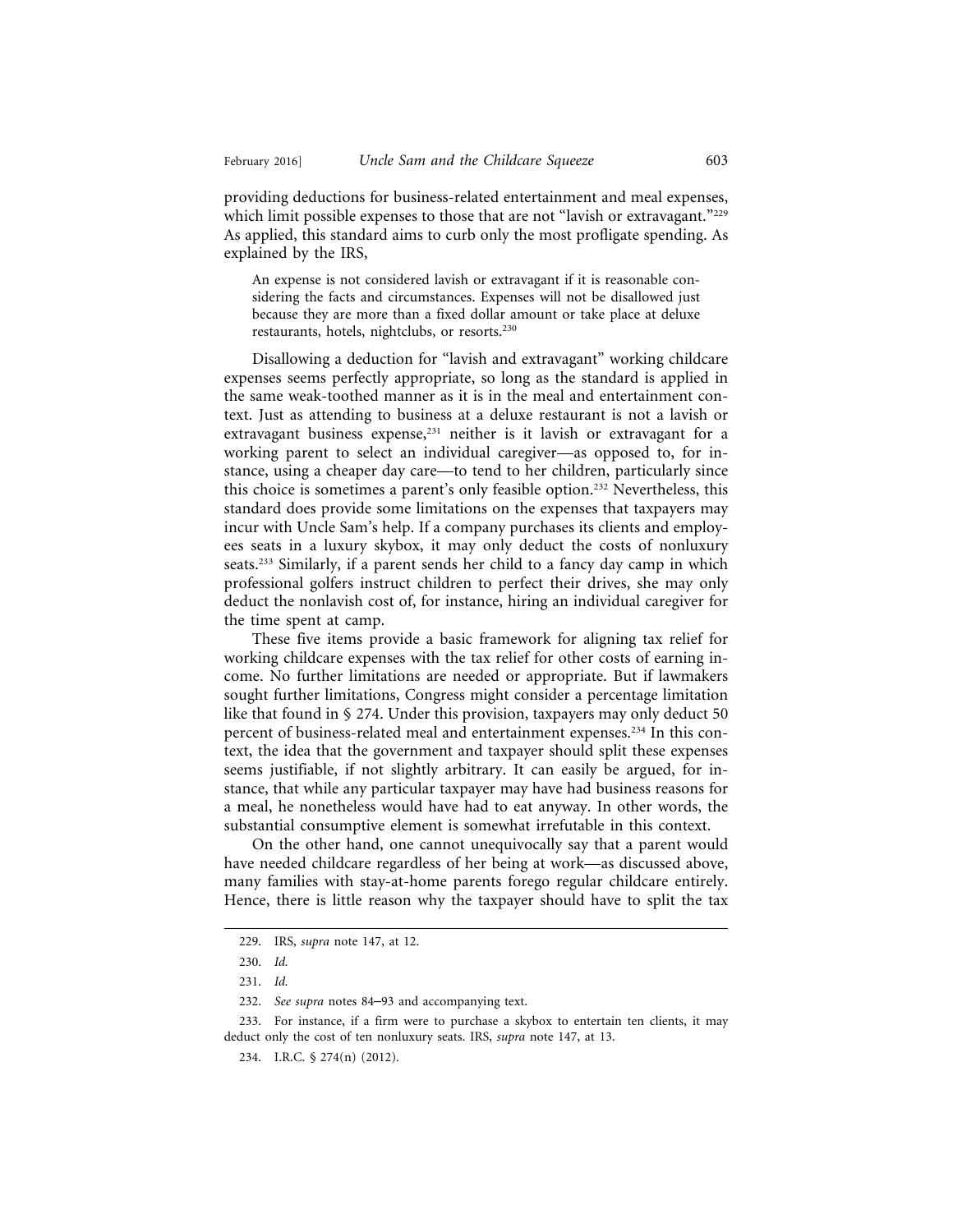savings with the government down the middle. As shown in Part III, meal and entertainment expenditures are far more consumptive than working childcare costs. Therefore, a more appropriate percentage limitation—if one were insisted on—would significantly exceed 50 percent and be somewhere close to 100 percent. If this change were implemented, Congress could ensure that no parents were aversely impacted by the change by allowing taxpayers to receive tax relief equal to the greater of the tax savings currently allowed under §§ 21 and 129 and a deduction for (say) 90 percent of actual working childcare expenses. Given the soaring costs of childcare and the severe limits of the current tax laws, the reformed deduction would likely be chosen in almost all cases.

Other tax laws allow taxpayers to deduct expenses up to a specified ceiling amount. For instance, taxpayers may deduct amounts contributed to charity but only to the extent that donations do not exceed 50 percent of the taxpayer's income.235 This ceiling reflects the notion that, at some point, the taxpayer is diverting an exorbitantly large portion of his income away from the government's reach. But these income caps are somewhat curious in that the cap is increased as income increases. Furthermore, the "lavish and extravagant" limitation suggested above would seem to capture costs exceeding this ceiling anyway. Nonetheless, if Congress wished to impose some additional limitation on the ability of families to reduce their taxable income to reflect working childcare expenses, an income cap could also be considered.

#### C. *Potential Objections Hindering Future Reform*

As with any suggested reform, potential objections might hinder its progress. The most obvious objection to the proposed reform is that too much revenue will be foregone. First, this objection is, at least in large part, fundamentally unsound. One does not ask whether it costs too much to allow the car manufacturer to deduct the costs of parts or the storeowner to deduct the costs of his employees. These adjustments are necessary to accurately calculate tax and it does not matter how much revenue is lost. To the extent that working childcare costs are nonconsumptive costs of earning income, foregone tax revenue is beside the point.236

Furthermore, while some revenue is sure to be lost if the proposed reforms are implemented, it may not be nearly as much as one initially thinks. It is currently likely that many transactions occurring between parents and caregivers occur in cash, which increases the chance that the caregiver will

<sup>235.</sup> *Id.* § 170(b)(1)(A).

<sup>236.</sup> *See* Schaffer & Berman, *supra* note 133, at 536–37. It is particularly inappropriate to oppose childcare deductions on the grounds that the tax base should not be further eroded. There is no doubt much to be said for the principle that the key to reform of the federal income tax is to reduce as far as possible all exclusions from gross income, and, more to the point here, all or most personal deductions. The resulting increase in the tax base would enable us to reduce tax rates, finance more government services or both. But the principle has nothing to do with the childcare deduction. Even those who insist on the most comprehensive of tax bases agree that the cost of generating income must be deductible.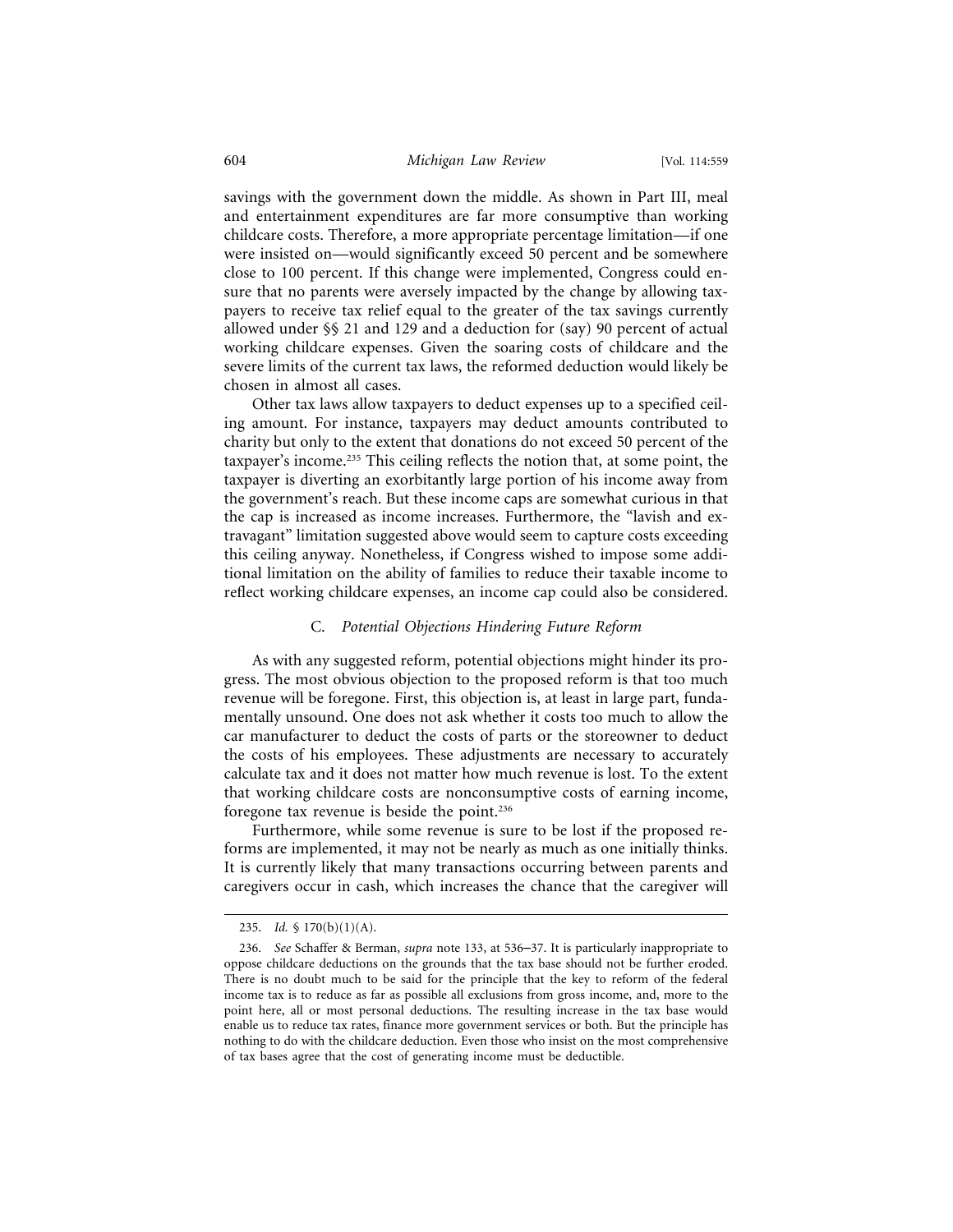underreport her income.<sup>237</sup> Put more colloquially, parents often pay caregivers "under the table." The current tax system, which provides tax relief for only a fraction of actual childcare costs, does little to prevent this. Under the proposed reforms, however, parents would be able to obtain tax relief for most, if not all, of their working childcare costs. To do so, the tax laws might require parents to identify the caregivers paid, creating a mechanism for the IRS to check for underreporting.

Furthermore, if the proposed reforms were implemented, more nonprimary wage earners would be able to work. The importance of this should not be understated. Even small resume gaps can pose trouble for an individual re-entering the workforce.<sup>238</sup> Therefore, making it affordable for parents to work through the early years of their children's lives not only results in their earning additional (taxable) income in those years, but also preserves their ability to work, and, therefore, contribute to the tax base, for the remainder of their lives.

Another possible objection to the proposed reform is that the tax law should neither encourage nor discourage nonprimary wage earners to work. There are a number of responses to this argument. Most importantly, to the extent that working childcare costs are a cost of earning income, the objection is once again fundamentally unsound. As discussed in Part II, a taxpayer must be able to deduct the costs of earning income in order to properly calculate her tax liability. Thus, allowing the toymaker (or gun maker) a deduction for costs of making toys (or guns) might be said to encourage toy (or gun) production. But whatever one thinks of toys (or guns) the tax law needs to allow the deduction to accurately capture income. Similarly, to the extent providing a deduction for working childcare expenses is a necessary adjustment to reflect income, it does not matter whether one believes parents should be encouraged to work or that a woman's place is in the home.

Next, the objection that the proposed reforms would encourage nonprimary wage earners to enter the workforce very arguably has it backward. The current system should be viewed as causing behavioral distortions by discouraging nonprimary wage earners from working. Thus, the proposed reforms are better viewed as eliminating (and not causing) economic distortions. Put another way, the proposed reforms would equalize the treatment of a couple with children, one of whom provides childcare and therefore

238. *See* Warner, *supra* note 6.

<sup>237.</sup> *See, e.g.*, Ilan Benshalom, *Taxing Cash,* 4 Colum. J. Tax L. 65, 67 (2012).  $("[1]$ ndividuals use  $[cash]$  to conceal certain transactions from their creditors and the state. . . . Cash allows income underreporting, which is the most significant source of tax evasion  $\dots$ "); Kathleen DeLaney Thomas, *Presumptive Collection: A Prospect Theory Approach to Increasing Small Business Tax Compliance*, 67 Tax L. Rev. 111, 112 (2013) ("At one end of the spectrum are wage-earning employees, who demonstrate a near perfect rate of compliance [with income tax law]. At the other end of the spectrum are self-employed individuals earning business income, whose overall compliance rate is less than 50%. Tax evasion is a particular problem among self-employed individuals engaged in cash businesses, who are estimated to report a staggeringly low 19% of their income." (footnotes omitted)).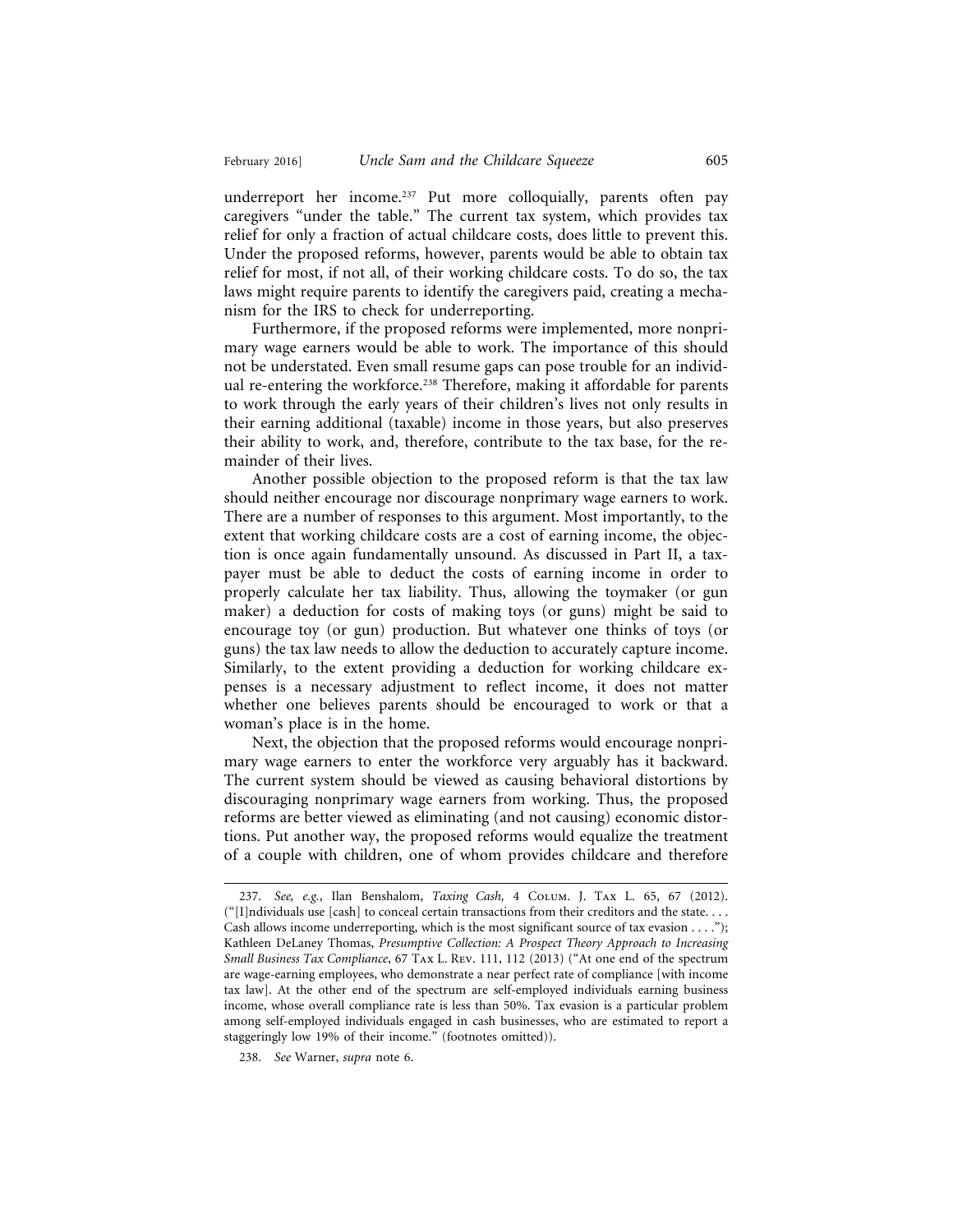incurs no working childcare costs, and a similarly situated working family that must incur these costs. Finally, couples increasingly need two incomes to meet their needs.239 Thus, the concern that the proposed reform would change a taxpayer's decision as to whether to enter the workforce breaks down significantly, since parents increasingly have little choice in the matter.

It is also important when enacting a change in the tax laws to consider who can actually be expected to benefit from the reforms—that is, to ask whether the intended beneficiaries will truly enjoy the tax savings produced or whether the reformed tax laws will really end up helping an unintended group. If the tax law changes to allow families to deduct working childcare costs from their income, it will obviously produce great benefits to working parents. But some part of the tax savings produced by a reformed childcare deduction might inure to the benefit of childcare workers in the form of higher wages. Specifically, because the proposed reform would lower the post-tax cost of childcare, childcare workers might demand—and parents might be able to afford—an increase in salary. Lawmakers should welcome this possible secondary effect, as childcare workers have long fought to earn even a living wage.<sup>240</sup>

#### D. *Protecting Progress: How to Prevent the Reoccurrence of Past Mistakes*

As discussed in Section IV.A, the tax relief provided to working families through § 21's childcare credit and § 129's FSA exclusion may have become so inadequate due in large part to the Joint Committee on Taxation's decision to place these provisions on its list of tax expenditures, signaling to Congress that they were "special" tax provisions that could be limited or repealed without compromising the accurate calculation of the income tax. This characterization is inappropriate, however. The question of how one should separate tax expenditure provisions from other tax provisions has long been a subject of debate. Both the Joint Committee on Taxation, acting on behalf of Congress, and the Treasury Department have vacillated between two methodologies,<sup>241</sup> indicating that even the actors statutorily required to identify tax expenditures understand the question to be murky.

Given the multiple methodologies used by the JCT and Treasury to identify tax expenditures (and given that the JCT and Treasury have reached inconsistent conclusions even when using almost identical methods), it is unsurprising that scholars have also weighed in on how to best separate tax expenditure provisions from other provisions of the Code. But while it is unclear which methodology is best suited to identify tax expenditures provisions, a look at each of these methodologies reveals that it is quite clear that

<sup>239.</sup> *See supra* notes 13–16 and accompanying text.

<sup>240.</sup> E. Tammy Kim, *Why Do the People Raising Our Children Earn Poverty Wages?*, Nation (July 31, 2013), http://www.thenation.com/article/why-do-people-raising-our-childrenearn-poverty-wages/ [http://perma.cc/ZD3D-5BB2]; Claire Zillman, *Child Care Workers Join Fast Food Workers' Fight for \$15 an Hour*, Fortune (Mar. 30, 2015, 9:44 PM), http://fortune .com/2015/03/30/child-care-workers-pay/ [http://perma.cc/B5X4-PL89].

<sup>241.</sup> *See infra* Sections IV.D.1–3.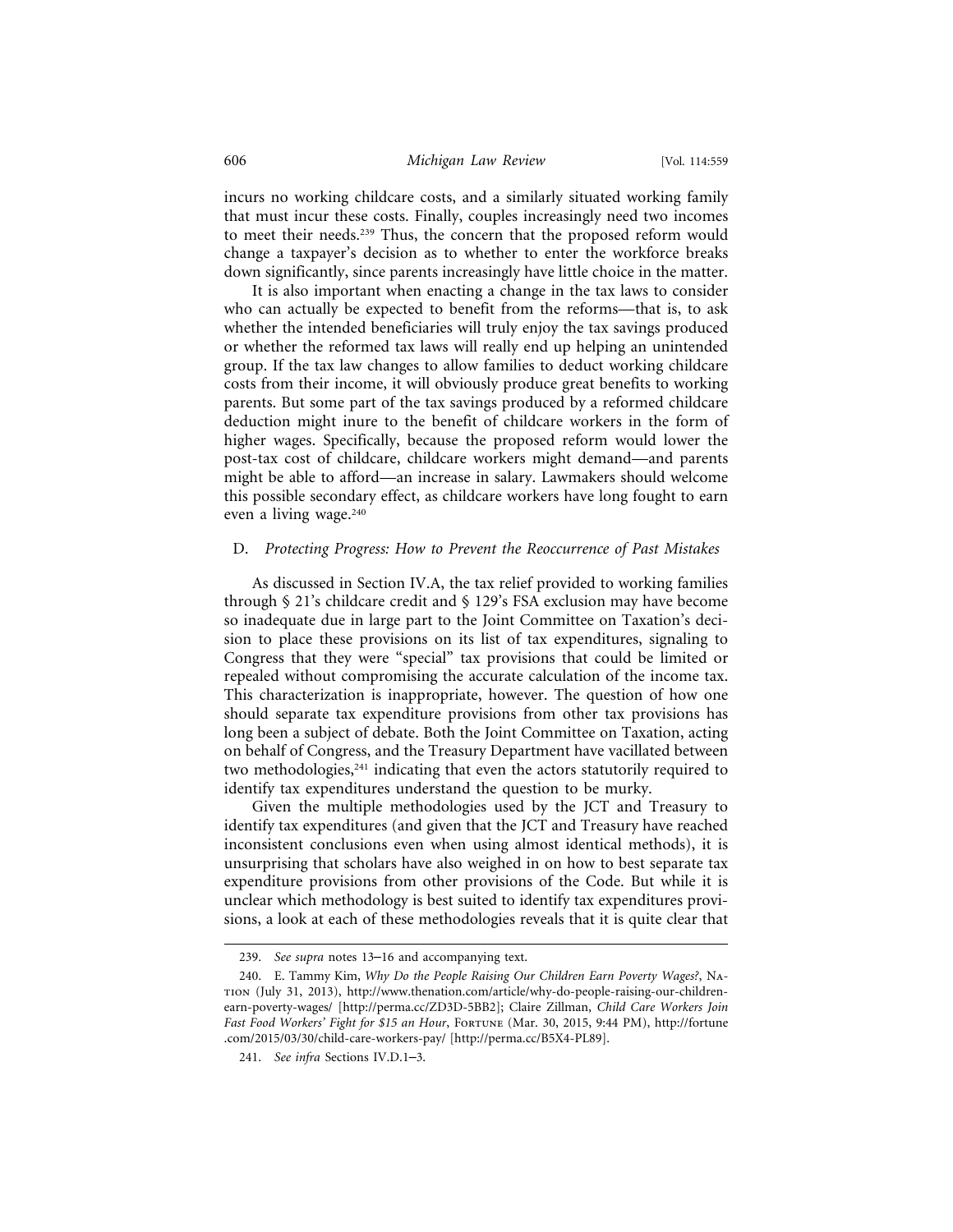the working childcare provisions should not be included on this list. By applying each of the methodologies for identifying tax expenditures developed by the JCT and the Treasury Department, as well as several developed by scholars and economists, this Section shows that the far stronger argument is that neither § 21 nor 129 should be characterized as a tax expenditure provision. In order to prevent future misunderstandings that leave working families vulnerable to overtaxation, provisions providing tax relief for working childcare costs should be excluded from all future tax expenditure lists.

#### 1. The Joint Committee on Taxation's Predominant Model

The predominant model the Joint Committee on Taxation (on behalf of the Congressional Budget Office) used to define tax expenditures seizes on the legislative history of the Congressional Budget and Impoundment Control Act of 1974 (CBICA), which created the requirement that the CBO and the Treasury Department each publish an annual list of tax expenditure estimates.242 This legislative history simply states that tax expenditures are deviations from the "normal tax structure"<sup>243</sup> without further explanation. Thus, the JCT generally considers all tax provisions that deviate from this hypothetically normal income tax as tax expenditures to be referenced and estimated in its annual reports.244

To perhaps state the obvious, this puts enormous pressure on the definition of a "normal" tax structure and, as a result, this standard is highly (and rightly) criticized as overly ambiguous if not completely devoid of substance. As Professor Bittker puts it: "[E]very man can create his own set of tax expenditures, but it will be no more than his collection of disparities between the income tax law as it is, and as he thinks it ought to be." $245$ 

Nonetheless, for nearly four decades, the JCT has clung to the idea of using the normal tax structure as a reference point.<sup>246</sup> According to it, the

245. Boris I. Bittker, *Accounting for "Tax Subsidies" in the National Budget*, 22 Nat'l Tax J. 244, 260 (1969); *see also* Thuronyi, *supra* note 190, at 1158.

<sup>242.</sup> Pub. L. No. 93-344, §§ 3, 301(d)(6), 601, 88 Stat. 297, 299, 308, 323–24 (1974) (codified as amended at 2 U.S.C. §§ 622, 632, 31 U.S.C. § 1105(a)(16) (2012)).

<sup>243.</sup> The JCT's reports specifically reference legislative history for the first time in 1982, seeming to then adopt the idea of normal tax. The 1982 report states as follows: "The legislative history of the Act indicates that tax expenditures are to be defined with reference to a 'normal' tax structure." 1982–1987 Estimates, *supra* note 198, at 2. Before that time, mention was sometimes made to the normal tax structure but it is not entirely clear that the concept had been formally adopted.

<sup>244.</sup> In 2008, an alternative methodology was used. STAFF OF JOINT COMM. ON TAXATION, 110th Cong., Estimate of Federal Tax Expenditures for Fiscal Years 2008–2012, at 3–10 (Comm. Print 2008) [hereinafter 2008–2012 Estimates]. In 2009, however, the JCT returned to the previous method. STAFF OF JOINT COMM. ON TAXATION, 111TH CONG., ESTImates of Federal Tax Expenditures for Fiscal Years 2009–2013, at 4–5 (Comm. Print 2010) [hereinafter 2009–2013 Estimates]. The alternative methodology is discussed *infra* in Section IV.C.

<sup>246.</sup> This is not necessarily to criticize the JCT, which is trying to fulfill the CBO's statutory responsibilities to the best of its ability. In fact, the JCT often recognizes the imperfect nature of its model. In its 1984 report, for instance, the JCT states: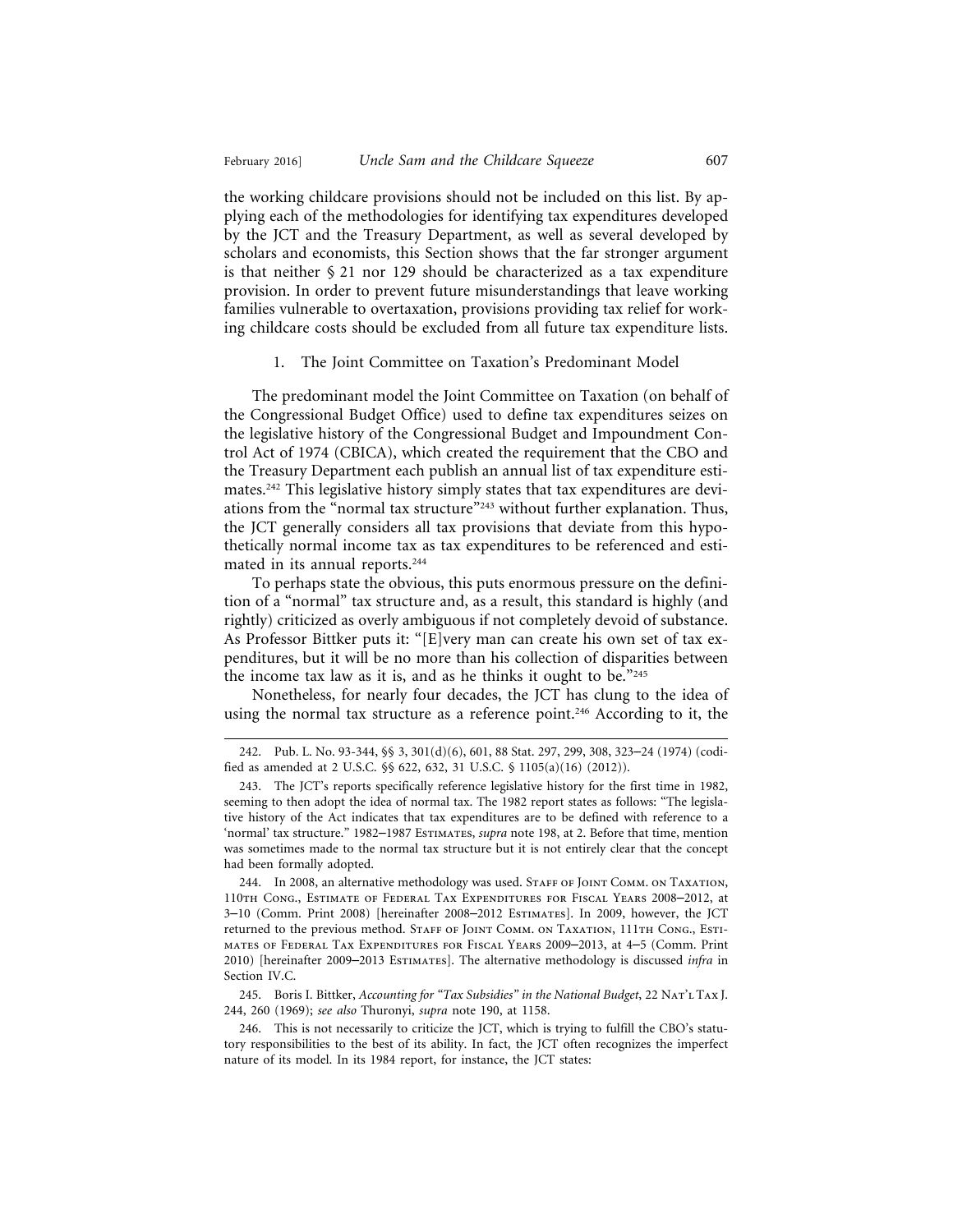normal tax structure includes, among other things, the personal exemptions provided to each taxpayer and her dependents (discussed at Section I.A), the standard deduction (to be discussed more below) and "deductions for costs incurred in producing net income, e.g., investment expenses or the cost of the tool that a mechanic purchases for use on his job."247 In other words, these items, as part of the normal tax structure are not, by definition, deviations from that structure and, therefore, not tax expenditures.

The JCT has always characterized tax relief for working childcare expenses, whether it took the form of the older phased-out deduction, the current percentage credit, or the exclusion for employer-provided childcare, as tax expenditures.<sup>248</sup> But even under the JCT's own definition of a normal income tax, this seems incorrect for at least two reasons.

First, the JCT states that a "normal" income tax does not include various costs of earning income.<sup>249</sup> This is an uncontroversial premise, and while it is likely that each person's definition of what constitutes a normal income tax will differ in some respects, no well-reasoned articulation of a normal

The staff acknowledges that its concept of a normal tax structure may err on the side of being too narrow and that its definition of tax expenditures may err on the side of being too broad. The staff's approach traditionally has been to list any item as a tax expenditure for which there is a reasonable basis for such classification and a revenue loss above a *de minimis* amount. The staff emphasizes, however, that in the process of listing tax expenditure items no judgment is made, nor any inference intended, about the desirability of any special provision as public policy, or about the effectiveness of the tax approach relative to other methods available to the Federal Government for achieving the particular public policy goals intended.

Staff of Joint Comm. on Taxation, 98th Cong., Estimates of Federal Tax Expenditures 1984–1989, at 4 (Comm. Print 1984) [hereinafter 1984–1989 Estimates].

247. *Id.* at 4. The concept of normal income tax was not expressed exactly the same in all JCT annual reports, but in all reports a normal income tax was seen to include the personal exemption amounts and included some expression that costs of earning income should be included as well. The 1984 report also stated as follows:

Under the individual income tax, this normal tax structure includes a single personal exemption for each taxpayer and one for each dependent; the zero bracket amount, which serves as a general minimum standard deduction for all taxpayers; the progressive tax rate structure; the exclusions for various types of imputed income, such as the rental value of owner-occupied homes; and deductions for costs incurred in producing net income, e.g., investment expenses or the cost of the tool that a mechanic purchases for use on his job.

*Id*. at 3–4. The JCT's 2001 Report stated as follows:

Under the Joint Committee staff methodology, the normal structure of the individual income tax includes the following major components: one personal exemption for each taxpayer and one for each dependent, the standard deduction, the existing tax rate schedule, and deductions for investment and employee business expenses. Most other tax benefits to individual taxpayers can be classified as exceptions to normal income tax law.

Staff of Joint Comm. on Taxation, 107th Cong., Estimates of Federal Tax Expenditures for Fiscal Years 2001–2005, at 3 (Comm. Print 2001).

248. *See, e.g.*, 1984–1989 Estimates, *supra* note 246, at 14 tbl.1.

249. *Id.* at 4 ("Deductions for costs incurred in producing income are considered part of the normal tax structure and, therefore, are not listed as tax expenditures.").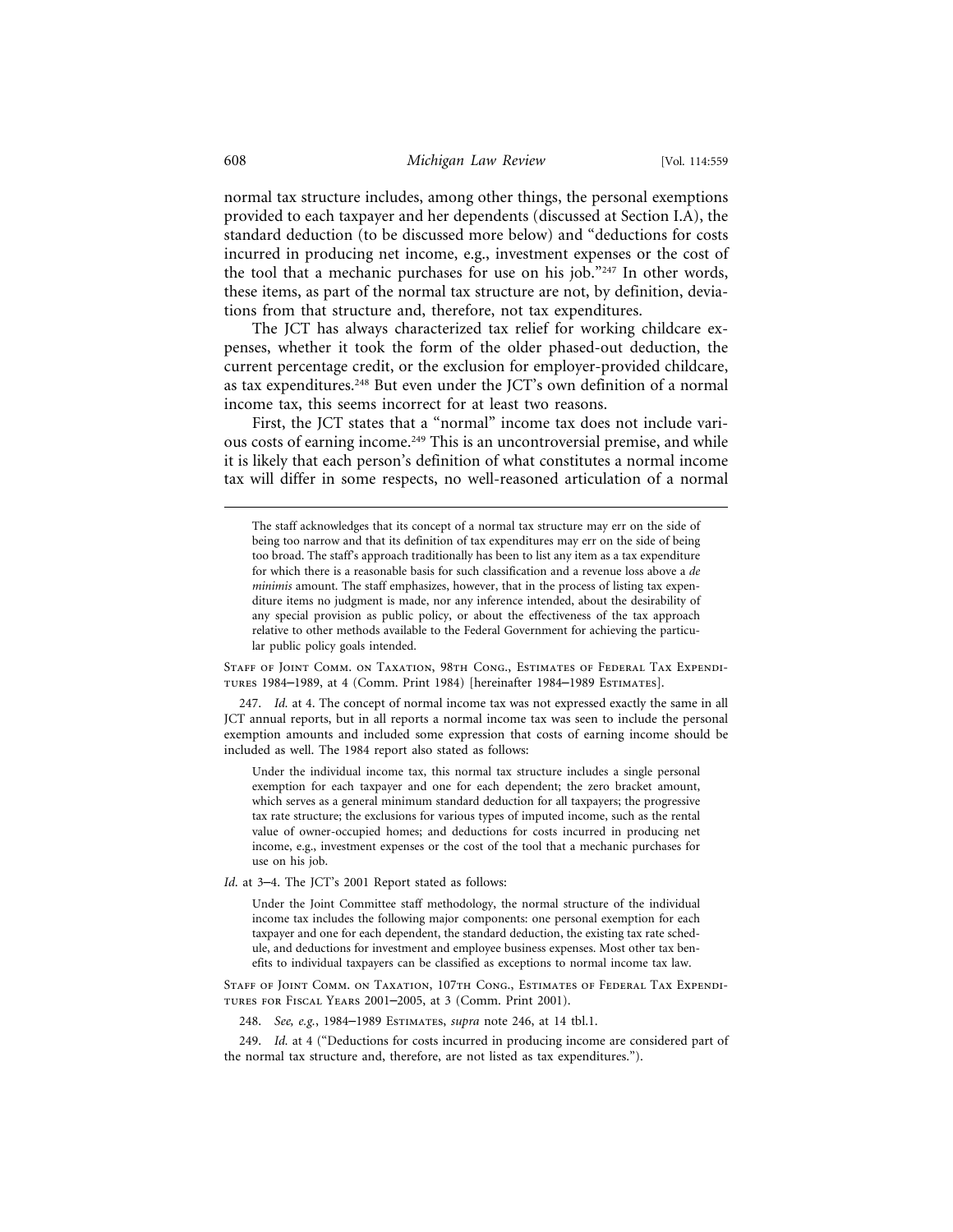income tax could possibly exclude adjustments for the costs of earning income.250 The JCT does not provide further guidance on how to make the determination of what costs are sufficiently associated with the cost of earning income that they become part of the normal tax structure and fall entirely outside of the tax expenditure categorization. Nonetheless, one gains some information about the JCT's thought process by looking at the types of expenses it puts in the "cost of earning income" basket. For instance, the JCT does not include on its list of tax expenditures "deductions for businessrelated travel expenses," entertainment expenses, and "moving expenses."<sup>251</sup> But, as discussed in Part III, these expenses are more consumptive than working childcare costs. If these deductions are not characterized as tax expenditures, than the tax relief provided by §§ 21 and 129 (or by a reformed childcare deduction) should not be either.

Furthermore, the JCT explains its reasons for including the personal exemption amounts and standard deduction in its version of a normal income tax structure—that is, not classifying the personal exemption amount or standard deduction as tax expenditures—as follows:

The staff does not include as tax expenditures either the zero bracket amount or the personal exemption for the taxpayer and dependents because Congress believes these amounts approximate the level of income below which it would be difficult for an individual or a family to obtain minimal amounts of food, clothing and shelter.252

The "zero bracket" amount refers to the "standard deduction" provided to all taxpayers regardless of expenses actually incurred. In 2014, for instance, a married couple filing jointly may claim a standard deduction of \$12,400 along with a personal exemption amount of \$3,950 for each spouse and each dependent.253 Thus, a married couple with two children earning anything under \$28,500 will not have any taxable income (and thus find themselves in a "zero bracket") for 2014.

But under this reasoning, it seems that tax relief for working childcare costs might be viewed in a similar way as the standard deduction and personal exemption amount are viewed, not as a tax expenditure but as part of a normal income tax. A simple illustration drives home the point. Consider Couples A and B, each with two young children and each earning a combined salary of \$29,500. Suppose that one member of Couple A earns \$29,500 by herself while the other member of that couple cares for their children. Congress has determined couples need \$28,500 to simply survive

<sup>250.</sup> *See supra* Part II.

<sup>251.</sup> *See, e.g.*, 1984–1989 Estimates, *supra* note 246, at 4–5 ("Deductions for costs incurred in producing income . . . are not listed as tax expenditures. These include deductions for moving expenses, employee business expenses, investment expenses, and business-related travel expenses.").

<sup>252.</sup> *Id.* at 4.

<sup>253.</sup> *In 2014, Various Tax Benefits Increase Due to Inflation Adjustments*, IRS (Oct. 31, 2013), http://www.irs.gov/uac/Newsroom/In-2014,-Various-Tax-Benefits-Increase-Due-to-Inflation-Adjustments [http://perma.cc/35PZ-ZNFC].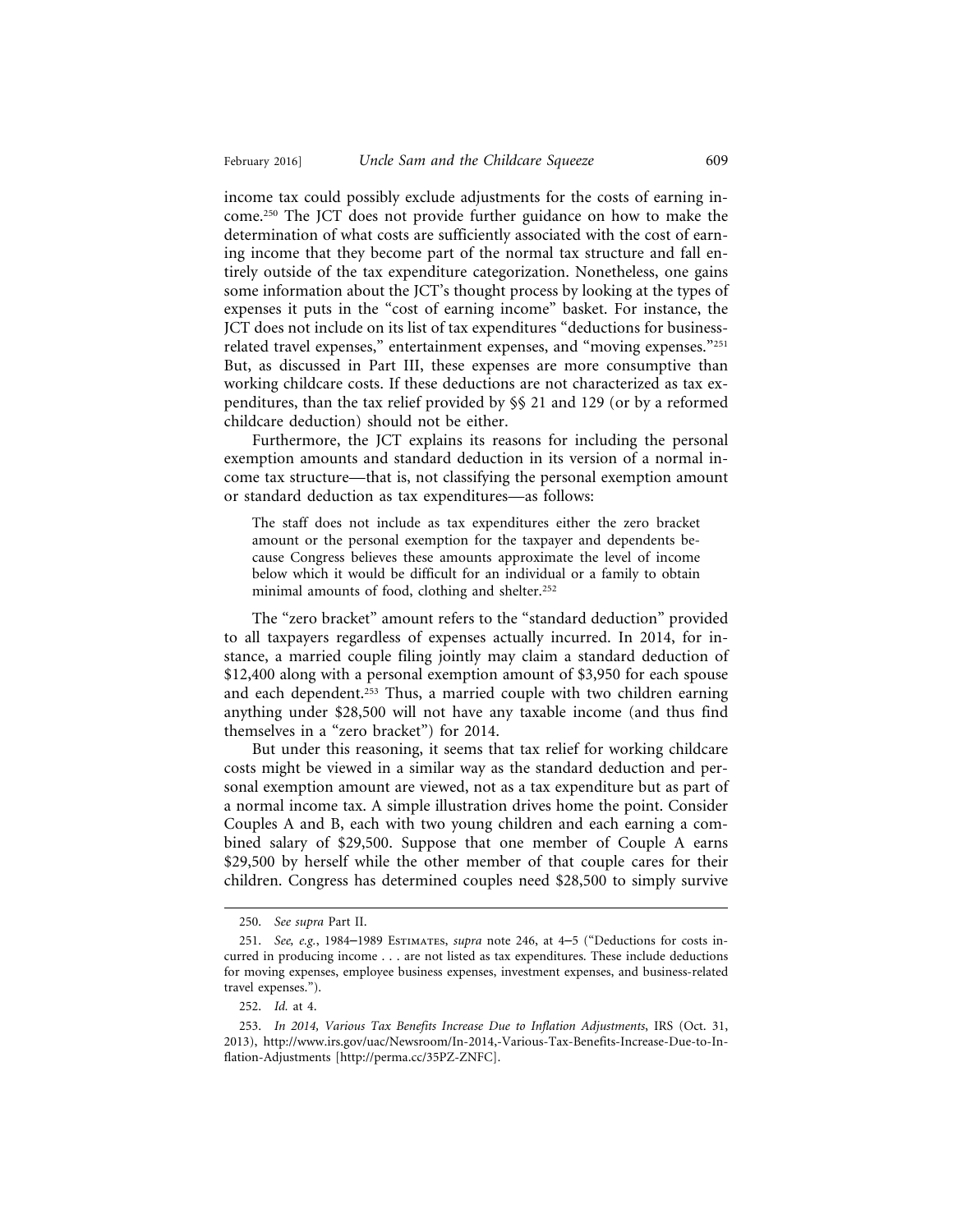and, therefore, Couple A should only be taxed on the \$1,000 income that exceeds that critical amount. The government should not, in other words, burden the amount needed for subsistence. The personal exemption and standard deduction amounts ensure that this is true.

Now suppose that, in contrast to Couple A, both members of Couple B work, together earning \$29,500. When both members of Couple B are at work, they incur \$1,000 additional cost for childcare. Couple B has only the \$28,500 Congress believes it needs to provide basic necessities. But without relief for working childcare costs, Couple B would (like Couple A) be taxed on \$1,000 and would (unlike Couple A) be unable to survive. In this way, the percentage credit allowed in § 21 seems to provide needed adjustments to the dual-earner and single-parent families' tax liability that ensures that they, like single-earner couples, are not taxed on the basic amount needed for mere survival. There is, therefore, a rather compelling case that working childcare relief should not be viewed as a "tax expenditure" at all but, like the personal exemption and standard deduction, as part of the normal tax structure defining a minimum level of income below which no taxation will be levied.

As discussed, using the highly malleable concept of a normal income tax to differentiate tax expenditures from other tax provisions has received much criticism. As a result, in 2008 the JCT developed an alternative methodology for characterizing tax provisions.254 After only one year of using this alternative model, however, it returned to the predominate model just described.<sup>255</sup> Nonetheless, the alternative model provides a different way to think about whether provisions that allow tax relief for working childcare costs should be characterized as tax expenditures. This alternative analysis also suggests that the working childcare provisions should be removed from the tax expenditure list.

#### 2. The Joint Committee on Taxation's Alternative Model

In 2008, under the direction of now-Professor, then-JCT Chief of Staff Edward Kleinbard, the Joint Committee on Taxation made a valiant attempt to respond to the many criticisms of its predominant model, relying on a "normal" income tax. In its pamphlet entitled, *A Reconsideration of Tax Expenditure Analysis*, the JCT wrote:

Tax expenditure analysis no longer provides policymakers with credible insights into the equity, efficiency, and ease of administration issues raised by a new proposal or by present law, because the premise of the analysis (the validity of the "normal" tax base) is not universally accepted. Driven off track by seemingly endless debates about what should and should not be

<sup>254. 2008</sup>–2012 Estimates, *supra* note 244, at 3–10.

<sup>255. 2009</sup>–2013 Estimates, *supra* note 244, at 4–5.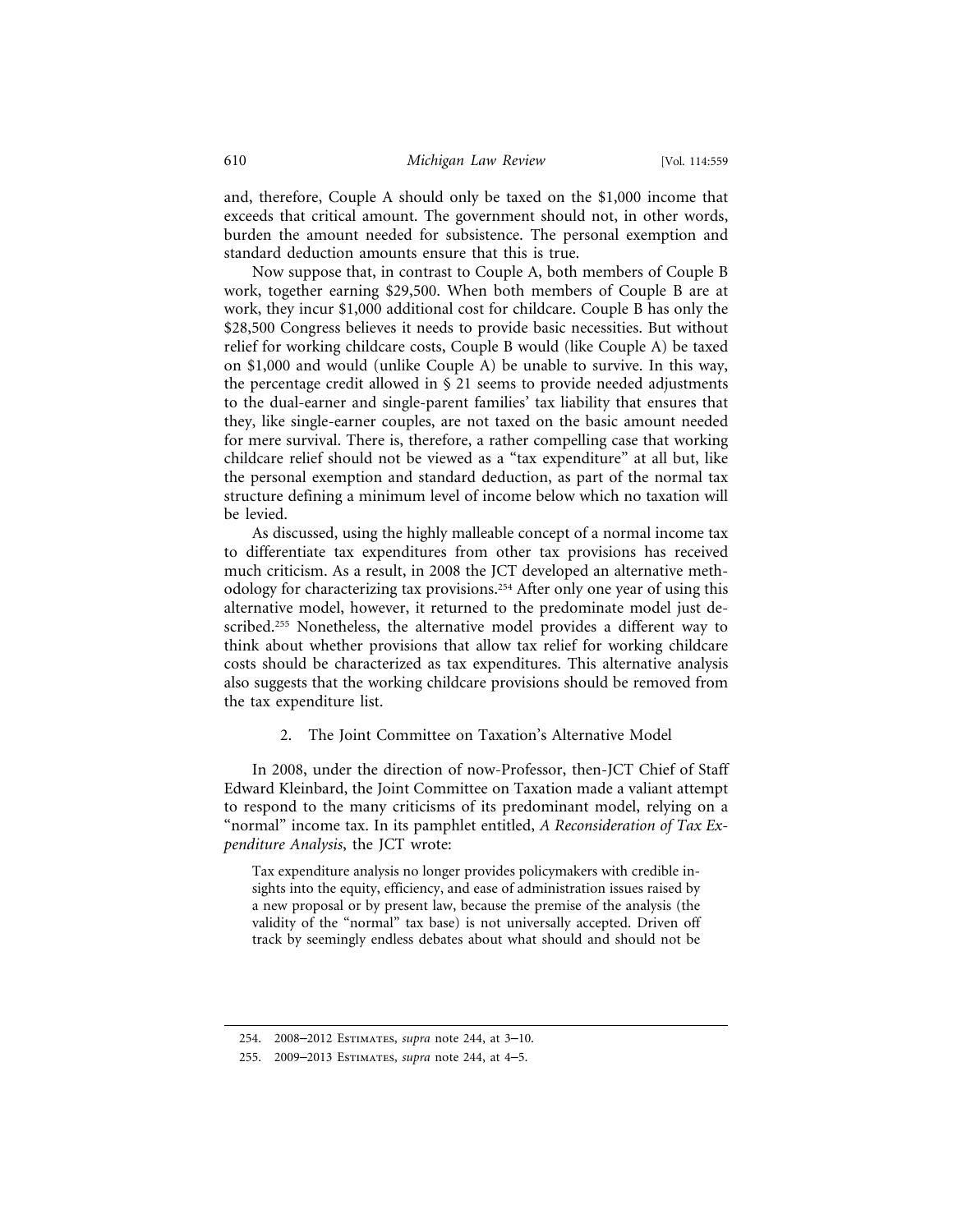included in the "normal" tax base, tax expenditure analysis today does not advance . . . the . . . goals that inspired its original proponents . . . .256

The JCT's alternative approach separated tax expenditures into two categories: "Tax Subsidies," which consist mainly of those provisions that were generally categorized under the predominant approach as tax expenditures, and a new category called "Tax-Induced Structural Distortions."257 Under this alternative model, provisions granting relief for working childcare costs could only feasibly fall within the "Tax Subsidies" category.258

A "Tax Subsidy" was defined "as a specific tax provision that is deliberately inconsistent with an identifiable general rule of the present tax law (not a hypothetical 'normal' tax), and that collects less revenue than does the general rule."259 "Tax-Induced Structural Distortions" were defined as follows: "structural elements of the Internal Revenue Code (not deviations from any clearly identifiable general tax rule and thus not Tax Subsidies in our classification) that materially affect economic decisions in a manner that imposes substantial efficiency costs."260 In this way, while the new approach "cover[ed] much the same ground"261 as the predominant approach, it defined tax expenditures without "relying on a hypothetical 'normal' tax."262 In theory, this alternative methodology would solidify the concept of tax expenditures by requiring the JCT to identify the general rule from which any given provision identified as a tax subsidy (and hence a tax expenditure) departs. In reality, however, "[c]ountless sets of rules can be characterized as the general rules of the current income tax, with other rules constituting the exceptions."263 This problem emerges when one tries to determine whether tax relief for working childcare costs should be characterized as a tax subsidy.

258. *See id.* at 12 (classifying the distinction between debt and equity as a Tax-Induced Structural Distortion but "not a tax expenditure (Tax Subsidy) in the narrow sense, because there is no clear consensus as to what general rule of tax law, if any, the debt-equity distinction might violate"). Other examples provided were the deferral of foreign earnings earned through foreign corporations and the capital gains preference. *Id.* at 10, 22.

- 259. *Id.* at 9.
- 260. *Id.* at 41.
- 261. *Id.* at 39.
- 262. *Id.*

<sup>256.</sup> Staff of Joint Comm. on Taxation, 110th Cong., A Reconsideration of Tax EXPENDITURE ANALYSIS 1 (2008).

<sup>257.</sup> *Id.* ("The two categories together cover much the same ground as does the current definition of tax expenditures, and in some cases extend the application of the concept further. The revised approach does so, however, without relying on a hypothetical 'normal' tax to determine what constitutes a tax expenditure, and without holding up that 'normal' tax as an implicit criticism of present law. The result should be a more principled and neutral approach to the issues.").

<sup>263.</sup> Thuronyi, *supra* note 190, at 1185 ("These problems with developing a set of objective general rules, as well as the absence of criteria for distinguishing 'special' from 'general' rules, show that the general/special dichotomy is as arbitrary and subjective as an ideal income tax.").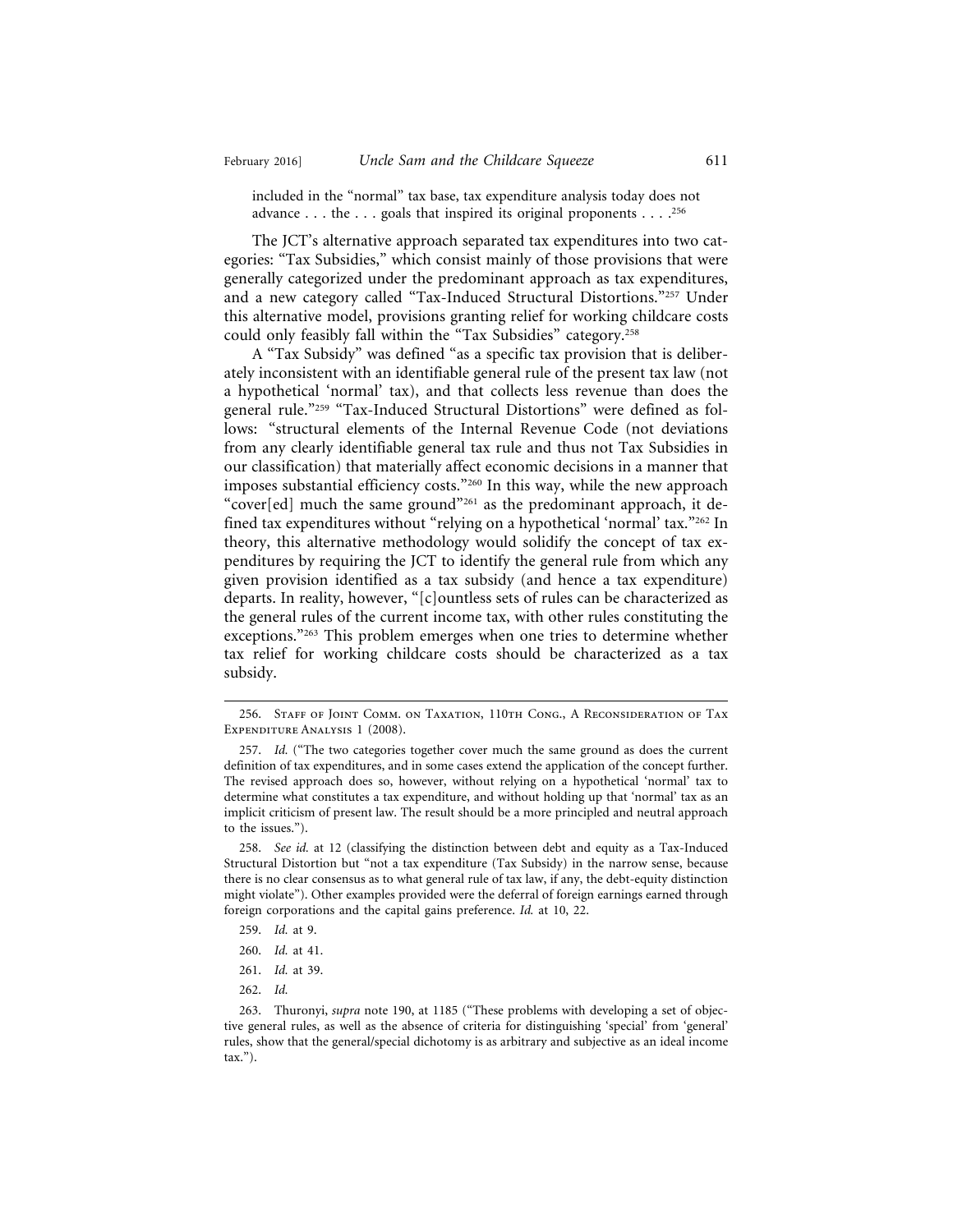Section 61 of the Code provides the general rule that "gross income means all income from whatever source derived."264 Thus, one might argue that all exclusions from gross income constitute deviations from that allimportant section.265 The Joint Committee on Taxation took this approach during the couple of years in which it utilized its alternative formulation of tax expenditures.266 Specifically, in 2008 and 2009, the JCT characterized a variety of exclusions as "Tax Subsidies," including the exclusion for "employer-provided health care,"<sup>267</sup> and "miscellaneous fringe benefits,"<sup>268</sup> along with § 129's FSA exclusion and § 21's credit.<sup>269</sup> It explained as follows:

All employee compensation is subject to tax unless the Code contains a specific exclusion for the income. Specific exclusions for employer-provided benefits include the following: coverage under accident and health plans, accident and disability insurance, group term life insurance, educational assistance, tuition reduction benefits, transportation benefits (parking, van pools, bicycles, and transit passes), dependent care assistance, adoption assistance, meals and lodging furnished for the convenience of the employer, employee awards, and other miscellaneous fringe benefits (e.g., employee discounts, services provided to employees at no additional cost to employers, and *de minimis* fringe benefits).270

Thus, it seems that the JCT simply lumped § 129's FSA exclusion with a variety of exclusions properly characterized as "Tax Subsidies" because those provisions carve out exceptions to § 61's general rule that gross income is income derived from all sources, that is, by exempting various otherwise includible items from being taxable;<sup>271</sup> and with  $\S$  129 so-pegged,  $\S$  21's

The exclusion from gross income for employer-provided health care benefits is an exception to the Code's general rule that all compensation for services constitutes gross income. The value of health care benefits that an employer provides to its employees constitutes gross income to each employee in this general sense. Fringe benefits are included in an employee's gross income unless specifically excluded under a provision in the Code. For this reason, the provisions that exclude employer-provided health care benefits from income are exceptions to the general rule and are Tax Subsidies under our revised classification.

2008–2012 Estimates, *supra* note 244, at 15 (footnotes omitted).

267. The JCT cited exclusions for employer-provided healthcare as an example of a Social Spending Tax Subsidies, explaining that this exclusion "can be traced back to the 1940's, when employers offered fringe benefits in order to attract labor in a period of tight wage controls." *Id.*

- 268. *Id.* at 38.
- 269. *Id.*
- 270. *Id.* (footnote omitted).

271. A closer look at the JCT's 2008 and 2009 reports further suggests that the working childcare tax relief provisions may have been improperly characterized as "Tax Subsidies." The JCT listed these provisions under "Social Spending," one of three sub-categories of "Tax Subsidies." *Id.* at 55; *see also* 2009–2013 Estimates, *supra* note 244, at 41. The JCT defined its newly created sub-category of "Social Spending" provisions as those "Tax Subsidies related to the

<sup>264.</sup> I.R.C. § 61 (2012).

<sup>265.</sup> Thuronyi, *supra* note 190, at 1158.

<sup>266.</sup> For instance, in its 2008 Report the JCT explains as follows: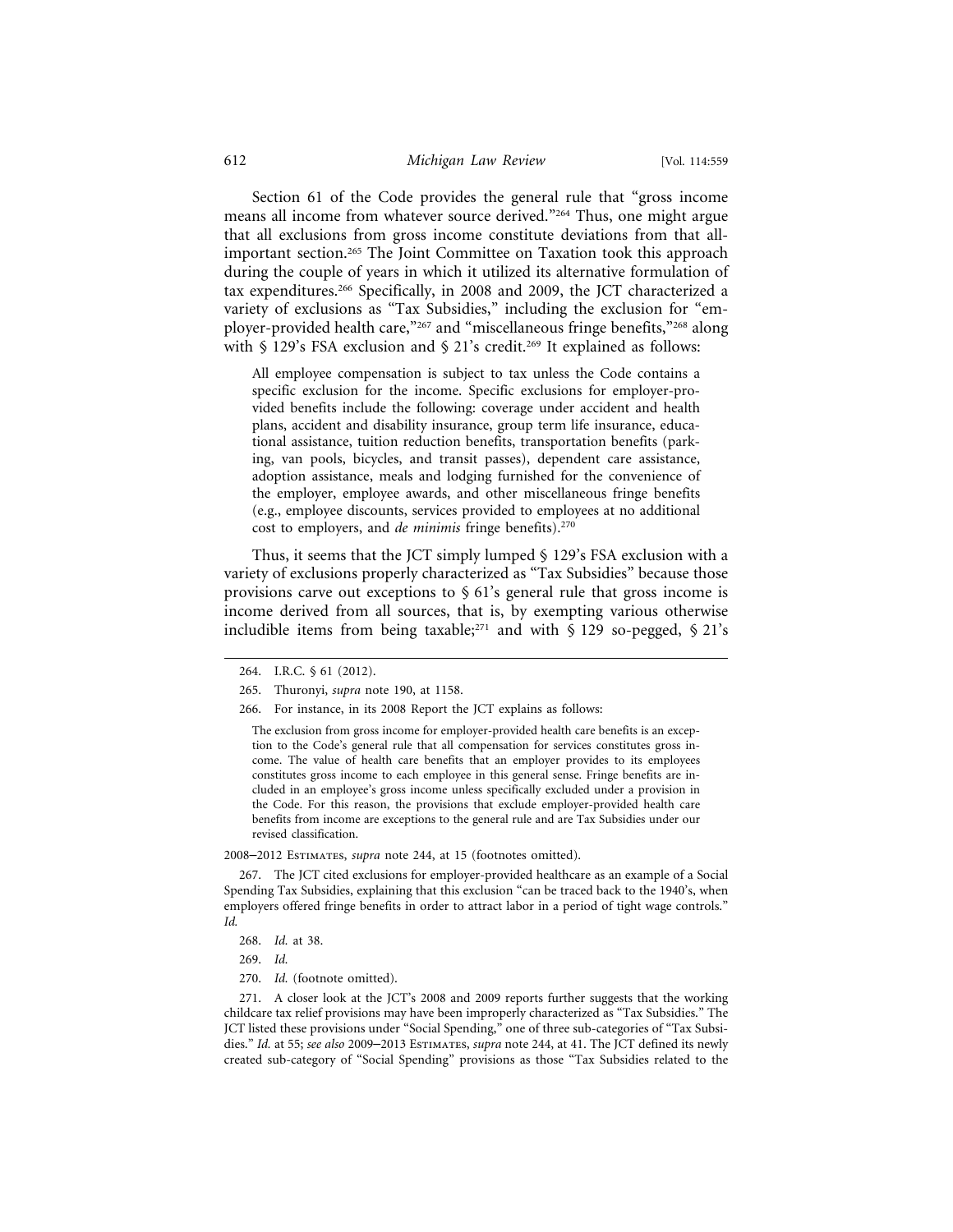mirror credit provision became inevitably attached.<sup>272</sup>

But as the analysis in Part III reveals, there are far better ways to view the tax relief provided by §§ 21 and 129. Specifically, §§ 21 and 129, like many other sections of the Code, provide necessary tax relief (however inadequate) for the costs of earning income. In other words, these sections are not exceptions to any general rule at all but instead create their own firstorder rules. This view is consistent with the legislative history of § 21 discussed in Part I. Furthermore, it has been embraced by the Treasury Department in its Tax Expenditure Estimate Reports discussed in the next Section, which fulfill the department's own responsibilities under CBICA.

#### 3. Treasury's Tax Expenditure Model

Initially, the Treasury Department identified tax expenditures by employing a model very similar to the JCT's predominant model. Specifically, Treasury identified tax expenditures as tax provisions that departed from a "normal tax" and defined normal tax in the same way as the JCT. Thus, at first, there was little disparity between the tax expenditure lists of the JCT and Treasury.273

In 1983, however, Treasury began to use a different model that is quite similar to the alternative model used by the JCT. Treasury exclusively used this methodology in both 1983 and 1984.274 Starting in 1985, apparently concerned that having its estimates differ substantially from those of the JCT

272. *See supra* note 67 and accompanying text.

supply of labor" and those "intended to subsidize or induce behavior unrelated to the production of business income." 2008–2012 ESTIMATES, *supra* note 244, at 6. It is not clear for which of these two reasons the JCT placed working childcare tax relief provisions in the "Social Spending" bucket, but it does not appear to belong in either. As explained in Part II, the legislative history of § 21 is quite different, emphasizing the percentage credit as a mechanism for providing a deduction equivalent for the cost of earning income. It is also possible that the JCT just made an error and characterized tax relief for working child care as a cost "unrelated to the production of business income"—the other way to earn a place in the "Social Spending category." *Id.* at 6. This characterization is blatantly incorrect given the plain language of the Tax Code. Section 21 states that the percentage credit allowed only applies to "employmentrelated expenses" defined as "amounts paid for the following expenses, but only if such expenses are incurred to enable the taxpayer to be gainfully employed." I.R.C. § 21 (2012). Section 129 limits the amounts that may be excluded from income by being diverted into an FSA to these same expenses. *Id.* § 129.

<sup>273.</sup> Prior to 1983, Treasury's listing of "tax expenditures"—labeled Special Analysis G generally matched those published by the CBO and the JCT. This close correspondence of tax expenditure lists resulted because the concept of a "normal" tax used by both executive branch and congressional staffs was a variant of a comprehensive income tax, albeit with several major exceptions, that had not deviated significantly from the concept used in the first tax expenditure listings. Office of Mgmt. & Budget, Special Analyses, Budget of the United States Government, FY 1985, at G-1, http://fraser.stlouisfed.org/docs/publications/usspa/ Specanalyses\_1985.pdf [http://perma.cc/5GC2-M983] [hereinafter 1985 BuDGET].

<sup>274.</sup> *See id.*; Office of Mgmt. & Budget, Special Analyses, Budget of the United States Government, Fiscal Year 1984, at G-11, http://fraser.stlouisfed.org/docs/publications/usspa/Specanalyses\_1984.pdf [http://perma.cc/FRY4-GJQF] [hereinafter 1984 Budget].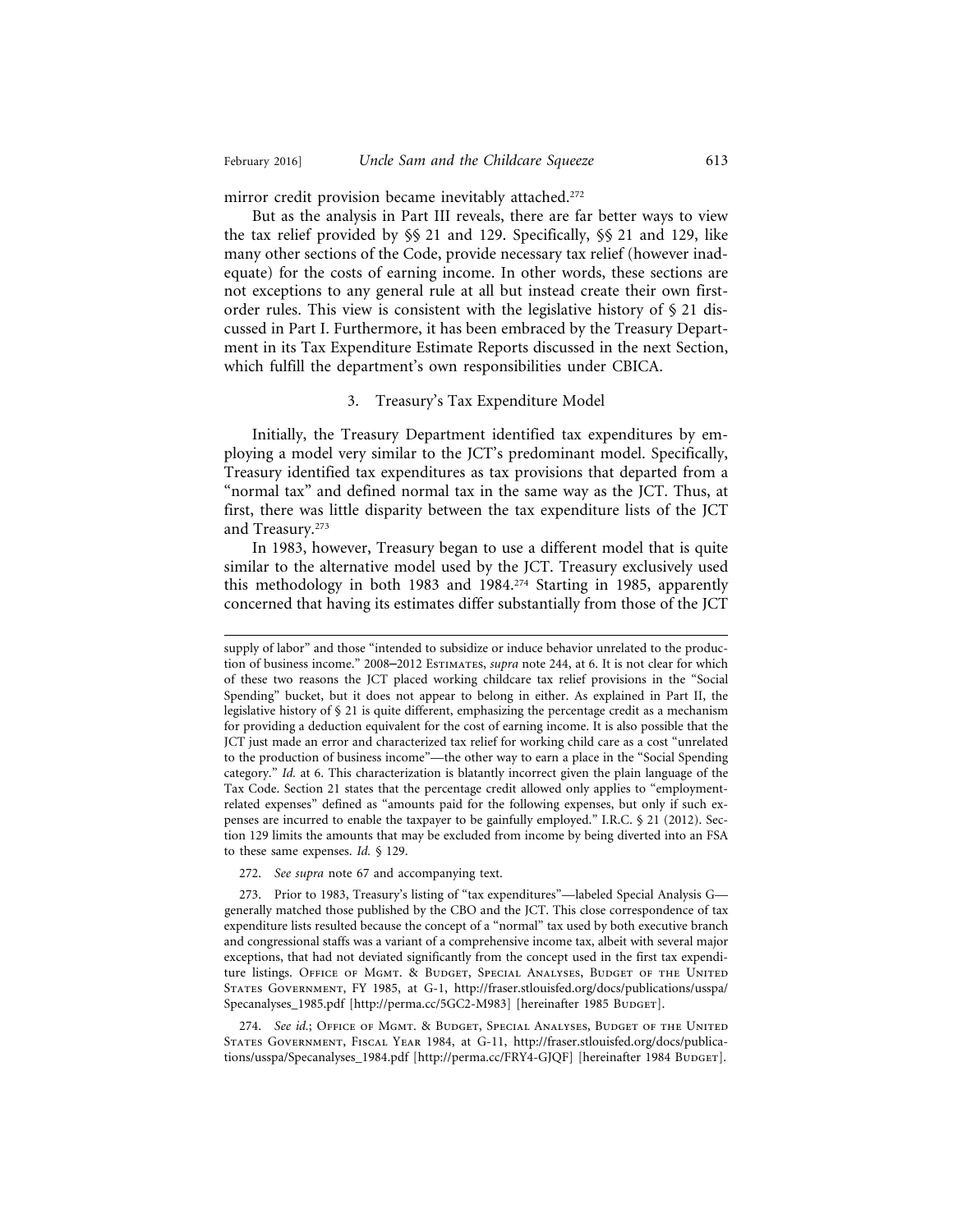might cause confusion,<sup>275</sup> it began to publish two lists of tax expenditures in its required reports—one using this methodology and one using the JCT's predominant methodology, which focused on deviations from the "normal" tax."276

Under the Treasury's alternative model, for a tax provision to be characterized as a tax expenditure two conditions must be satisfied:

—The provision must be "special" in that it applies to a narrow class of transactions or taxpayers; and

—There must be a "general" provision to which the "special" provision is a clear exception.277

General provisions were defined as those provisions that were part of the Treasury's so-called reference tax.<sup>278</sup> According to Treasury, these reference tax provisions provide "structural features [that] must be dealt with in some manner in order to have an operational income tax. . . . [By contrast,] it would be possible to have a fully operational income tax that did not contain any of the special provisions that give rise to tax subsidies."279 Using these concepts, Treasury defines its reference tax to include the following:

the definition of income subject to tax and allowable deductions, including cost recovery for depreciable assets; taxable units and their threshold levels of taxability; . . . the schedule of tax rates; the basic tax accounting rules, including the accounting period for taxation and whether income is taxed as it is realized or as it accrues.280

As discussed above, the JCT used a similar methodology to conclude that §§ 21 and 129 were tax expenditure provisions, apparently believing that these provisions, like the exclusion for fringe benefits and employerprovided healthcare, represent a deviation from the general rule in § 61 that gross income is income from whatever source derived. Treasury, however, reached an opposite conclusion, using a virtually identical test.

Treasury agreed with the JCT that many exclusions, like the exclusion for fringe benefits, constitute deviations from the general rule that all wages must be taxed.281 It, however, did not believe that the working childcare

<sup>275. 1985</sup> Budget, *supra* note 273, at G-5 ("Neither the Congressional Budget Office nor the Joint Committee on Taxation adopted these revisions. Those offices continued to use a modified income tax 'norm,' as described above, as the basis for identifying tax expenditures. As a consequence, Special Analysis G in the 1983 and 1984 budgets did not fully correspond to other 'tax expenditure budgets,' a condition some have found confusing.").

<sup>276.</sup> *Id.*

<sup>277.</sup> *Id.*

<sup>278.</sup> *Id.* at G-1.

<sup>279. 1984</sup> BUDGET, *supra* note 274, at G-1.

<sup>280.</sup> Office of Mgmt. & Budget, Budget of the United States Government, 1983: Special Analysis G, at 4, http://fraser.stlouisfed.org/docs/publications/usspa/Specanalyses\_1983.pdf [http://perma.cc/RHT5-7QCQ].

<sup>281.</sup> *Id.* ("The inclusion of wages in the tax base is a clear example of reference tax structure, just as the exclusion of fringe benefits is due to special provisions, and therefore clearly constitute tax subsidies."). On the other hand, Treasury did not believe that the exclusion for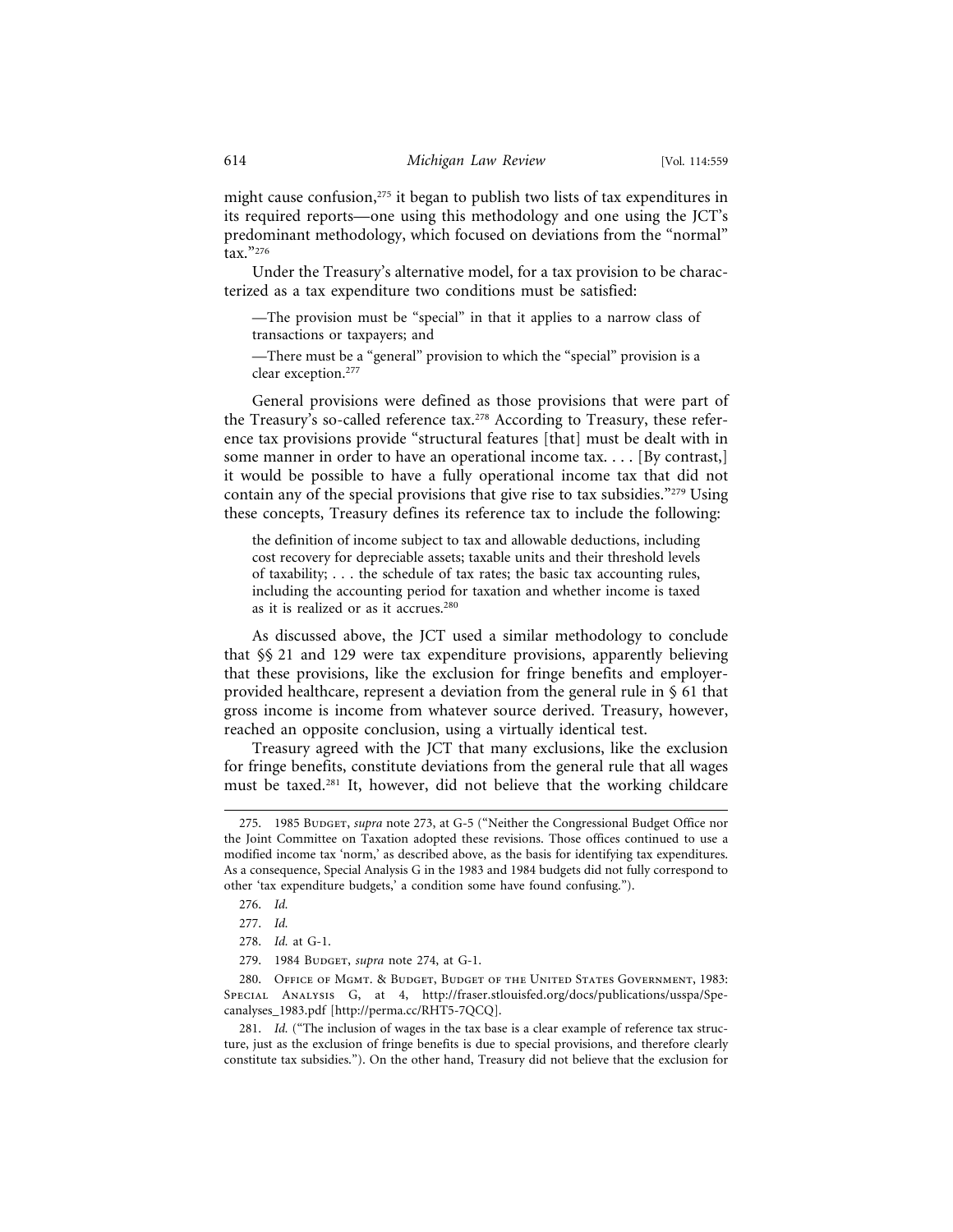credit belonged in this category and instead believed it was primarily a cost of earning income. It wrote: "in the absence of the credit, expenses for child and dependent care would be deductible as employee business expenses."<sup>282</sup> Thus, for Treasury, the only portion of  $\S 21$ 's percentage credit (and by extension § 129's FSA exclusion) that constituted a tax expenditure was the "the excess of the value of the credit over the value of a deduction."283 Of course, because §§ 21 and 129 only allow the equivalent of a deduction for a fraction of actual working childcare expenses, in almost all situations, this excess will not exist.

Given the multiple methodologies used by the JCT and Treasury to identify tax expenditures and the fact that the JCT and Treasury reached inconsistent conclusions even when using almost identical methods, it is unsurprising that scholars have also weighed in on how to best separate tax expenditure provisions from other provisions of the Code.

#### 4. Academic Tax Expenditure Models

As discussed in Section IV.A, when Surrey first developed the idea of tax expenditures, he hoped that lawmakers would recognize that certain provisions of the Code are not tax provisions at all but operate as, and thus could be substitutes for, direct spending programs.<sup>284</sup> As a result, some scholars have argued that tax expenditure analysis should be brought back to these roots.285

In his influential work,<sup>286</sup> Seymour Fiekowsky argues that a provision should not be classified as a tax expenditure provision unless it is "possible to formulate an expenditure program administrable by a cognizant government agency that would achieve the same objective at equal, higher, or lower budgetary cost[ ]."287 Professor Thuronyi formulates a similar "substitutability" test for classifying tax expenditures that "involves two steps: (1) identifying a provision's significant purposes, and (2) determining whether a nontax program can serve those purposes at least as well."288 Professors

284. *See supra* Section IV.A.

285. Thuronyi, *supra* note 190, at 1186 ("The chief purpose of tax expenditure analysis should be to facilitate the replacement of tax expenditures with non-tax-based programs and to guide budgetary choices between tax-based and non-tax-based assistance.").

286. Cited by JCT and Treasury in formulating alternative methodologies. In practice, Treasury does not use prong two. *See* Edward D. Kleinbard, Chief of Staff, Joint Comm. on Taxation, Rethinking Tax Expenditures 8 (May 1, 2008), http://www.jct.gov/Rethinking\_Tax\_Expenditures.pdf [http://perma.cc/TP7K-AXRS] (building on Fiekowsky's work on tax subsidies).

287. Seymour Fiekowsky, *The Relation of Tax Expenditures to the Distribution of the "Fiscal Burden"*, 2 Can. Tax'n 211, 215 (1980).

288. Thuronyi, *supra* note 190, at 1186.

gifts was a special rule and instead was a general rule. *Id.* at 6. This is one of the only ways in which the Treasury's reference tax base differs from the JCT's reference tax base. This has no effect on the subject of this Article.

<sup>282.</sup> *Id.* at 24.

<sup>283.</sup> *Id.*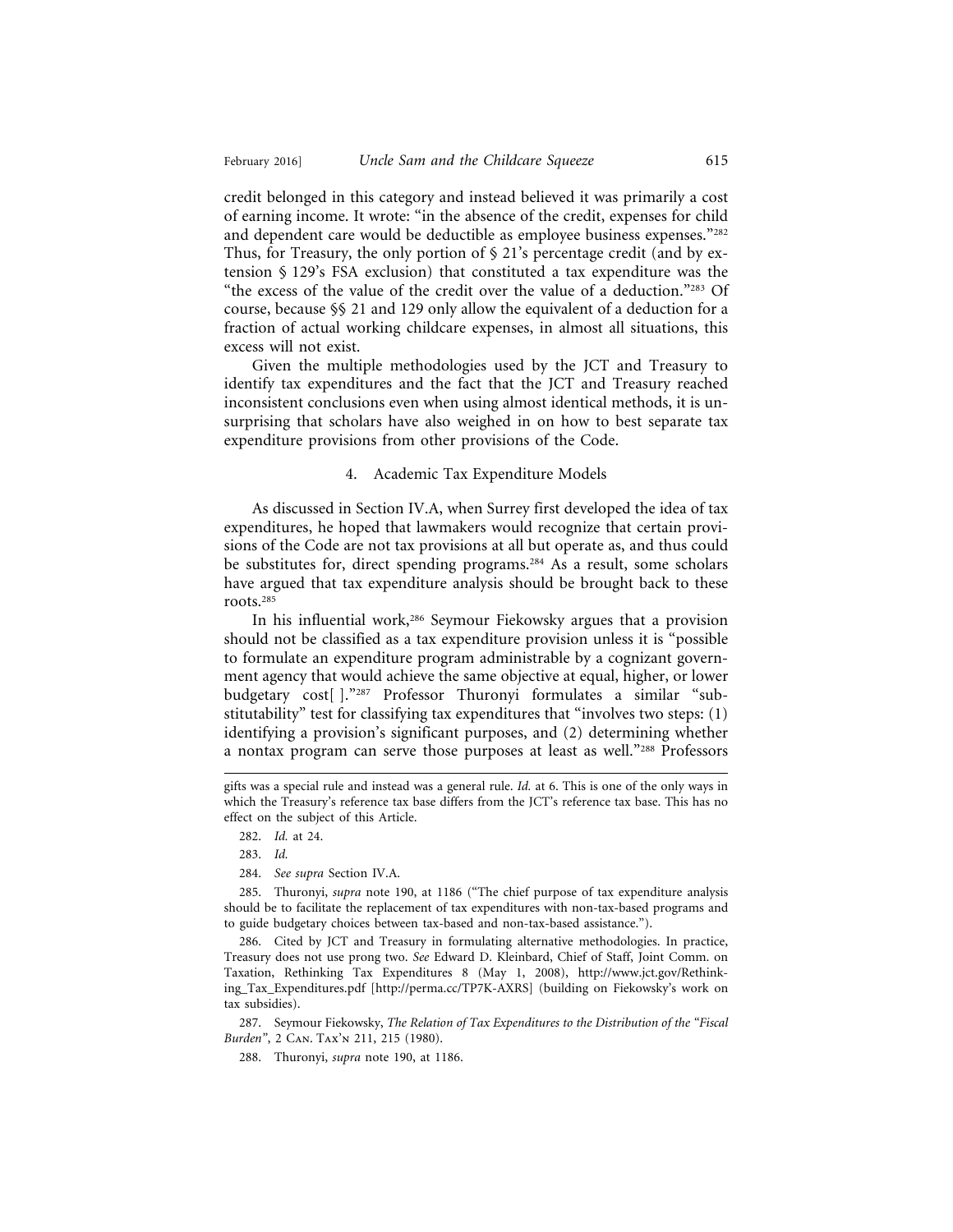Weisbach and Nussim have more recently argued that tax expenditure analysis should simply focus on whether the objectives of a particular tax expenditure could best be achieved through a direct spending program or through a tax program.289

Could the objectives, in Fiekowsky's words, and the "significant purposes," in Thuronyi's, of § 21's percentage credit and § 129's FSA exclusion be accomplished through a direct spending program? Congressional purposes are not always easy to discern, and when discernable may be very mixed. In the case of  $\S 21$ , and by extension the case of  $\S 129$ , however, Congress was rather clear—working childcare expenses were seen as costs of earning income and allowing tax relief for these costs seen as necessary to calculating tax. Congress did not, by contrast, mean to serve other nontax purposes, such as encouraging procreation or mothers to work. Thus, the question of whether a nontax program could serve as an adequate substitute for §§ 21 and 129 must be answered in the negative. These sections have the tax-related purpose of compensating working parents for the costs of childcare that enable them to earn income and should not be classified as tax expenditure provisions.

Considering the preceding discussion, it is quite clear that the JCT has long mischaracterized §§ 21 and 129 as tax expenditure provisions*—*that is, *"*provisions of the Federal tax laws which allow a special exclusion, exemption, or deduction from gross income or which provide a special credit, a preferential rate of tax, or a deferral of tax liability."290 As a result, provisions providing tax relief for working childcare costs should be removed from future tax expenditures lists. This would help prevent the current tax laws from being misunderstood as they have been in the past and help protect the progress that Congress would make if it were to adopt the reforms suggested in this Article.291

#### **CONCLUSION**

Just as all families look different from one another, the ways in which families earn income and care for their children vary dramatically. In twoparent families, one parent may earn all of the income while the other provides childcare; alternatively, both parents may work. And in single-parent families, one parent may alone bear the primary responsibilities of earning income and caring for her children. But unlike the first family, dual-earner

<sup>289.</sup> David A. Weisbach & Jacob Nussim, *The Integration of Tax and Spending Programs*, 113 Yale L.J. 955, 976 (2004).

<sup>290.</sup> Pub. L. No. 93-344, § 3(3), 88 Stat. 297, 299 (1974) (codified as amended at 2 U.S.C. § 622(3) (2012)).

<sup>291.</sup> Alternatively, costs such as business-related meal, entertainment, and moving expenses should be added to the JCT's list. If the latter approach is insisted on, the text of the JCT reports should highlight the ambiguities of making this characterization to underscore to future lawmakers that the tax relief provided by these provisions should be limited with greater care than the relief provided by provisions that are clearly best characterized as tax expenditures.